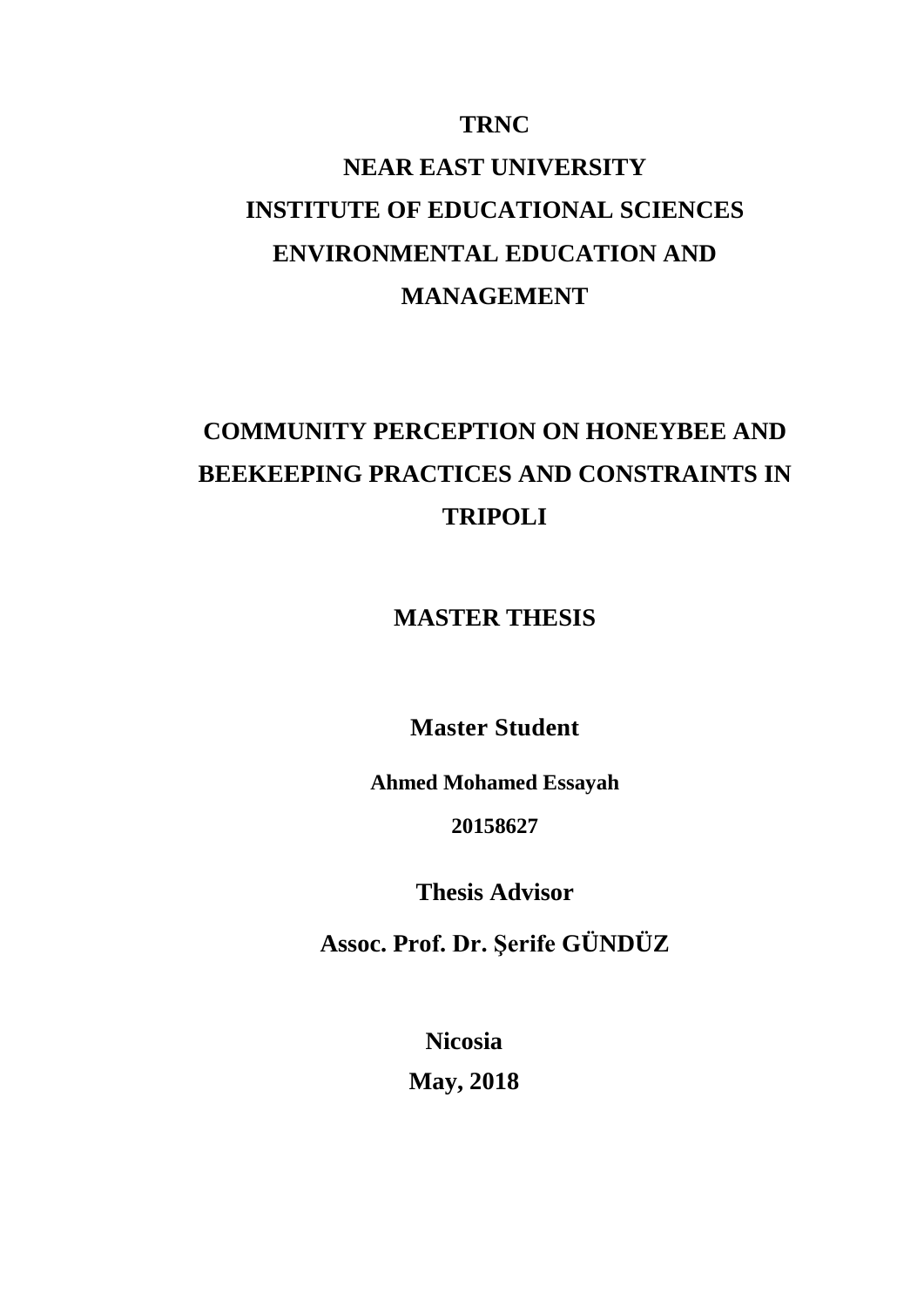**Institute of Education Sciences Directorate,**

**This study by the Environmental Education and Management Department of the jury are considered as Master's Thesis.**

**Chairman: Assoc. Prof. Dr. Şerife GÜNDÜZ ……………………..** 

**Member: ……………………..** 

**Member: ……………………..** 

**Confirmation:** 

**The signature, I confirm that the name belongs to the faculty.** 

**…../ …../ 2018** 

**Director of the Institute:**

**Assoc. Prof. Dr. Fahriye ALTINAY AKSAL**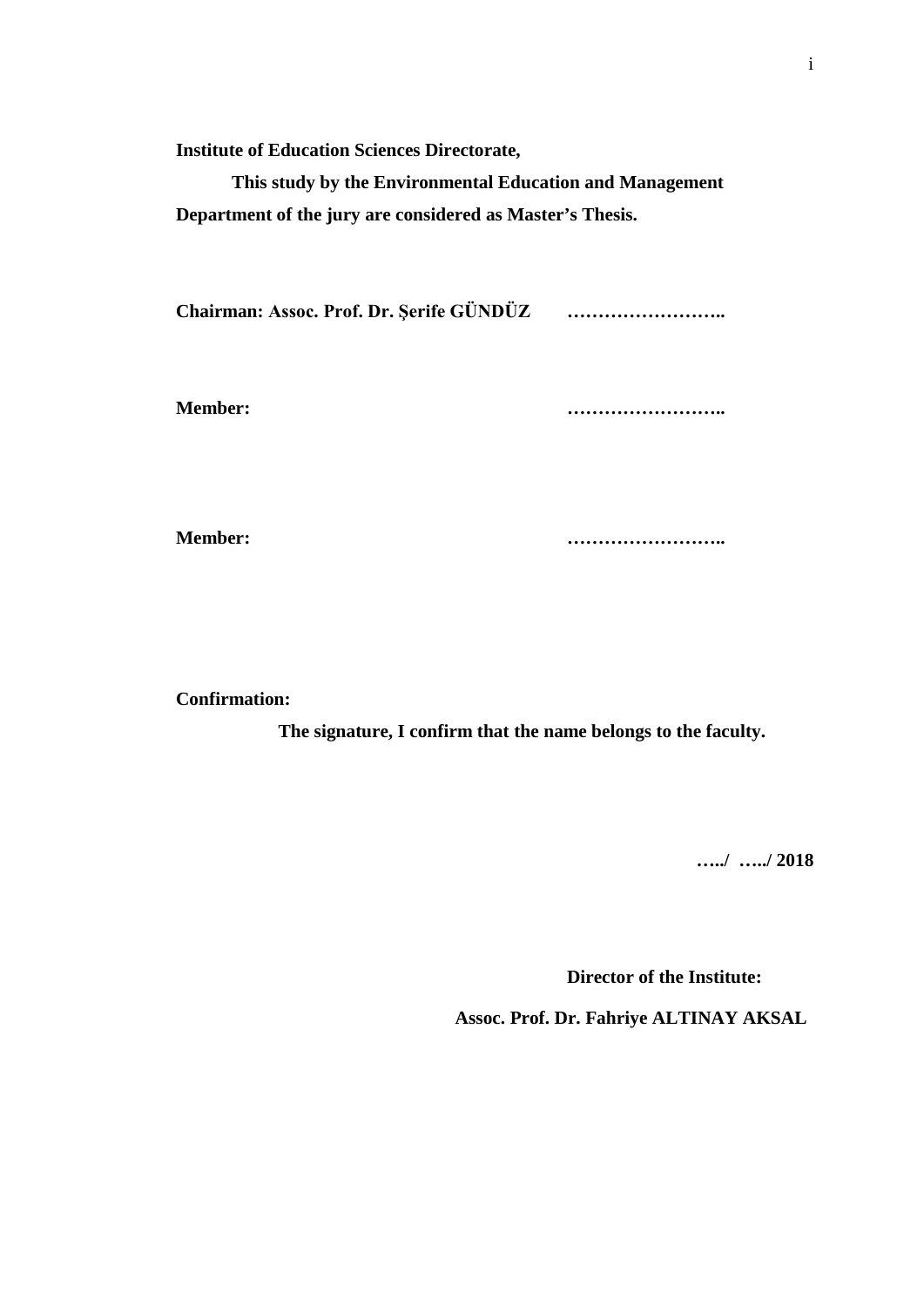### **ABSTRACT**

# <span id="page-2-0"></span>**FARMERS KNOWLEDGE, PRACTICES AND HEALTH PROBLEMS ASSOCIATED WITH PESTICIDE USE IN WEST TRIPOLI, LIBYA**

## **Ahmed Mohamed Essayah**

## **Master Degree, Environmental Education and Management Thesis Advisor: Assoc. Prof. Dr. Şerife GÜNDÜZ May, 2018, 65 pages**

This study on community perception on honeybee and beekeeping practices and constraints in Tripoli used quantitative method considering 300 respondents and the data was analyzed using SPSS. This study aims to answer the research questions; Does educational background affect knowledge and necessary skills training in beekeeping? Does the community have knowledge and necessary skills about beekeeping? Does age has any relationship with knowledge and necessary skill training about beekeeping? Is there a relationship between gender and constraint associated with beekeeping? Does the methods used in the community associate with the constraints of beekeeping? What are the general constraints and season of production in beekeeping in Tripoli, Libya? In this study the dominant participants were male between the ages of 21 to 30 years old with college degree. The majority of them make use of bamboo as material for traditional hive construction using a traditional method. The period of honey production in Tripoli is between October-November. There is statistically a significant difference between how educational background affect knowledge and necessary skills training about beekeeping. The majority of the people have basic skills and knowledge about beekeeping in the area of Colony split, honeybee colony management, processing, handling and storage and they have the knowledge and the necessary skills in market information and networking. The farmers are also skilled in input utilization. They have bee forage management knowledge and skills in beekeeping. They have all types of training about knowledge and skills required for beekeeping. The community have knowledge and necessary skills about beekeeping. There is no significant ( $p = .171 >$ 0.005) relationship between factors that determine knowledge and necessary skill training about beekeeping. There is a significant ( $p = .000 > 0.05$ ) relationship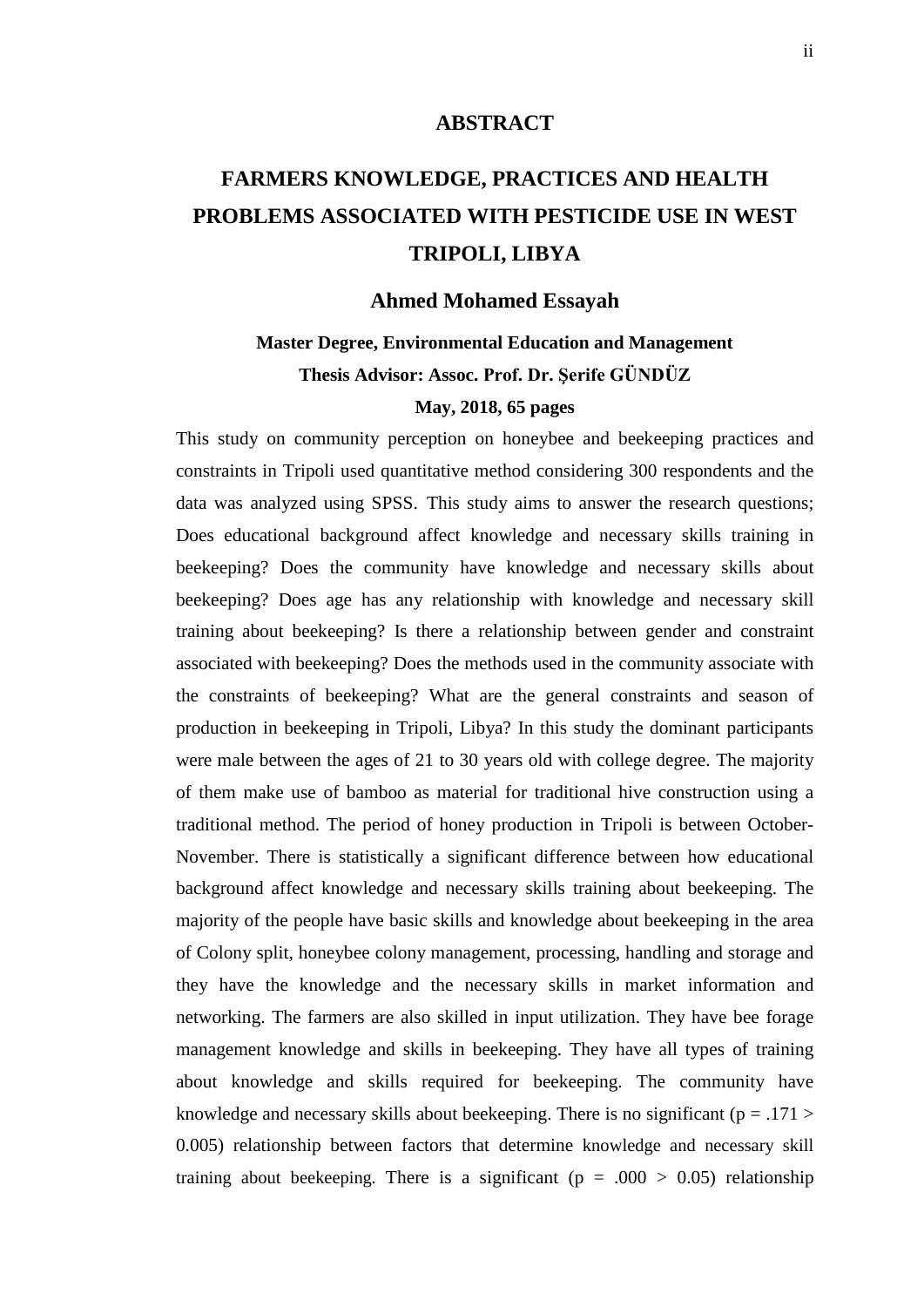between methods used by the community and the constraints of beekeeping. There is a significant (p = .000 > 0.05) relationship between *the general perception, constraints and season of production in beekeeping of the community.* The constraints faced by the Tripoli community are absconding of colonies, lack of bee colonies, droughts, poor societal awareness, pesticide poisoning, lack of training, honeybee diseases and lack of initial capital to start up beekeeping.

*Keywords:* beekeeping; constraints; beekeeping practices; honeybee; perception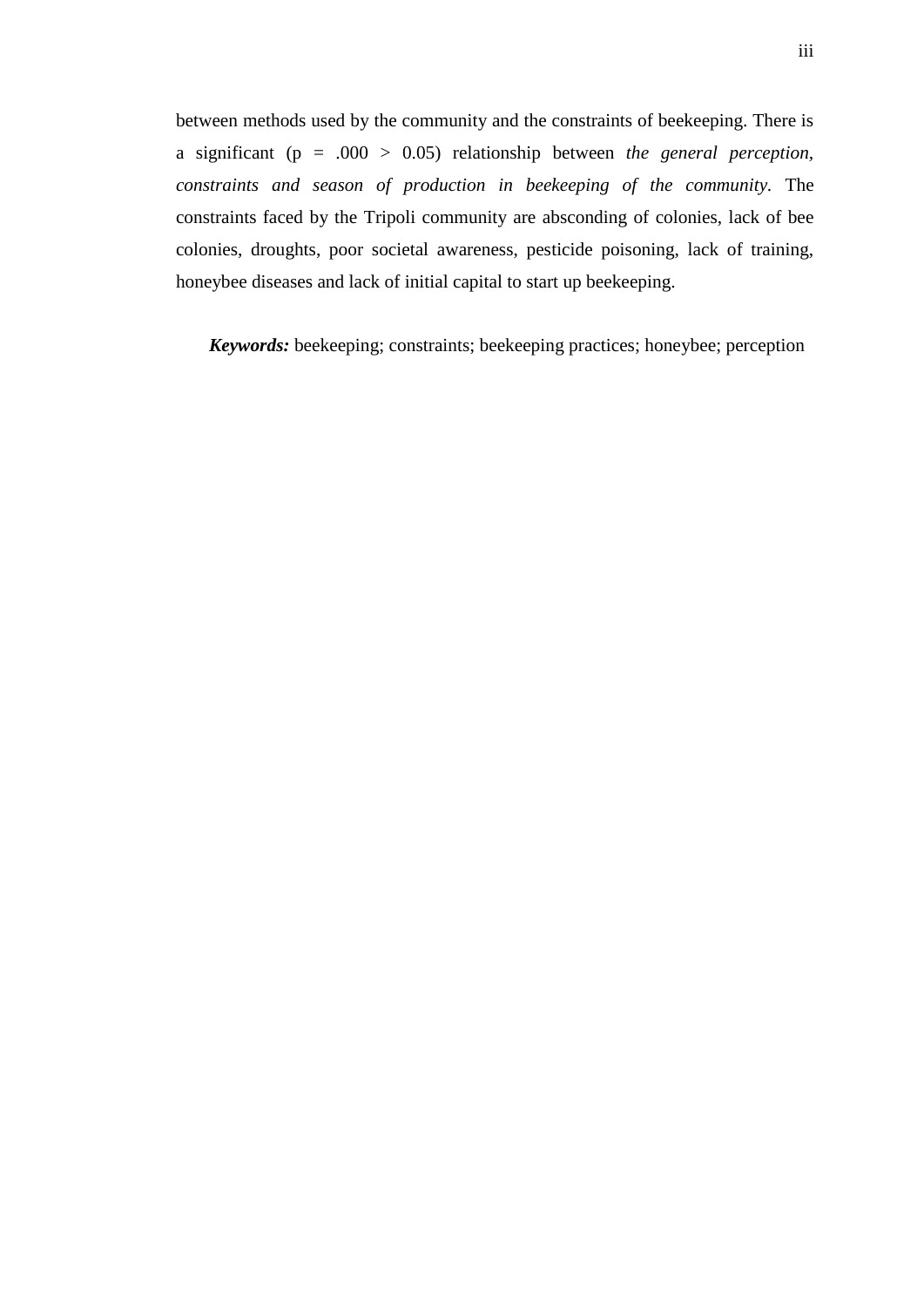## **ÇİFTÇİLERİN, ZİRAİ İLAÇLARIN KULLANIMI İLE İLGİLİ BİLGİLERİ, UYGULAMALARI VE SAĞLIK SORUNLARI**

**ÖZ**

## **Ahmed Mohamed Essayah**

## **Yüksek Lisans, Çevre Eğitimi ve Yönetimi Tez danışmanı: Doçent Dr. Şerife GÜNDÜZ**

#### **Mayıs 2018, 64 sayfa**

Balarısı ve arıcılık uygulamalarındaki toplum algısı ve Tripoli'deki kısıtlamalar üzerinde yapılan bu çalışmada 300 katılımcı düşünülerek kantitatif yöntem kullanılmış ve çalışma SPSS kullanılarak analiz edilmiştir. Bu çalışmanın amacı; eğitim geçmişinin arıcılık hakkındaki bilgi ve beceri eğitimlerini etkileyip etkilemediğini, toplumun arıcılık hakkında gerekli bilgi ve becerilere sahip olup olmadığını, yaşın, arıcılık hakkında gerekli bilgi ve beceri eğitimi ile ilişkisi olup olmadığını, cinsiyetin arıcılıkla ilgili kısıtlamalar ile ilişkili olup olmadığını, toplumda kullanılan yöntemlerin arıcılık kısıtlamaları ile ilgili olup olmadığını, ve Tripoli Libyadaki arıcılık genel kısıtlamalarının ve üretim mevsiminin ne olduğunu, araştırmaktır. Bu çalışmada baskın katılımcıların çoğunluğu, geleneksel bir yöntem kullanarak geleneksel kovan yapımı için bambuyu malzeme olarak kullanmakta olan ve 21-30 yaşları arasındaki kolej dereceli erkeklerden oluşmakta ve Tripoli'de bal üretim dönemi ise Ekim-Kasım olmaktadır. Eğitim geçmişinin bilgiyi nasıl etkilediği ve arıcılık konusunda gerekli beceri eğtimi arasında istatistiksel olarak anlamlı bir fark vardır. İnsanların çoğunluğu, koloni bölünmesi alanında, bal arısı kolonisi yönetimi, işleme, taşıma ve depolama alanında arıcılık konusunda temel bilgi ve beceriye sahiptir ve ayrıca, piyasa bilgisi ile ağ kurma hakkında bilgi ve gerekli beceriye sahiptirler. Çiftçiler de girdi kullanımı konusunda beceri sahibi olup yiyecek arama yönetimi bilgisine ve arıcılık becerilerine sahipler, arıcılık için gerekli bilgi ve becerilerle ilgili her türlü eğitime sahipler ve toplum da arıcılık konusunda bilgi ve beceri sahibidir. Arıcılık hakkında bilgi ve gerekli beceri eğitimini belirleyen faktörler arasında anlamlı (p = .171> 0.005) ilişki yoktur. Toplumda kullanılan yöntemler ile arıcılık kısıtlamaları arasında anlamlı (p = .000> 0.05) bir ilişki vardır. *Toplumun arıcılığında genel algı, kısıtlamalar ve üretim sezonu arasında önemli (p*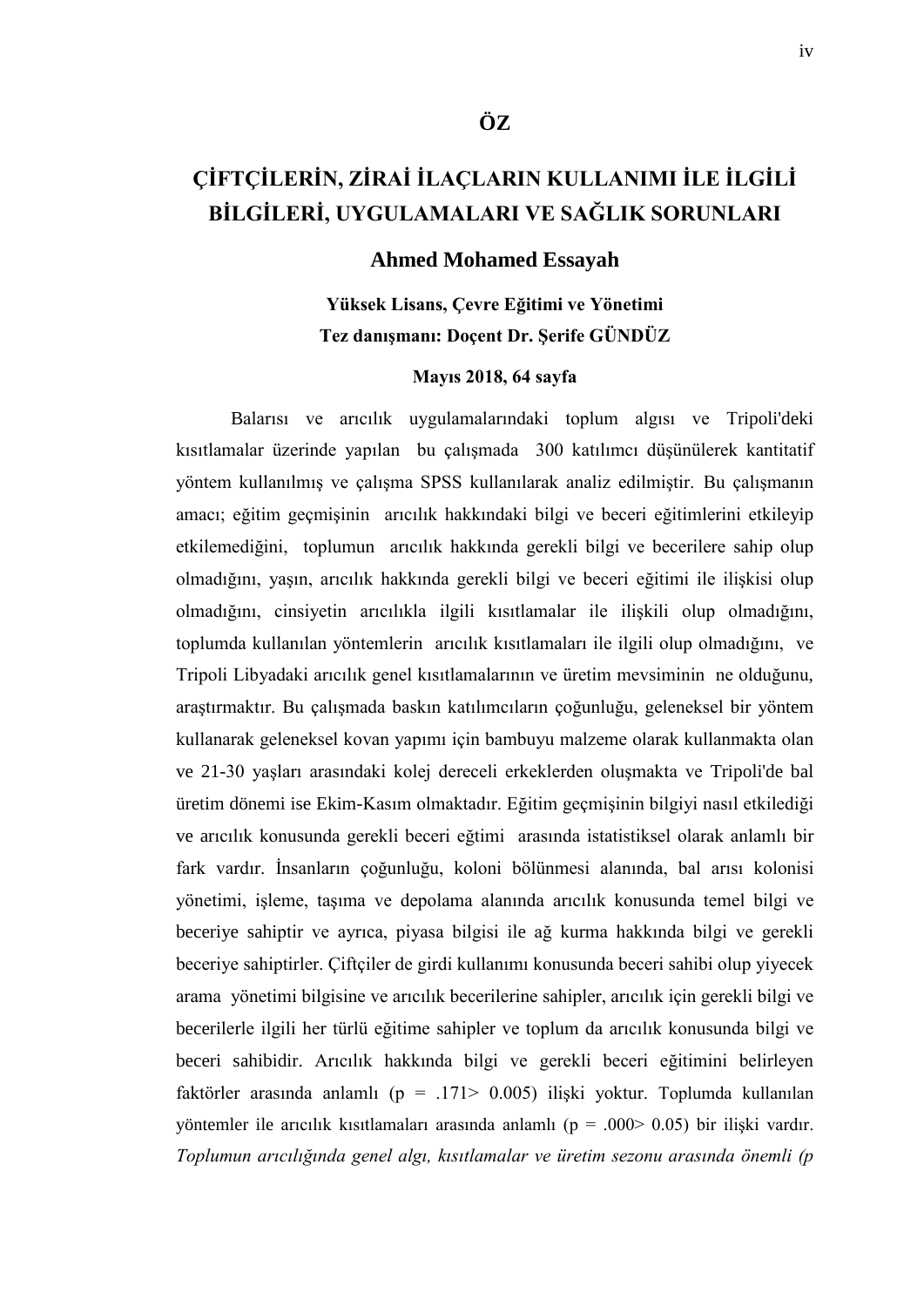*= .000> 0.05) bir ilişki vardır.* Tripoli toplumunun karşılaştığı zorluklar; kolonilerin yok oluşu, arı kolonilerinin yokluğu, kuraklıklar, zayıf toplumsal farkındalık, pestisit zehirlenmesi, eğitim eksikliği, bal arısı hastalıkları ve arıcılığı başlatmak için başlangıç sermayesinin olmamasıdır.

*Anahtar Kelimeler:* arıcılık; kısıtlamalar; arıcılık uygulamaları; balarısı; algı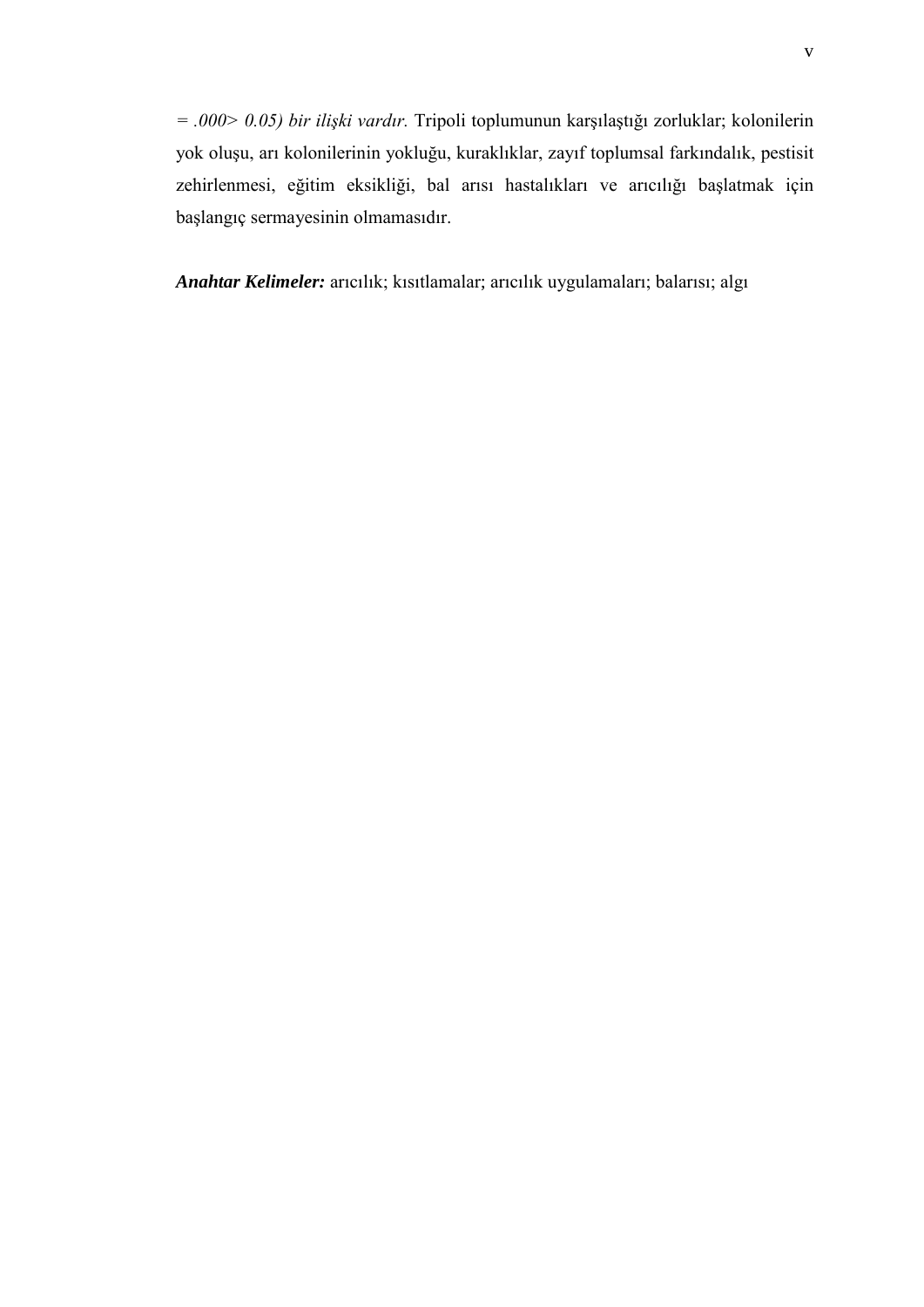## **ACKNOWLEDGEMENT**

<span id="page-6-0"></span>I'd like to acknowledge Assoc. Prof. Dr. Şerife GÜNDÜZ of the department of Environmental Education and management as my supervisor, and I am gratefully indebted to her for her very valuable comments on this thesis.

This acknowledgement will be incomplete without me also acknowledging my Libyan friends. Nobody has been more important to me in the pursuit of this project than the members of my family. They are the ultimate role models.

To my wonderful course mates, friends and well-wishers, I am grateful.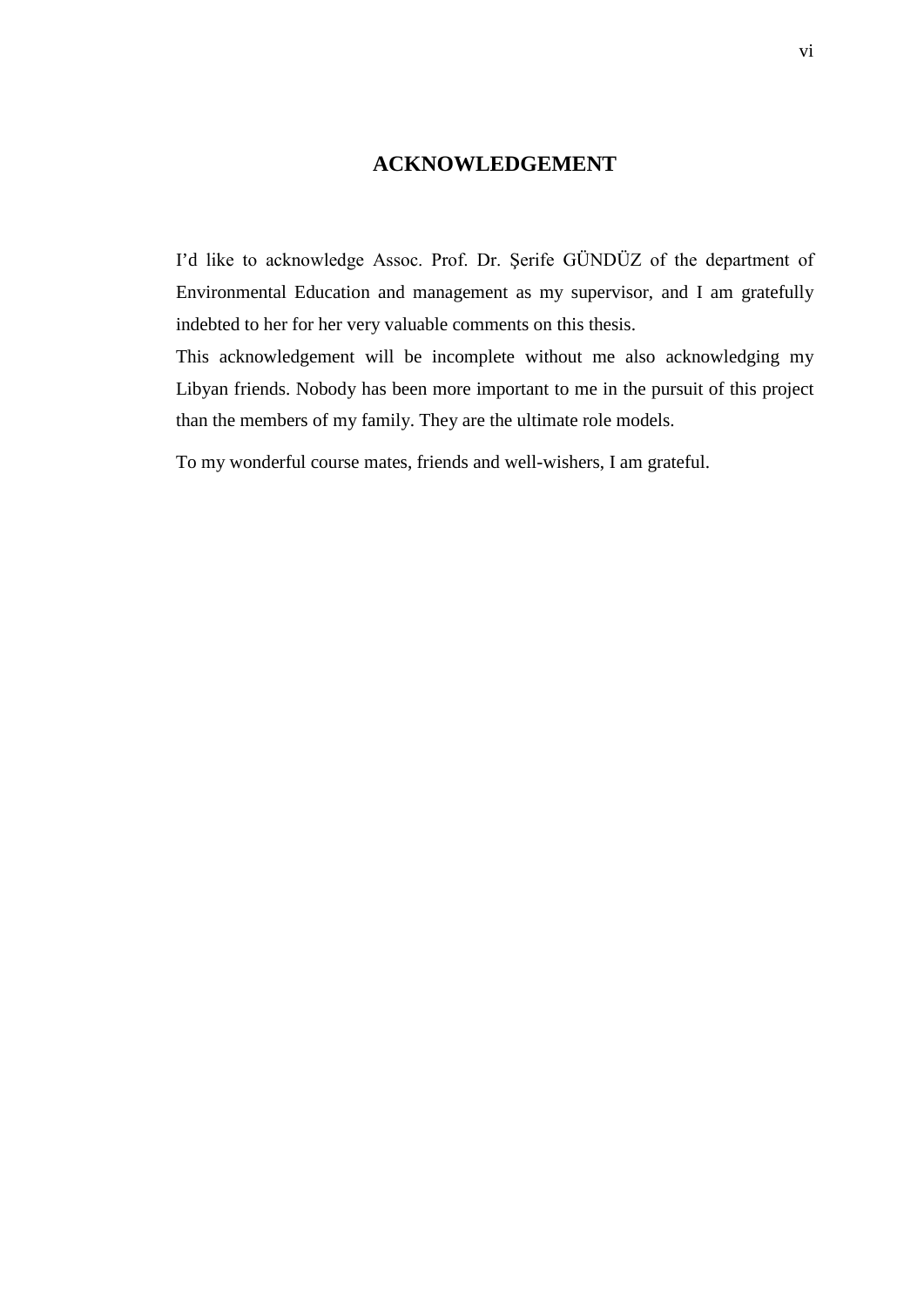## **DECLARATION**

I hereby declare that, all the information in this document has been obtained and presented in accordance with academic rules and ethical conduct. I also declare that, as required by these rules and conduct, I have fully cited and referenced all material and results that are not original to this work.

Name, Last Name:

Signature:

Date: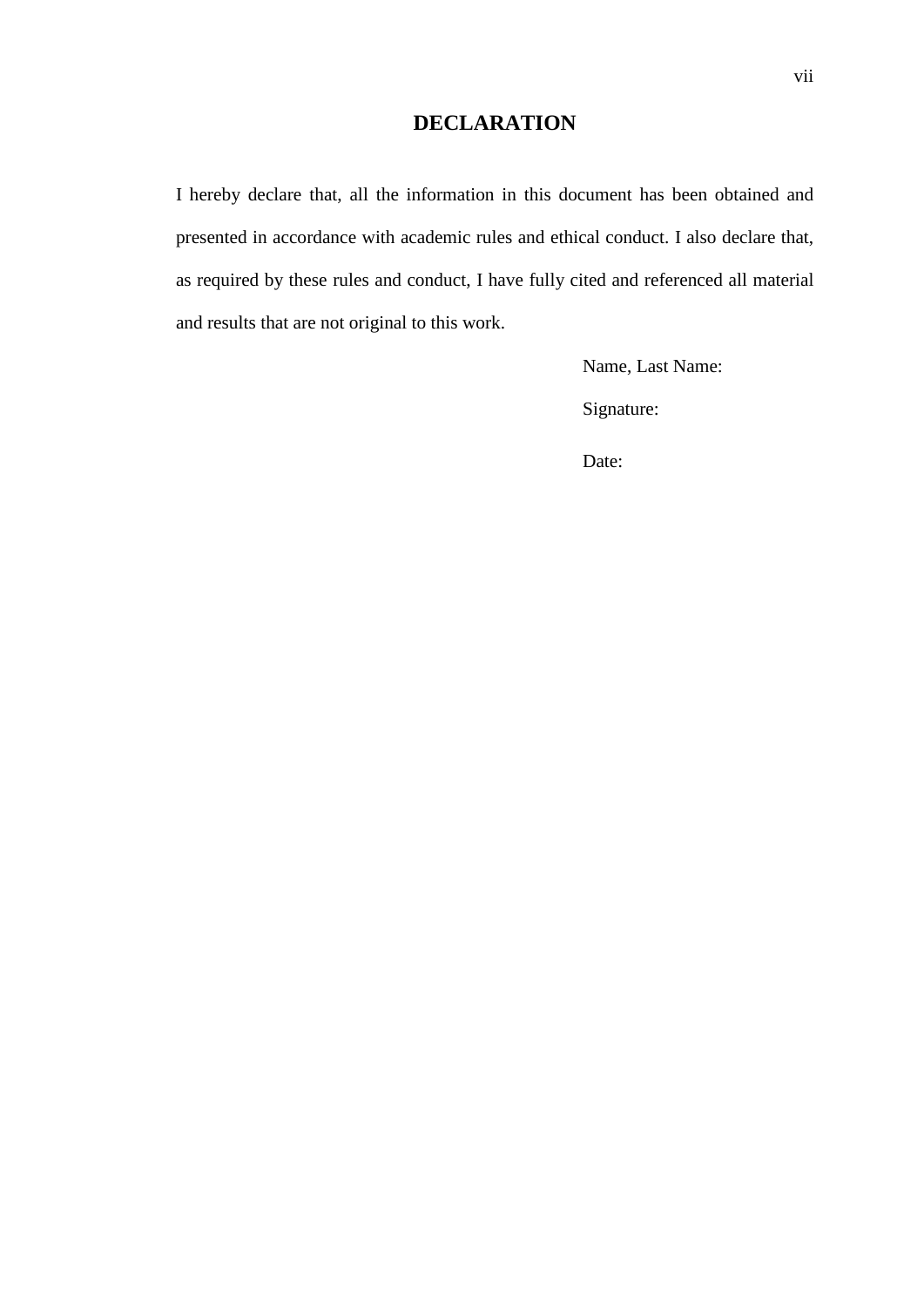## **CONTENTS**

<span id="page-8-0"></span>

## **CHAPTER I**

## **INTRODUCTON**

## **CHAPTER II**

## **LITERATURE REVIEW**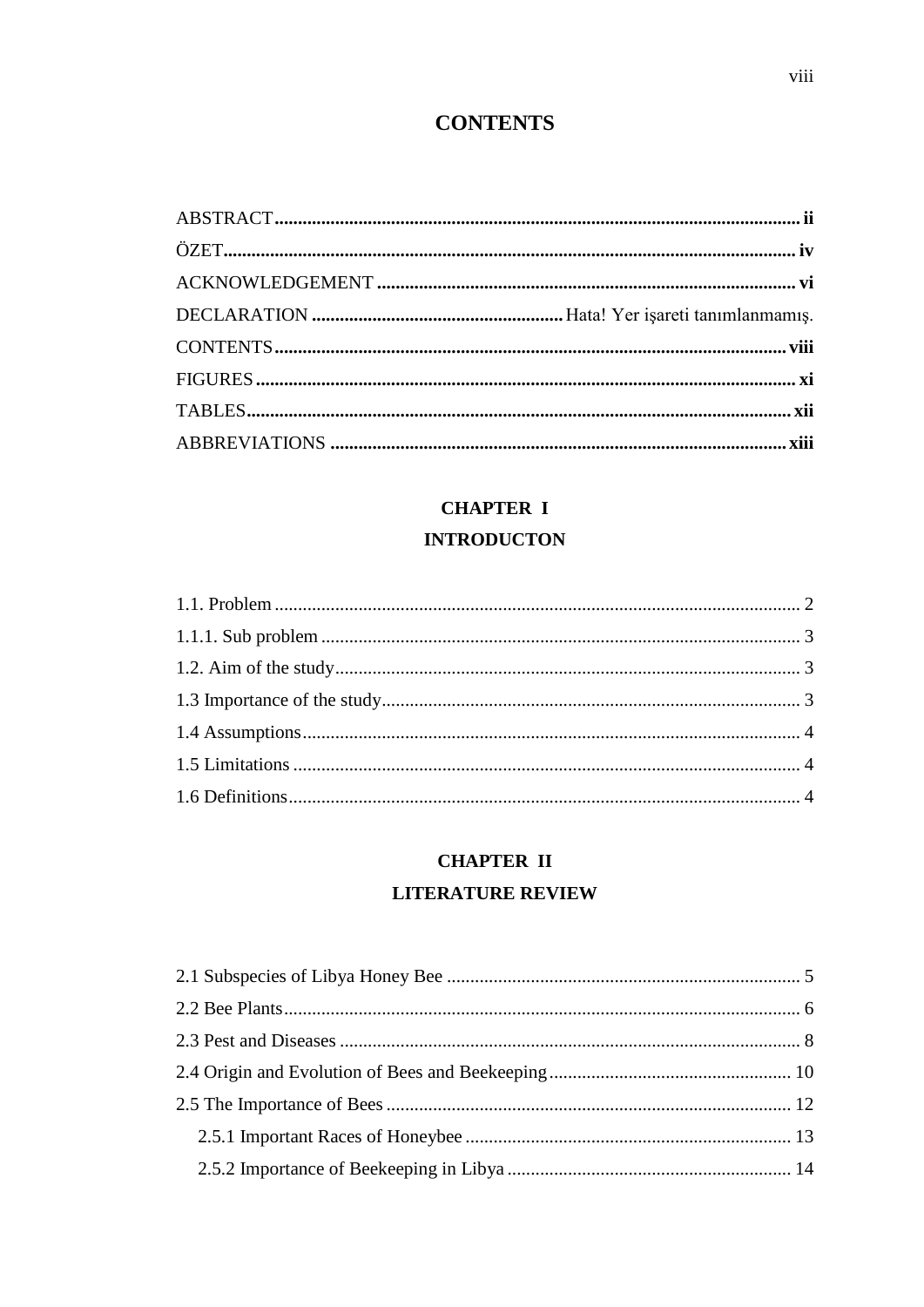## **[CHAPTER III](#page-37-0)**

## **[METHODS](#page-37-1)**

## **[CHAPTER IV](#page-42-0) [RESULTS AND DISCUSSION](#page-42-1)**

| 4.1 R1: Does educational background affect knowledge and necessary skills? 30          |  |
|----------------------------------------------------------------------------------------|--|
| 4.2 RQ2: Does the community have knowledge and necessary skills about                  |  |
|                                                                                        |  |
| 4.3 RQ3: Does age have any relationship with knowledge and necessary skill training 32 |  |
| 4.4 RQ4: Is there a relationship between gender and constraint associated with         |  |
|                                                                                        |  |
| 4.5 RQ5: Does the methods used in the community associate with the constraints? 33     |  |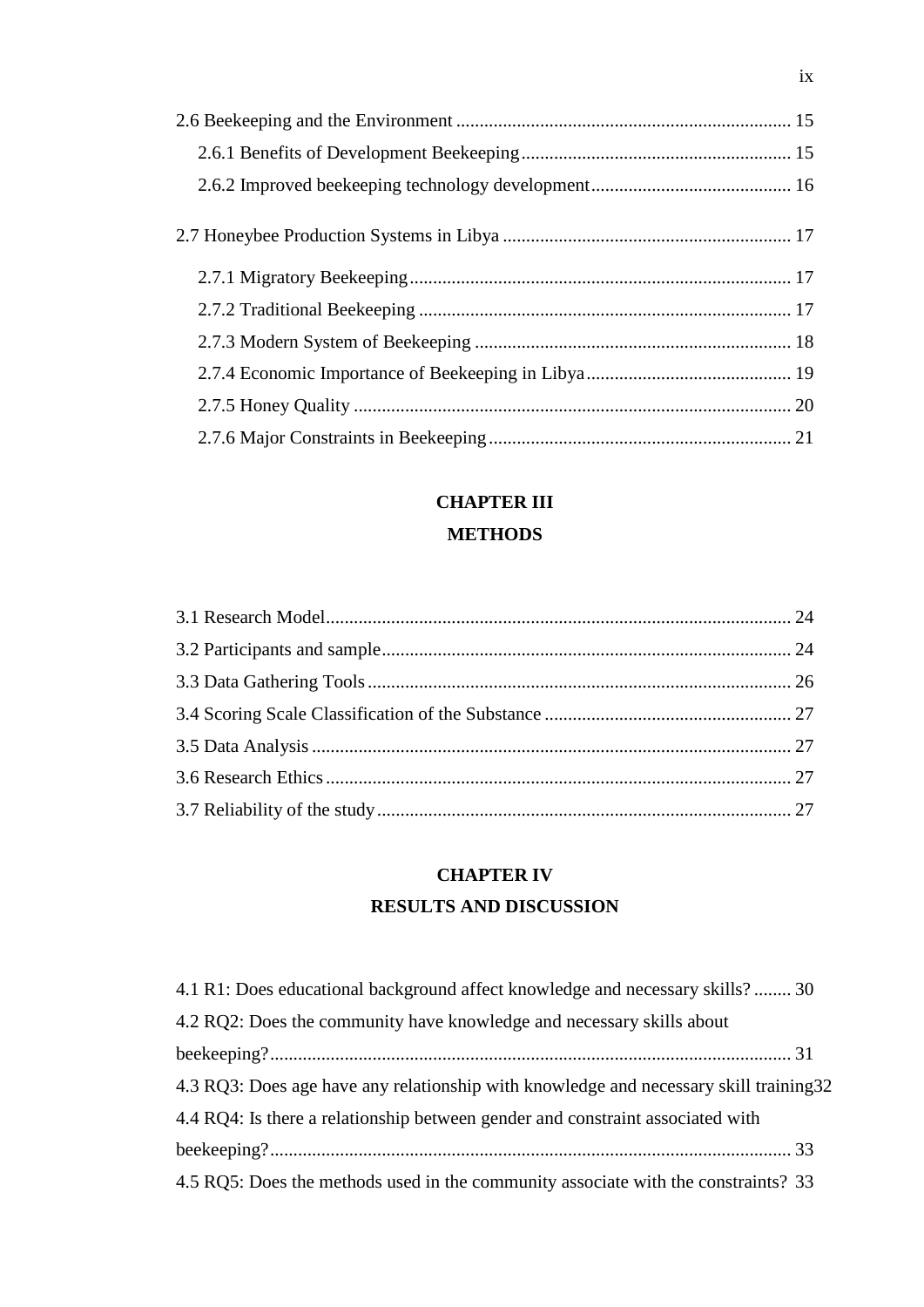| 4.6 RQ6: What is the general perception, constraints and season of production? 34 |  |  |
|-----------------------------------------------------------------------------------|--|--|
|                                                                                   |  |  |

## **[CHAPTER V](#page-49-0) [CONCLUSION AND RECOMMENDATION](#page-49-1)**

| 5.1 Does educational background affect knowledge and necessary skills training?36       |  |
|-----------------------------------------------------------------------------------------|--|
| 5.2 Does the community have knowledge and necessary skills about beekeeping?37          |  |
| 5.3 Does age have any relationship with knowledge and necessary skill training  37      |  |
| 5.4 Is there a relationship between gender and constraint associated with beekeeping?37 |  |
| 5.5 Does the methods use in the community associate with the constraints of             |  |
|                                                                                         |  |
| 5.6 What is the general perception, constraints and season of production? 38            |  |
|                                                                                         |  |
|                                                                                         |  |
|                                                                                         |  |
|                                                                                         |  |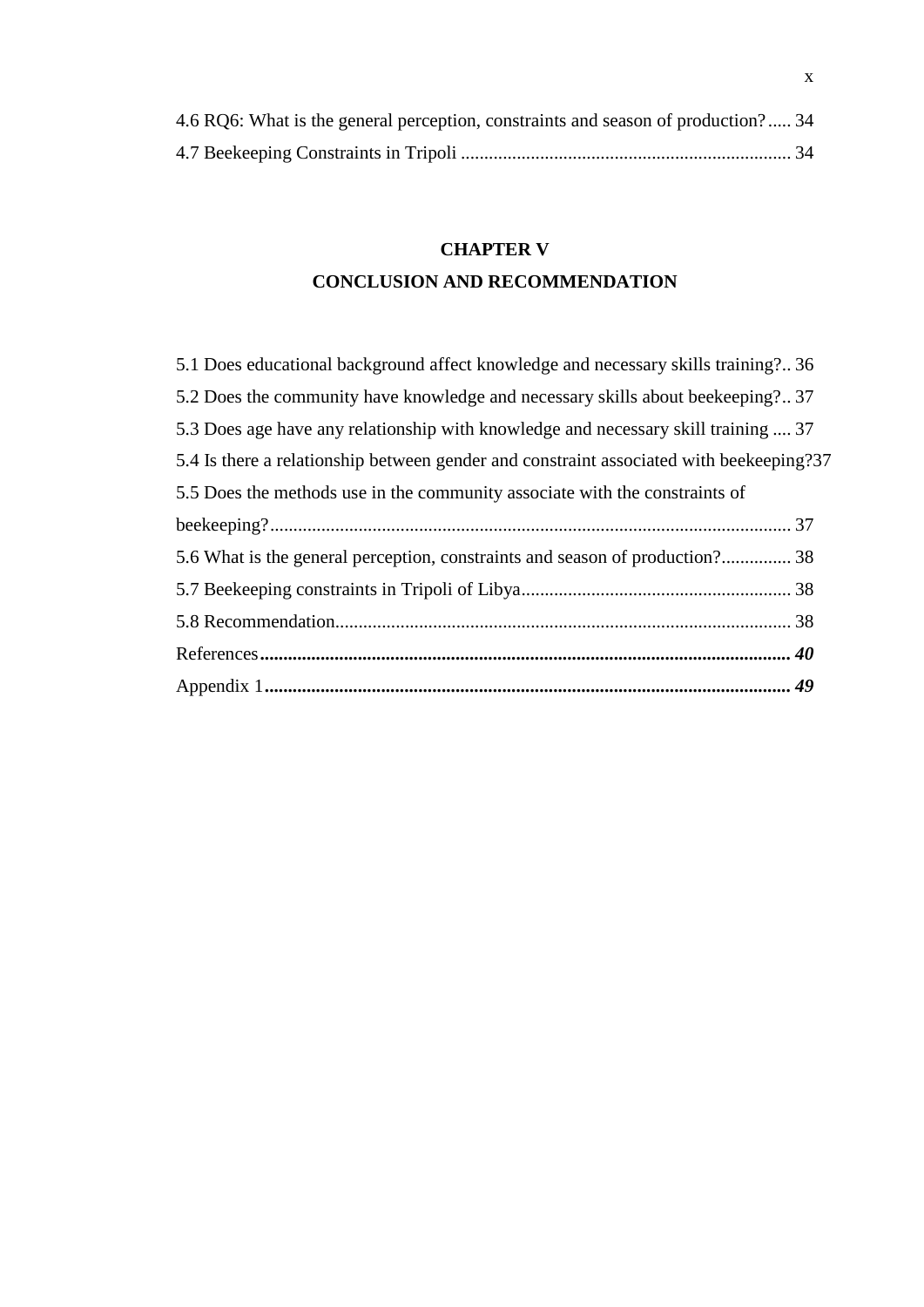## **FIGURES**

<span id="page-11-0"></span>

|--|--|--|--|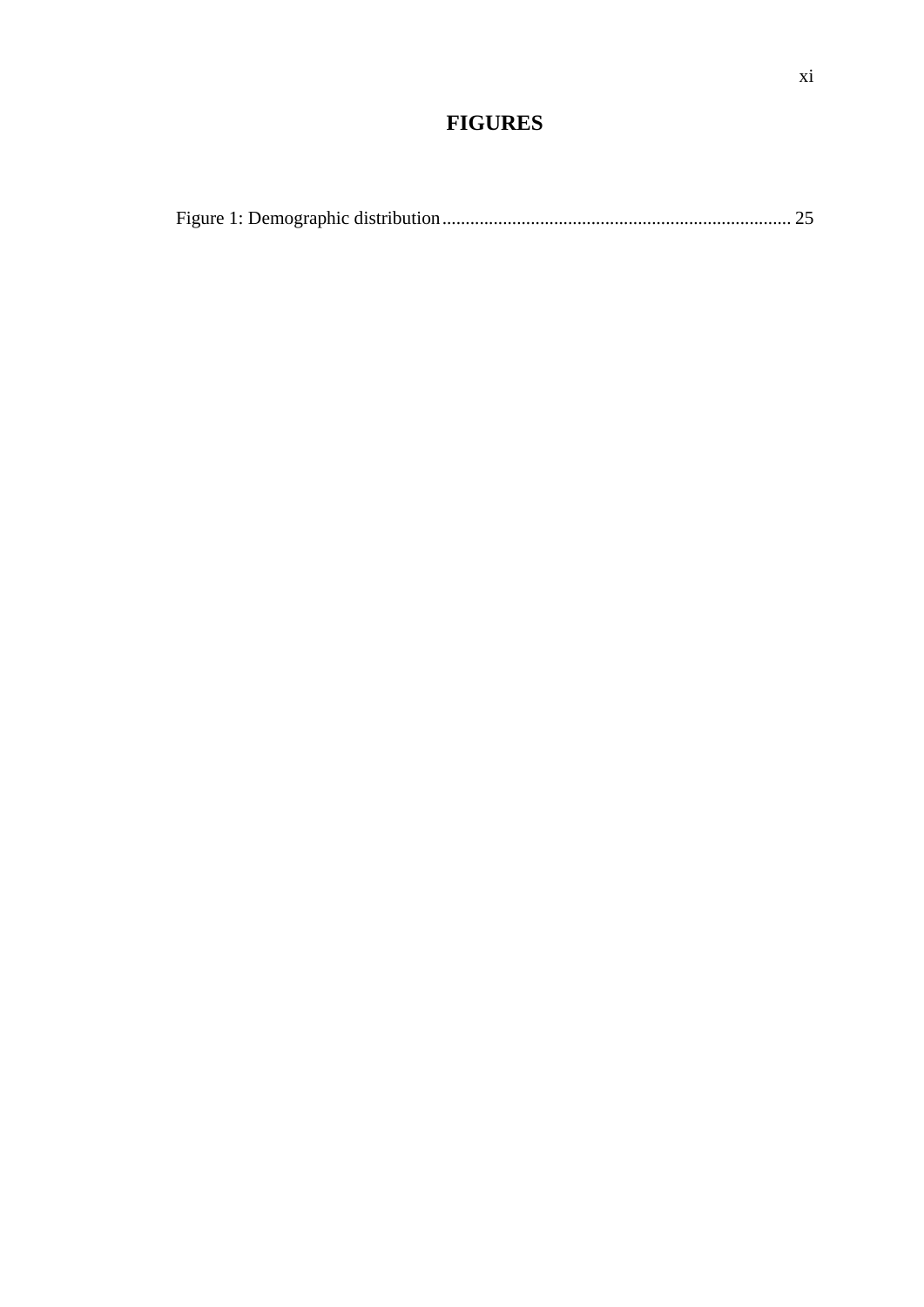## **TABLES**

<span id="page-12-0"></span>

| Table 1: Main Bee Plants in Libya, and its Flowering Period (Keshlaf, 2014) 7 |  |
|-------------------------------------------------------------------------------|--|
|                                                                               |  |
|                                                                               |  |
|                                                                               |  |
|                                                                               |  |
|                                                                               |  |
|                                                                               |  |
| Table 8: Community have knowledge and necessary skills about beekeeping  32   |  |
|                                                                               |  |
|                                                                               |  |
|                                                                               |  |
|                                                                               |  |
|                                                                               |  |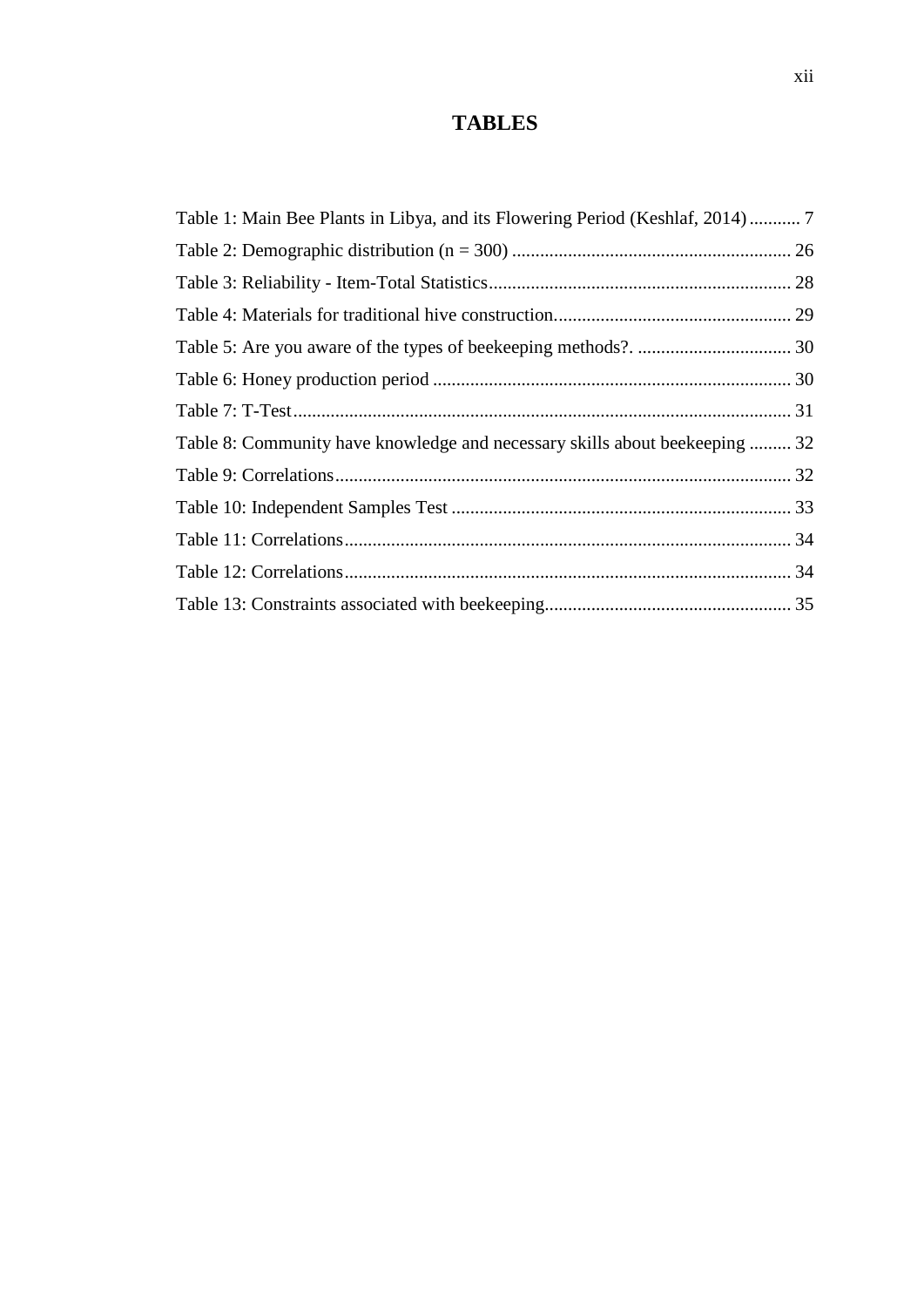## **ABBREVIATIONS**

<span id="page-13-0"></span>

| $\%$<br>$\sim$ $\sim$ $\sim$ $\sim$ $\sim$ $\sim$ | Percentage                                     |
|---------------------------------------------------|------------------------------------------------|
| $\lt$ :                                           | Less than                                      |
| $CNS$ :                                           | Central nervous System                         |
| $DDT$ :                                           | Dichlorodiphenyltrichloroethane                |
| GIT :                                             | <b>Gastrointestinal Tract</b>                  |
| $KAP$ :                                           | Knowledge, Attitudes, and Practices            |
| $OC$ :                                            | Organochlorines                                |
| $OP$ :                                            | Organophosphates                               |
| OPIDP:                                            | Organophosphate-Induced Delayed Polyneuropathy |
| <b>PPEs</b>                                       | Personal Protective Equipment                  |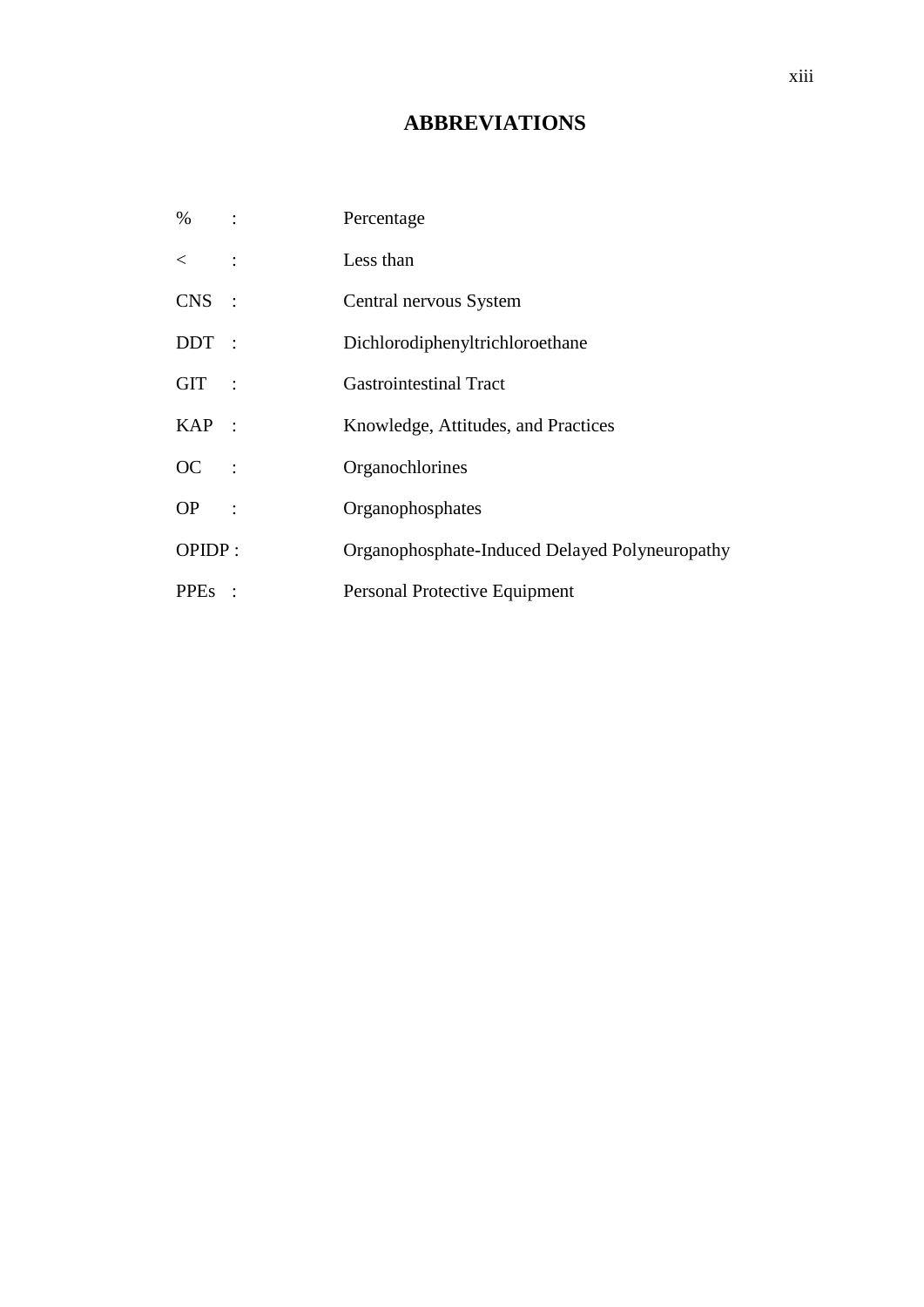## **CHAPTER I**

## **INTRODUCTON**

<span id="page-14-1"></span><span id="page-14-0"></span>The relation between human beings and bees is endemic in Africa where modern beekeeping has taken various forms, starting from wild honey harvesting from hollow nests of bees in hollow trees and clefts. Historically, hunting has been practiced in many countries. However, honey is much less known in the Mediterranean region. Honey hunting charts can be seen in many parts of Africa. In their paintings, bears, hunters and their primitive tools (Crane, 1999), such as the honey pots needed to make such stairs, torches and raids, have been found in rocks in Libya and in many other countries. However, bee records were not found in the North African territories in the western part of Egypt. The earliest possibility concerns Libya, which limits Egypt.

Herodotus (485-425 BC) wrote: "Next to the Maxyes of Libya are the Zaueces, They act as guides for women as they do battle wars. Then their bees are said to make much honey in Gkizantes, but those masters make a lot. Perhaps "Bees" bubbles form and masters made dessert "honey" of dates or other fruits. Herodotus wrote later, that Libyan men were "making honey from the salt fruits of tamarisk". Beekeeping in Libya is traditionally practiced in its first years (Huseyin 2001). Almost all of the traditional hives in North Africa are made from clay, clay or other materials that can be opened at both ends (Crane, 1999).

Brittan (1956), the bee guardian of the King of Libya, Idris El-Senussi, reported that the Libyan beekeepers in Cyrenaica were collecting flocks to put in large, long and wide shallow wooden boxes that could hold 15 carts. Two or three forked cedar sticks were blocked in the middle of the thick goose bush or as columns from front to back. At the front and rear entrances of the beaks, the combs were cut without killing the bees. These boxes, estimated by Brittan, brought about 18 kilos of honey each year (Brittan, 1956). According to what Brittan heard these boxes were being used more than 200 years even before the Turkish era. Brittan reported that most of the family had one or two cells, but there were beekeepers that had 100 beehives in the caves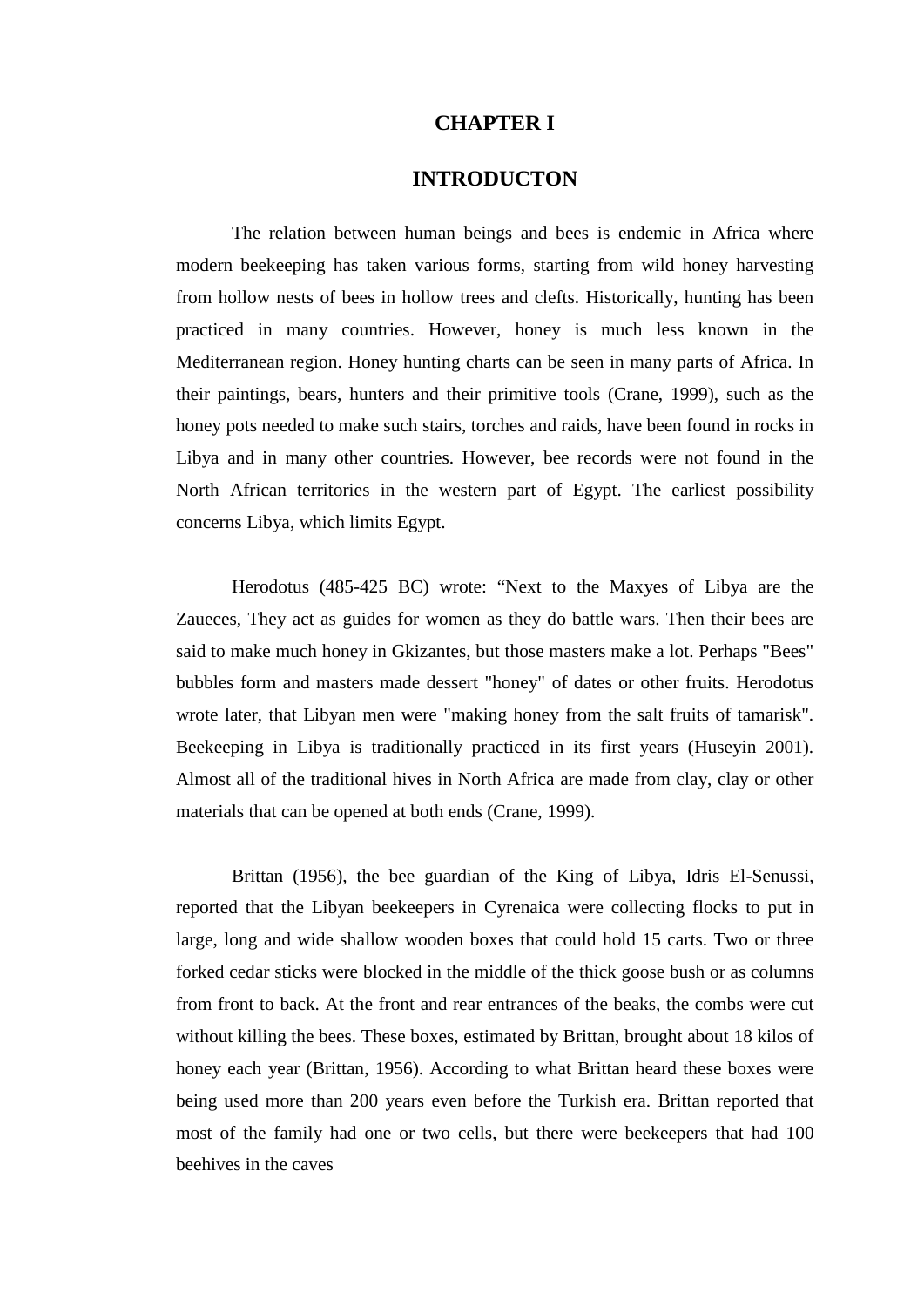By the 1950s, Libya was the third poorest nation on the planet. After the disclosure of oil in 1959, the Libyan economy changed drastically. The present day beekeeping has developed in the course of the most recent decades, with the selection of current beekeeping procedures utilizing just removable-outline cells (Brittan, 1956). The effective acquaintance of present-day hives in the East of Libya happened after the attacks of the World War II and was upheld by Olive Britten in 1952 (Showler, 2011). Until today, while the beekeepers in the Western part of Libya utilized the Langstroth hives, hives in the western district were being utilized and thought to have been transported in by the Italians amid the occupation (1911-1932). At that point, in the mid-1960s, European honey bee developments, particularly Italian, A. mellifera ligustica, were the premises of honey business. At present, there are more than 3,000 beekeepers taking care of around 50,000 states (El-Mabrook, 1996).

Albeit huge numbers of these honey bees are kept up in one area (i.e. not moved), despite everything they create a mean of 500,000 kg for each annum. Due to elevated administration challenges, related to constrained botanical assets and honey bee ailments, a few beekeepers needed to decrease their operations. While various beekeepers oversee at least 200 states; the largest share oversee 50 or a couple of more settlements in their apiary to collect respectable measures of honey. Keeping honey bees as a part-time salary is extremely normal in Libya. Subsequently, increased rivalry from nearby apiaries seems to have decreased nectar accessibility.

#### <span id="page-15-0"></span>**1.1 Problem**

Beekeeping all through the world, swarming is a difficult issue that requires beekeepers in Libya to visit their apiaries every 7-10 days amid solid nectar stream, to control hives for swarm minimization. Habitat in Libya is probably going to be the most noteworthy factor influencing honeybee populaces later on. In spite of the fact that the populace in Libya multiplied in estimate in the vicinity of 1970 and 2000 the significant effects were in the urban areas and different settlements. The decrease in forested territories through land misuse has a more prominent effect. In fact, beekeepers move their honey bee states to these regions during drought and deforestation could influence them radically.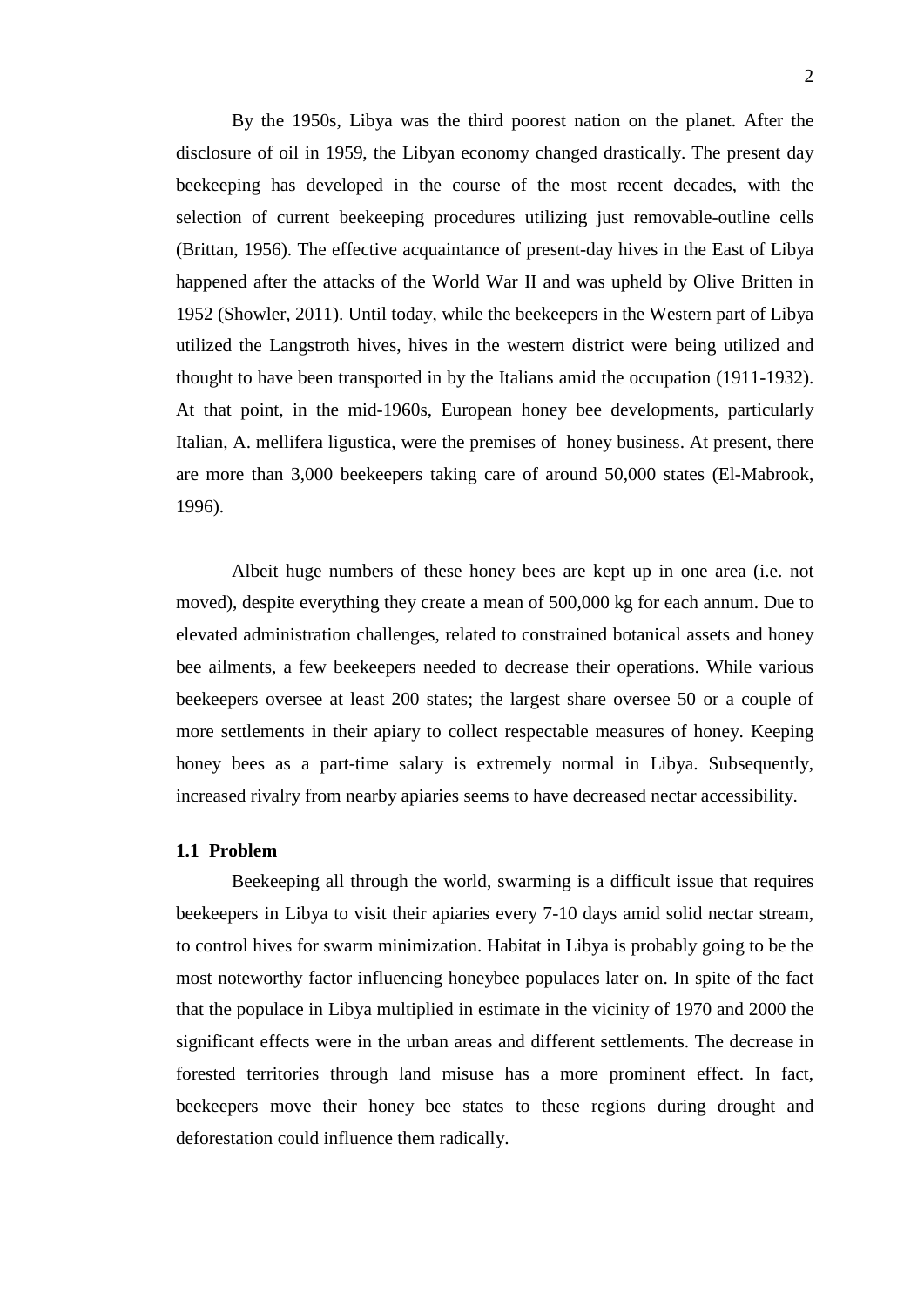Restrictions on the importation of hive things or beekeeping materials from Egypt are coordinated by the organization/government. The importation of honeybees is denied by the Agricultural Pest sanctioning. These measures could keep the presentation of different nation pest and diseases to which Libyan honey bees are not balanced and to which they could be frail.

#### <span id="page-16-0"></span>**1.1.1 Sub problem**

- 1. What is the beekeeping methods practiced in Libya?
- 2. Does the community have knowledge and necessary skills about beekeeping?
- 3. What are the commonly used Bee Hives in the community?
- 4. What season is honey produced?

#### <span id="page-16-1"></span>**1.2 Aim of the study**

- 1. To determine beekeeping methods used in the community.
- 2. To identify the community knowledge and skills in beekeeping.
- 3. To know the commonly used Bee hives in the community.
- 4. To determine the honey production season.
- 5. Does educational background affect knowledge and necessary skills about beekeeping?
- 6. Does age have any relationship with knowledge and necessary skills about beekeeping?
- 7. Is there a relationship between gender and constraint associated with beekeeping?
- 8. Does the methods used in the community associate with the constraints of beekeeping?

#### <span id="page-16-2"></span>**1.3 Importance of the Study**

Honey yields are all considered low, around 10-15 kg for each hive per annum (Hussein, 2000), as a result of limited honeybee vegetation which needs winter sustaining, the ordinary routine with respect to regional settlements just before honey stream, and the debilitating effects of pesticides and infections. Consequently, enthusiasm for both honey and honey bee packages are always more conspicuous than supply. There is steady enthusiasm for honey bees, with swarms offering for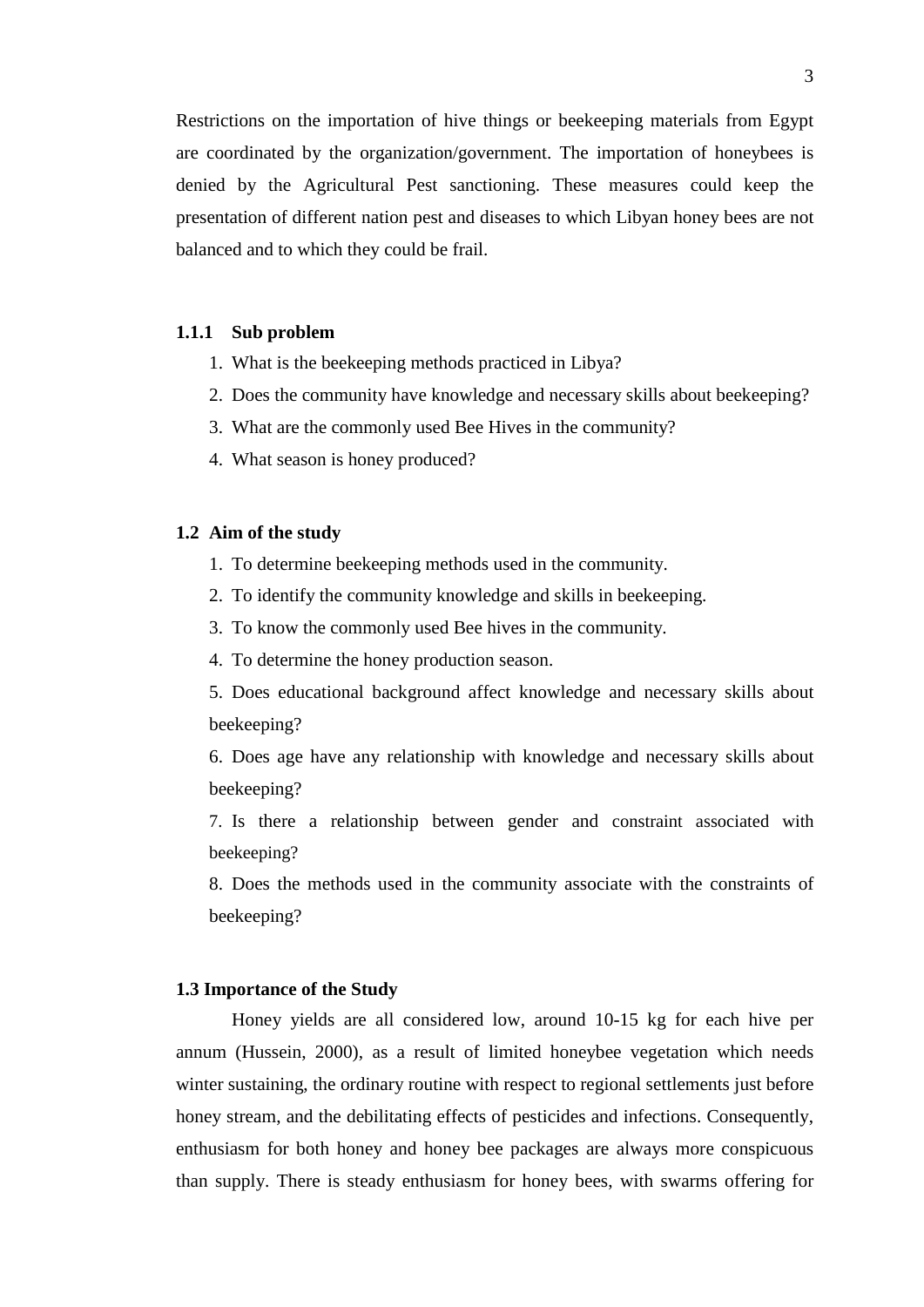around 200 LD, which gives beekeepers with additional compensation. Normally, the beekeeping season begins earlier in the eastern locale. However, the usage of different sorts of hives makes it difficult to supply honey bee packages from the Eastern to the Western area. Getting swarms in trap hives (particularly in spring) is a system being used by various beekeepers to manufacture settlement numbers.

#### <span id="page-17-0"></span>**1.4 Assumptions**

- It is assumed that the number of community members/farmers used in this study represents the farmers in the study area.
- The community members/farmers in the area has knowledge regarding beekeeping, practices and the constraint experience in beekeeping.
- The answer given by community dwellers/farmers who participated in the study were without bias and influence of the researcher.

#### <span id="page-17-1"></span>**1.5 Limitations**

The limitations in this study are as mentioned below:

- This research is limited to community dwellers/farmers in West Tripoli only.
- The study was only limited to participants of 300 community dwellers/farmers.

#### <span id="page-17-2"></span>**1.6 Definitions**

Honeybees are insects that go under order Hymenoptera and family Apidae and indicated finish transformation (Bluthgen & Klein, 2011).

Constraint is anything that limits a system or agency from getting its targeted goal (Goldratt, 1990).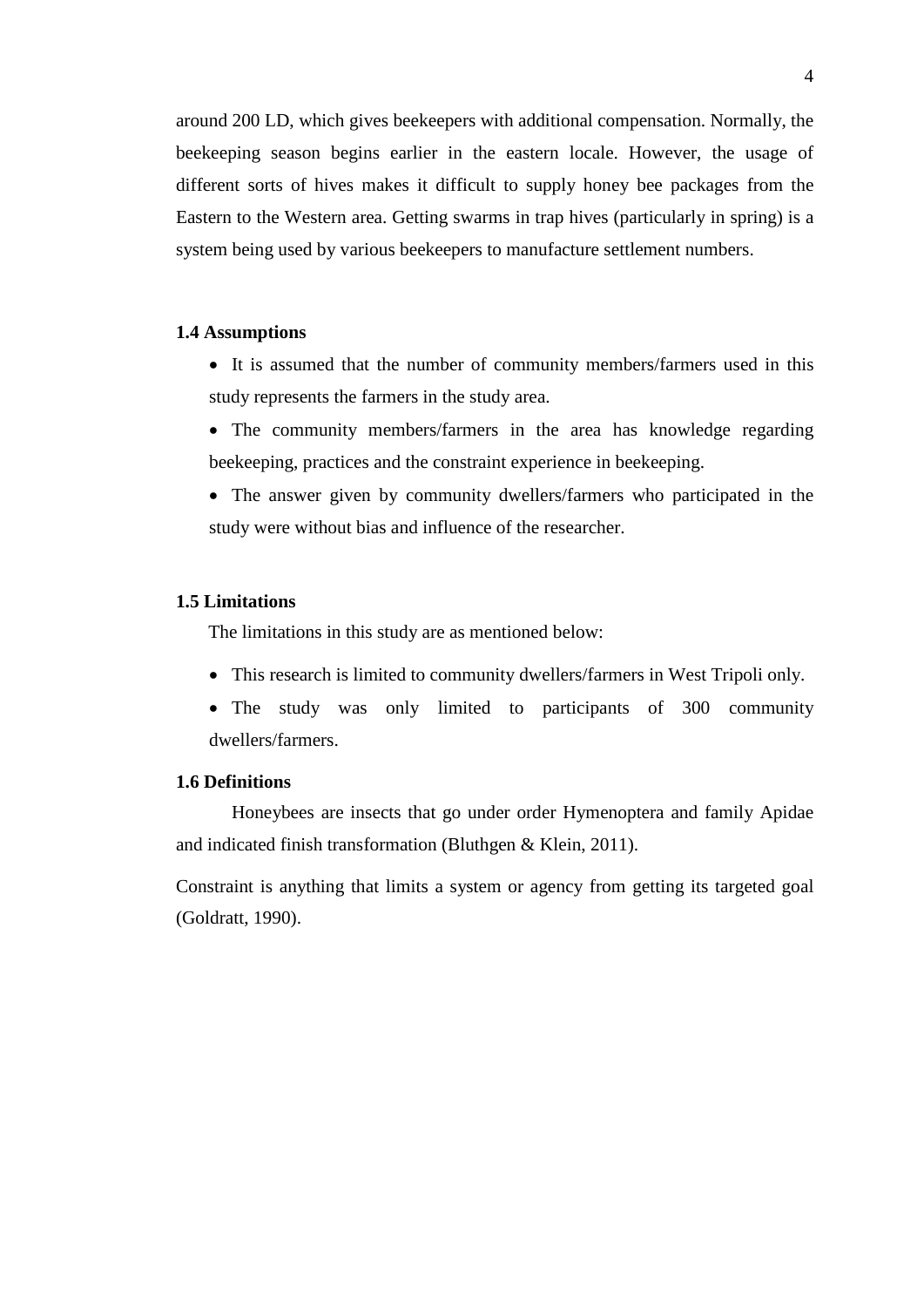## **LITERATURE REVIEW CHAPTER II**

<span id="page-18-0"></span>This chapter gives and overview of what beekeeping entails and giving literature review on what other researchers has carried out with respect to the topic including perception, attitude and practice constrains and also highlighting honeybee sources, plants, pest and diseases in Libya and other part of the world.

#### **2.1 Subspecies of Libya Honey Bee**

Because Libya was historically so isolated, its local bees had no outside contact with other bees. The native bees have been described as predominantly of the Taillan race, *A. mellifera intermissa* (Hepburn & Radloff, 1998). Brittan, (1956) wrote in one article, "the race itself seems to be the purest one found this side of the Iron Curtain. [the Libyan bee] is gentle apart from a natural intense fierceness during the great heat of the day, or when very strong through a long period of honey flows". Brother (1954), after a visit to Libya, expressed that honey bee settlements there were impressively more forceful than every one of those he had experienced in the USA. El Banby, (1977) presumed that bees from upper east Libya have a place neither with A. m. *intermissa*. In any case, in view of the morphometric examination of neighboring nations, Ruttner (1988) asserted that Libya honey bees have a place with A. m. *intermissa*, in show disdain toward (Shaibi et al., 2009) explored the bee populaces of A. *mellifera* in the Saharan and waterfront locales of Libya, covering bee biophage and bee conveyance in North Africa. They found that Libyan bees are morphologically and hereditarily unique in relation to nearby subspecies. The greater part of Libyan bees (92%) has a place with the Eastern developmental lineage (O). As they may be, there are additionally neighborhood impacts from imported European creatures. They proposed naming Libyan bees as a different subspecies.

In another investigation, Shaibi and Moritz thought about the El Kufrah undisturbed seaside populace utilizing 15 polymorphic microsatellite loci to survey the recurrence of match, province thickness, hereditary decent variety, and separation populaces. They found that the honeybee populace of the remote desert spring of El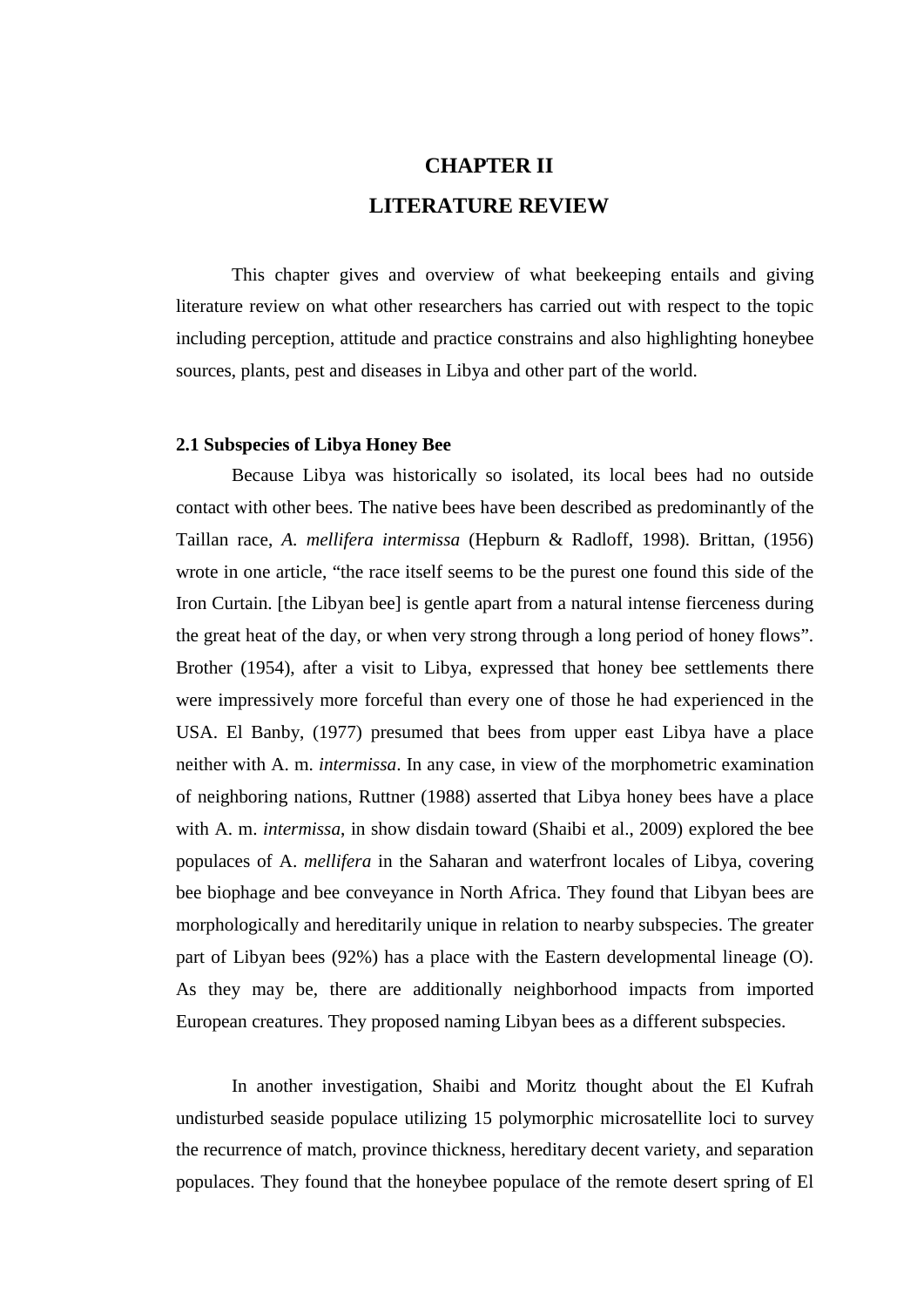Kufrah was very much disconnected while those of the desert garden of Brak and the beachfront region demonstrated hereditary impressions of introgression by business beekeeping (Shaibi and Moritz, 2010). El Kufrah did not show the endogenous sign of the isolated population suggesting that the founder population is sufficient to provide a viable local survival (Shaibi 2013). Although the bee kingdoms are often imported from Italy and Australia to Libya, these are often the only ones of the time. Libya probably has many health-care columns to provide genetic material for growing healthy queen, but Libya does not have a queen rearing unit.

#### <span id="page-19-0"></span>**2.2 Bee Plants**

Like most other African nations, pollination adjusting is not carried out or done (Keshlaf, 2002) in Libya. Thus, honey is thought to be the major if not the sole income for beekeepers. There is no substantial size of plantations or other green yields. Beekeepers are asked to give honey to agriculturists as a rental expense for access to a blooming crop.

Subsequently, beekeepers to a great extent depend on non-crop wild plants, diverse types of which happen in various areas of the nation.

Temporary beekeeping is regularly practiced for honey generation (Keshlaf, 2002), the essential honey plants in Libya including; *Eucalyptus spp., Acacia spp., Citrus spp., Pinus spp., Cupressus spp., Thymus vulgaris, Lantana camara, Hisbiscus rosa-sinensis, Medicago sativa* and numerous wild plants (Keshlaf, 2002; Keith, 1970; Hussein, 2000; Rateb and Hussein, 2012; Owayss, 2005; Mohaned et al., 1981). Of those sorts, Eucalyptus honey, from *Eucalyptus* spp., is one of the major honeys conveyed and consumed in Libya especially in the north where there are wide scopes of trees which sprout in November and December. Because of the back to back blooming of the unmistakable *Eucalyptus species*, it is seen as the most crucial wellspring of nectar and tidy to areas in dry season periods (Rateb and Hussein, 2012; Owayss, 2005).

In the western territory of Libya, there are three essential honey streams, the heaviest from spring blossoming plants in late March and April. Various beekeepers move their territories to inclining country discovered east of Tripoli for the second spill out of wild blooms of Sider, *Zizaphus Spina*, from May to June, at that point for the third flow from thyme, T. vulgaris, in June to July. In leave zones, *tamarisk,*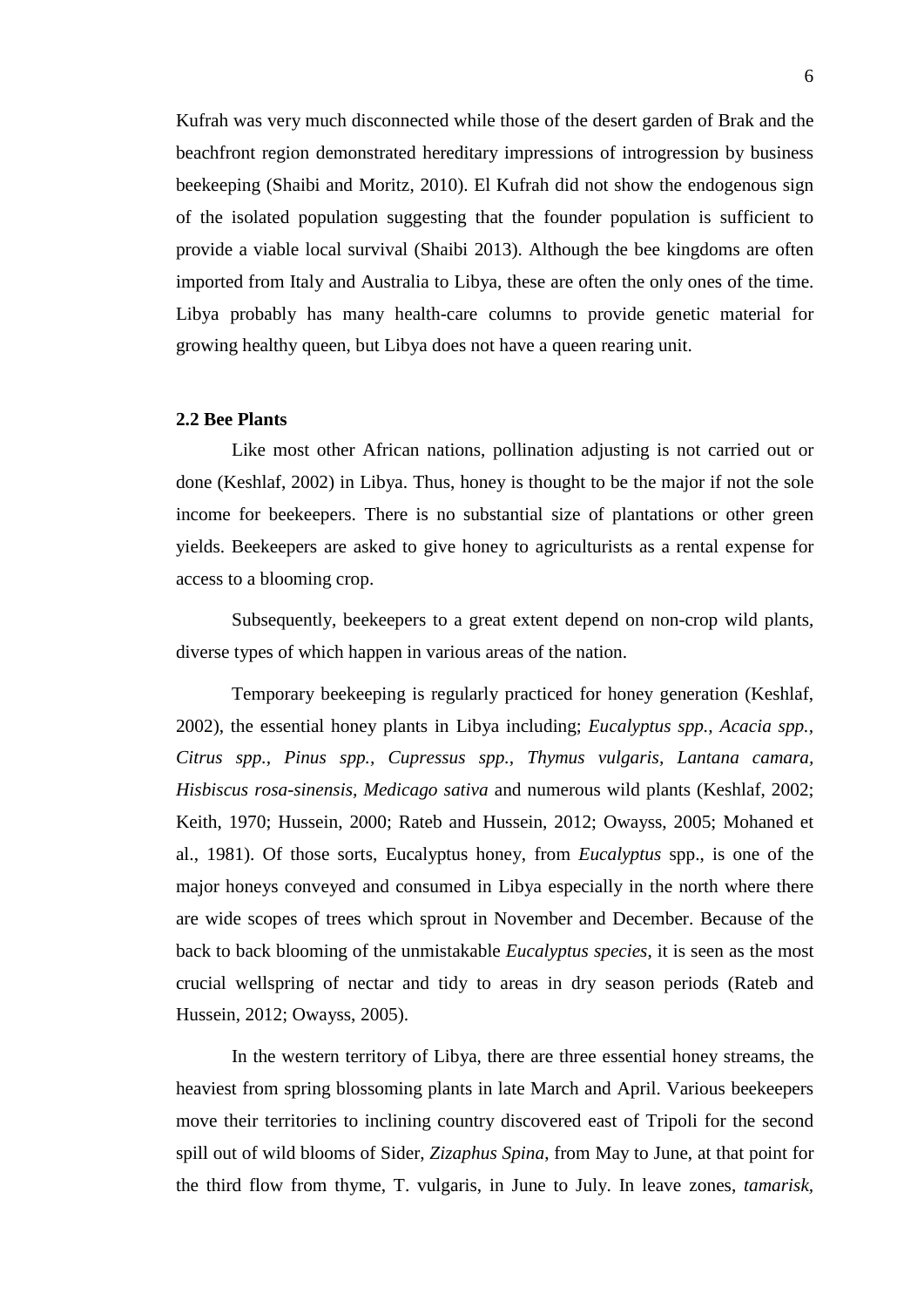*Tamarix nilotica*, gives excellent honey stream (Zboray, 2013). In the eastern locale there are other bee plants, for example, *schamiry, Arbtus pavarii*, (Keith, 1970) and carob, *Ceratonia siliqua* (Brittan, 1956). Libyans use honey basically for therapeutic purposes, yet also for some carefully assembled sweets, especially Baklava, an outstanding Middle Eastern pastry. Brittan (1956) idolized Libyan honey including stream honey from the carob tree, min honey from the shaiee tree, and hanoon honey from schamiry tree. Raised necessities of Libyan honey was attested by Owayss, (2005) who overviewed the physicochemical properties of Libyan *Eucalyptus* honey.

#### <span id="page-20-0"></span>Table 1

| <b>Common name</b>        | <b>Scientific name</b> | <b>Flowering season</b> |
|---------------------------|------------------------|-------------------------|
| Orange tree               | Citrus spp.            | March – April           |
| African rue (harmal)      | Peganum harmala        | April – May             |
| Sedr                      | Zizaphus Spina Christi | $May - June$            |
| Thyme $(Za' \text{atar})$ | Thymus capitatus L.    | $June - July$           |
| <b>Tamarix</b>            | Tamarix Africana       | $July - August$         |
| Carob tree                | Ceratonia siliqua      | August-October          |
| Schamiry                  | Arbtus pavarii         | December – January      |

Main Bee Plants in Libya, and its Flowering Period (Keshlaf, 2014)

The Libyan honey market is rich in unifloral honey. Non-commercially made honey brings the first-rate cost, stretching out from 20 to 40 Libyan coffeehouses (LD) (about US \$17 to 30) per kg, aside from hanon "intense" honey which gets 70 LD per kg. Most of the honey conveyed by the business beekeepers is sold particularly to customers, oftentimes, along roadsides in amazing glass holders. There is no advancing endeavored, in light of the way that honey is all around sold when the beekeeper produces it. Imported honey is offered in business sectors for US \$7 per kg, yet despite its lower esteem, clients lean toward the area honey because of its quality and genuineness.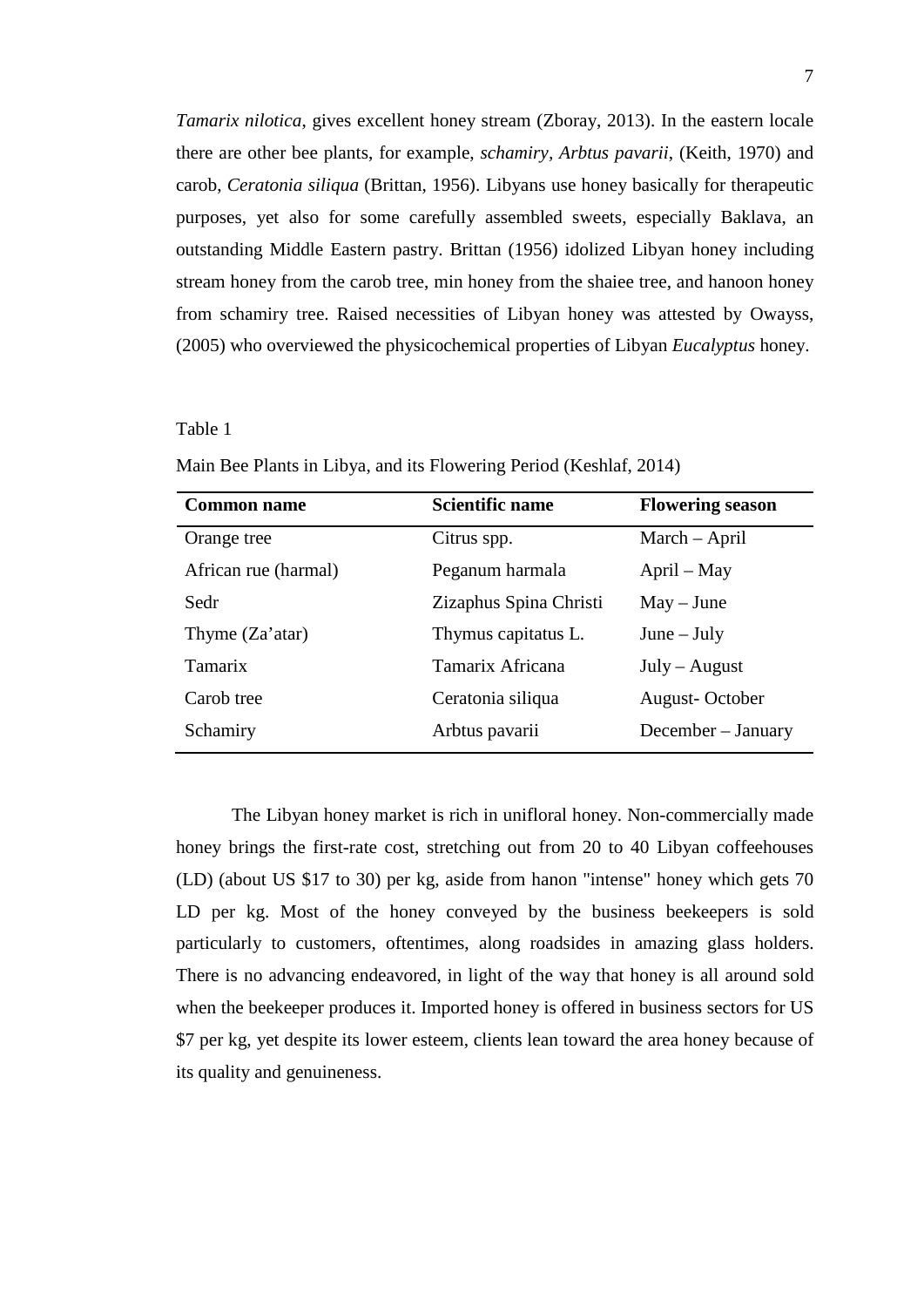Crystallized honey is mainly misinterpreted as an indication of foul play by the producer, so buyers are happy to obtain honey particularly from trustful beekeepers when it has been extricated.

Beekeepers when in doubt do not requeen such states. Regardless, this system at last could include issues like beekeepers are unintentionally deciding for honey bees that are more disposed to swarming. Disregarding the way that there is an extending enthusiasm for stick and other honey bee things to be used generally for standard remedy, the nonappearance of learning and availability of present-day technology for setting up these elective honey bee things mean these beekeepers are relinquishing this wellspring of pay. The primary other honey bee thing is honey bee wax.

#### <span id="page-21-0"></span>**2.3 Pest and Diseases**

Control of honey bee diseases has always been considered as a crucial bit of good beekeeping. Beekeepers must make sense of how to see signs of honey bee diseases and know the correct exercises for everybody. Most by far of the cosmopolitan honey bee pests and diseases are accessible in Libya (Ghalio, 1997). The honey bee ectoparasite bug, Varroa destructor, is a bona fide hazard to beekeeping in Africa and furthermore, various diverse parts of the world, was represented to be accessible in Libya in 1976 (Crane, 1979). Pest spread to honey bee bundles imported from Bulgaria Fallah, (2000) to Algabal ElZakder which by then spread rapidly all through the country. In a perfect world, the obstruction made by Sahara will keep its spread into the sub-Saharan African honey bee population. Shibi gave a detail that that desert spring of Al Kufrah, in the Libyan desert, (Shaibi, and Moritz, 2010) and Australia are the fundamental sans varroa regions around the globe (Holland, 2012). Attacked European honey bee begins to bite the dust inside two years if left untreated (Gregorc and Planinc, 2002), yet Libyan honey bees seem to have a good clean direct since areas can make more than five years without medicine. Kefuss (1995) found that *A. m. intermissa* provinces from Tunisia, which also occur in Libya, had the most irregular measure of clean direct of a couple of subspecies of A. mellifera (A*. m. mellifera, A. m. ligustica, A. m. carnica, A. m. caucasica*) that he attempted from France, Tunisia and Chile.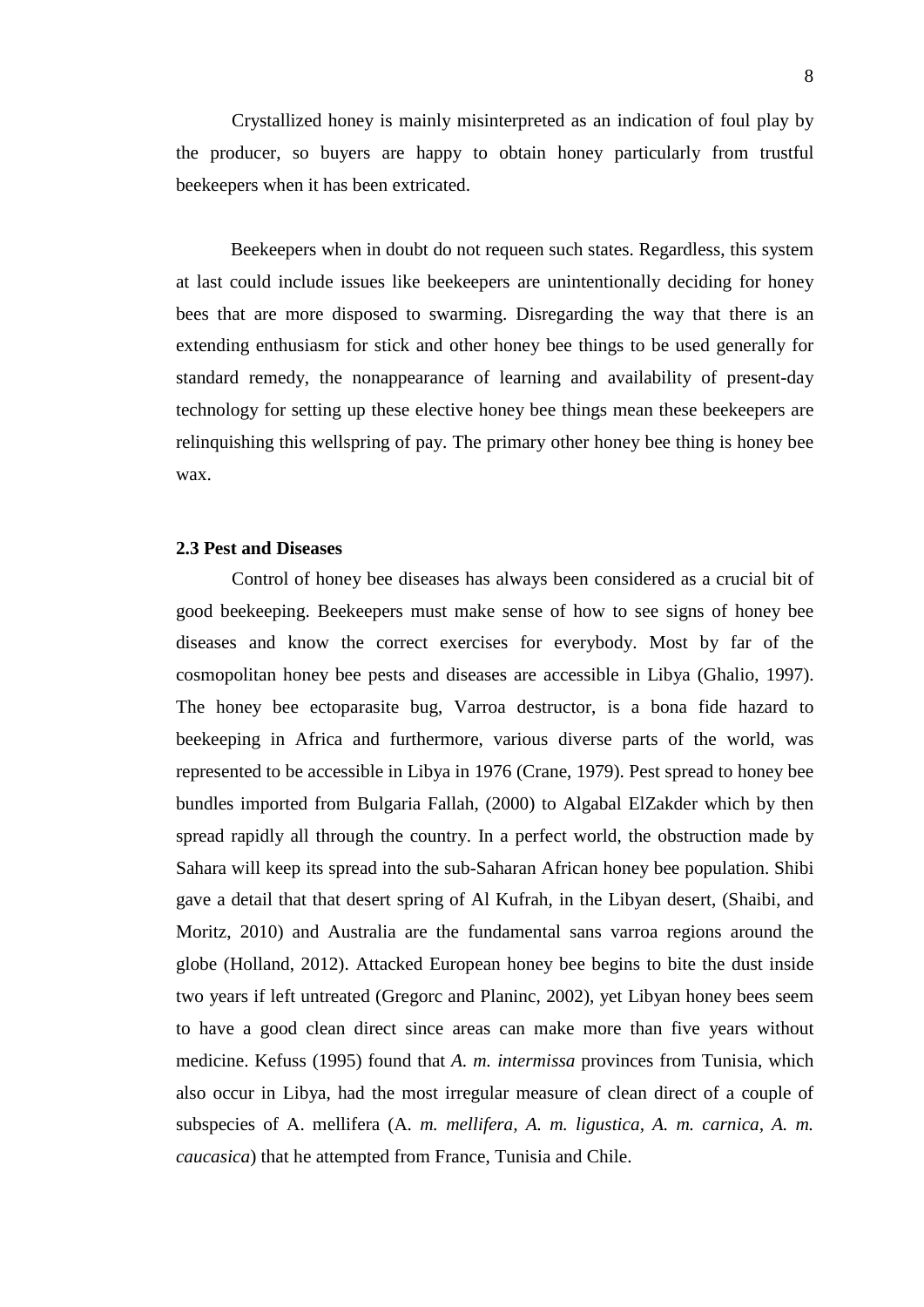The presence of the honey bee parasite, *Braula coeca*, in Africa was represented in Tunisia in 1978 (Smith and Caron, 1985). On account of trade exercises, the parasite spread to Egypt, in the scopes of the Nile Delta, by then into Algeria in 1981 (Smith and Caron, 1985), and consequently into Morocco and Libya. Because of their thoroughly similar appearance, some Libyan beekeepers encounter issues into isolating between varroa bug and honey bee vermin. Libyan beekeepers in like manner have issues with the more unmistakable wax moth, *Galleria mellonella*, which makes the most genuine mischief to put away honey brushes (Ghalio, 1997). In the midst of summer, they can in like manner plague weakened provinces. Various beekeepers avoid attacks by treating set away supers with paradichorobenzene (PDCB). A creating number of beekeepers store their supers in cool rooms to avoid synthetic pollution of honey. Small hive beetle (SHB), Aethina tumida, does not pose a hazard in sub-Saharan Africa since it is endemic to this region (El-Niweiri et al.,

They simply show minor irritations since they swarm weakened provinces (Neumann and Elzen, 2004). In the Northern part of Africa, their quintessence has been represented in Egypt along the Nile stream and in Sudan (Mostafa and Williams, 2000). In any case they don't seem to have developed there as shown by late incredible scale thinks about that watched them to be either not accessible or uncommon (Hassan and Neumann, 2008). Like Varroa parasites, SHB gets the chance to be the most genuine bug when they were displayed to helpless hosts (European strains of honey bees) in the USA and Australia.

2008) and the region honey bees have coevolved with it.

A couple of diseases fundamental in temperate beekeeping regions, for instance, European foulbrood, Streptococcus pluton, have been watched on occasion (MK pers. obs.) in early to mid-spring, the period when provinces should make to most outrageous masses. The parasitic diseases chalk brood, Ascosphaera apis, has similarly been represented Ghalio, (1997) and for its organization, beekeepers are urged to keep up swarmed states and to decide for settlements which exhibit insurance, for future honey bee package production. In Africa, American foulbrood, Paenibacillus hatchlings, has not been broken down or analyzed in the south of the Sahara, beside one unverified observation from the Johannesburg region in South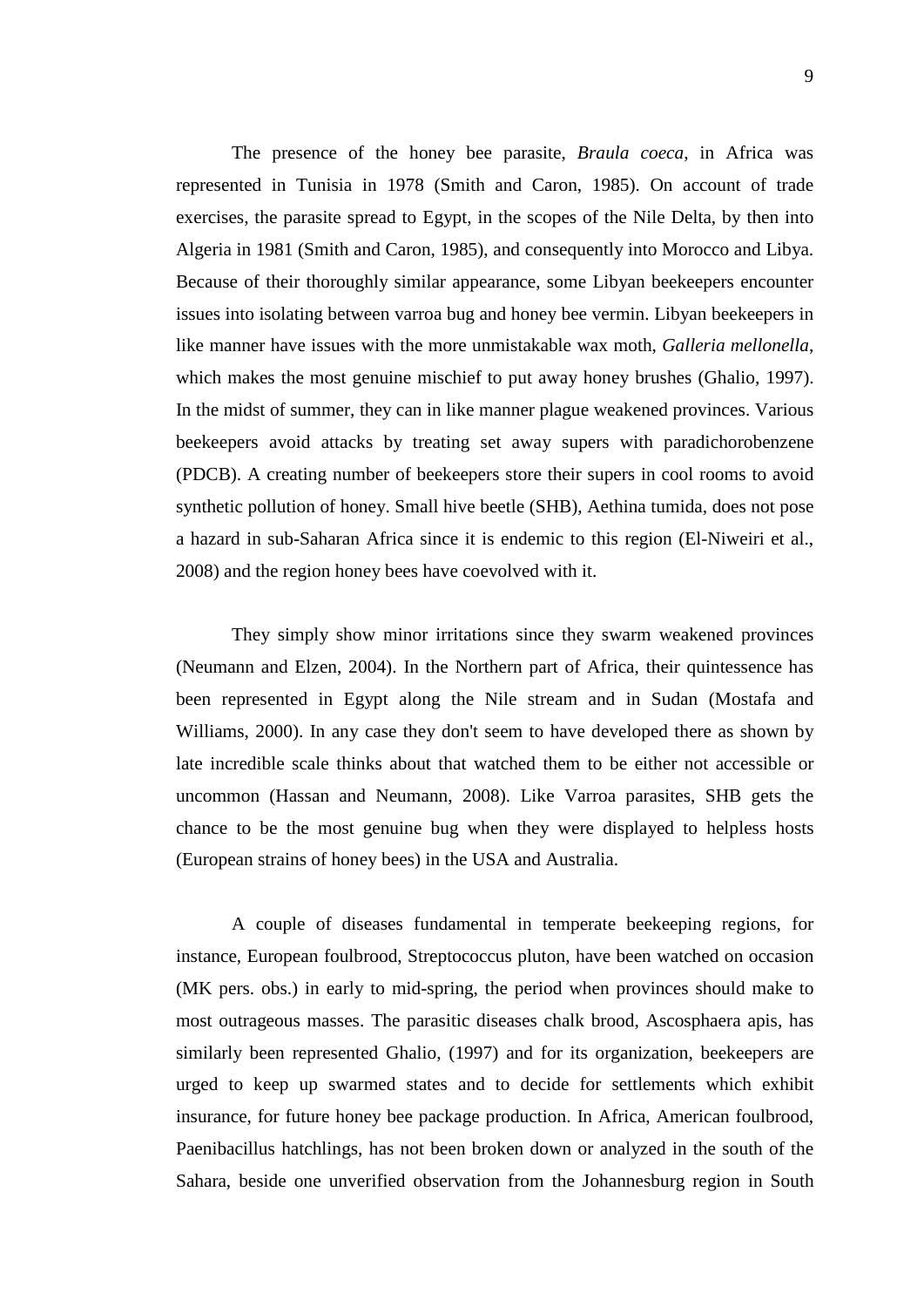Africa (Govan et al., 1999). An investigation of Libyan honey did not allude to any defilement by Paenibacillus hatchlings spores (Fries et al., 2001). It may be that the diseases are not present in Libya, or that states are tolerant because of their perfect lead or low physiological susceptibility.

It is all around documented or writing that honeybees with the ability to perceive and clear diseases brood can be absolutely AFB safe (Spivak and Gilliam, 1998). The bee-eater, Merops apister, is a winged creature that nourishes on honey bees and different insects. The original of this species typically seen in April-May, with top populaces in July-August. (Keshlaf, 2002 and Alfallah, 2010), showed that bee-eaters did not influence bee flight movement amid their research work. In spite of the fact that forager bees over 90% of bird's insect diet (Alfallah, 2010), beekeepers regularly disregard these winged animals. They would be viewed as a genuine nuisance on the fact that they arrive prior in the season, particularly amid mating flights of new virgin queens.

#### <span id="page-23-0"></span>**2.4 Origin and Evolution of Bees and Beekeeping**

Honey bees likely advanced from wasp like progenitors, contemporaneously with the angiosperm plants towards the finish of cretaceous period, 60 to 100 million years prior (Martin, 1976). As indicated by Dietz (1986) the present honey bee fauna likely began more than 70 million years back. Presently, eleven groups of honey bees are the most known, just some of which are distinguished by determined qualities separating them from other honey bee families. There are around 1000 different types (and subvariety), joined with subgenera, roughly 600 nonspecific groups and an expected 20,000 living types of honey bees living on the planet's galleries (Roubik, 1989). Honey bees (Apoidea) have a great family of around 20,000 species, in the request Hymenoptera. The larger part of honey bee species are 'lone' while the minorities are social (bumble bees and stingless honey bees), and just a couple of types of social honey bees, are kept in hives by beekeepers.

There are three groups of social honey bees, which create nectar. These are: the Bombidae, Meliponidae and Apidae (Smith, 1960). The Bombidae are discovered in calm atmospheres. Their homes are little, regularly in the ground and are of no business significance with the exception of as pollinators of specific plants. The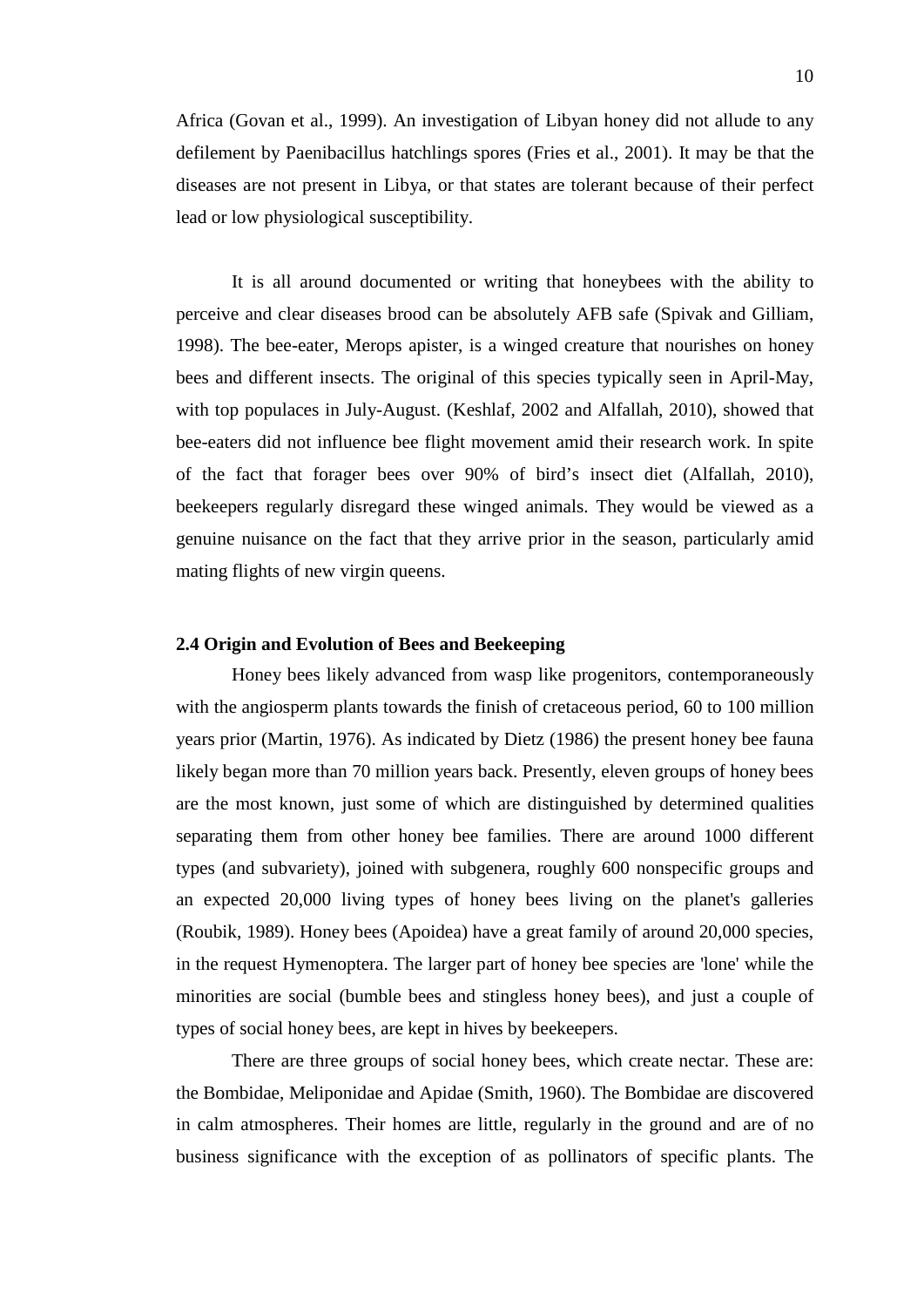Meliponidae, or stingless honey bees, happen all through the tropical areas of the world. Their settling spots might be gaps in the ground, in empty trees or little cavities in dividers and on the underside of branches. The family Apidae, to which the bumblebee has a place, is indigenous just to Europe, Africa and Asia (FAO, 1986; Crane, 1990).

A bumblebee found in East Africa was accounted for the upper Pleistocene time frame, 100, 000 years prior (Bischoff, 1960 referred by Dietz, 1986). This honey bee could not be separated from the contemporary African bumblebee species (Dietz, 1986). Beekeeping, which is today drilled over a more zone of the world's surface than maybe some other single branch of farming, went through various phases of advancement: nectar hunting, traditional (forest and backyard) and enhanced (movable-frame and movable top-bar) strategies for beekeeping.

It is likely that man chased for wild homes of honey bees and searched for their honey or nectar during its whole existence. Early man likely took nectar from honey bees' homes wherever he discovered them, and the gathering of nectar from wild homes proceeded with the exception of in a few regions where it has been altogether superseded by beekeeping (Crane, 1990).

There are many references to honey in old records and writing, yet the vast majority of them provided no insight in the matter of whether the honey was gotten by honey hunting or beekeeping. Wherever composing was known, honey was mentioned several times in the Holy book of the general population, and it regularly held a position of respect in their rights (FAO, 1986).

The first known confirmation of honey hunting scenes was a sketch made in a stone safe house in the mountains of Eastern Spain in Mesolithic circumstances, most likely dated to around 5000 BC (Dams, 1978 referred to by Crane, 1990). Africa has many shake artistic creations about honey hunting than some other mainland and a portion of the nations, which can be said, are South Africa (Natal), Zimbabwe, Morocco, Libya and Tanzania (HBRC, 1997). Honey hunting has been an exceptionally basic practice even up to present age in many parts of Africa, including Libya. In a few sections of Libya, a few family units completely rely upon honey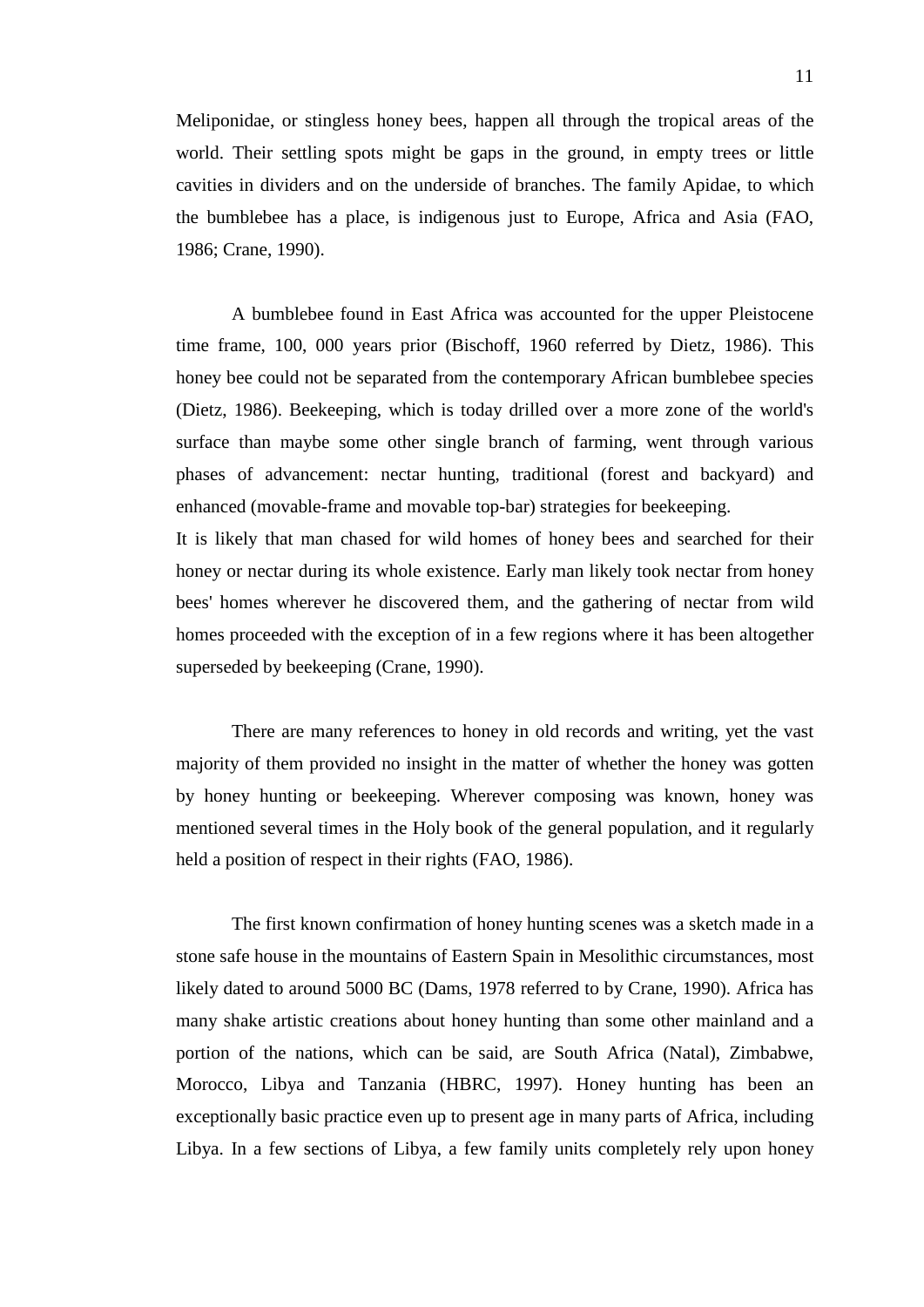chasing and backwoods beekeeping for their whole employment. Honey hunting is likewise basic in peaceful groups in which beekeeping appears to be unimaginable.

Beekeeping legitimately began when man figured out how to protect the eventual fate of the provinces of bees he found in empty tree trucks, shake hole or somewhere else, by a specific measure of care and supervision. Crane (1990) revealed that by 2500 BC, before forest beekeeping is known to have existed, completely fledged beekeeping was being practiced in antiquated Egypt and the most punctual composed records that identify with the keeping of bees in hives are from around 1500 BC. Generally, the first known confirmation of beekeeping has been found in the Africa landmass (Crane, 1990).

Beekeeping up to 1500 AD proceeded in the customary frame utilizing primitive hives. Of the considerable number of districts under thought, tropical Africa has the most established convention of beekeeping and still with primitive hives (FAO, 1986). In the era of 1650 and 1850 AD many hives with top-bars and edges were invented, yet after these two centuries of exertion there was still disappointment on the fundamental point: whatever bars or frames were utilized, the bees joined their comb to the walls of the hive also, and the combs could, in this way, just be expelled from the hive by removing them. Lorenzo Lorraine Langstroth made the progression, which changed this, in 1851 when he found commonsense versatile frames hives with a proper 'bee-space'. The example of present day beekeeping was in this manner set up in the era of 1850 and 1900 AD. Distinctive hardware were invented in this period, however Langstroth progress in 1851 remains the fundamental standard of the box hive, and hence of our present beekeeping (Crane, 1976).

#### <span id="page-25-0"></span>**2.5 The Importance of Bees**

Honey bees are responsible for 90% of commercial pollination, which makes them one of the most important species on the planet (Genersch et al., 2010). There will be many plants in the world to pollute the flowering plant cover without bees. Bees are the basis of biological diversity; the inseminated species cross and keep them stable. In addition, fruit and seed plants depend on GDP as the main export, which is important as an economic support system in terms of countries such as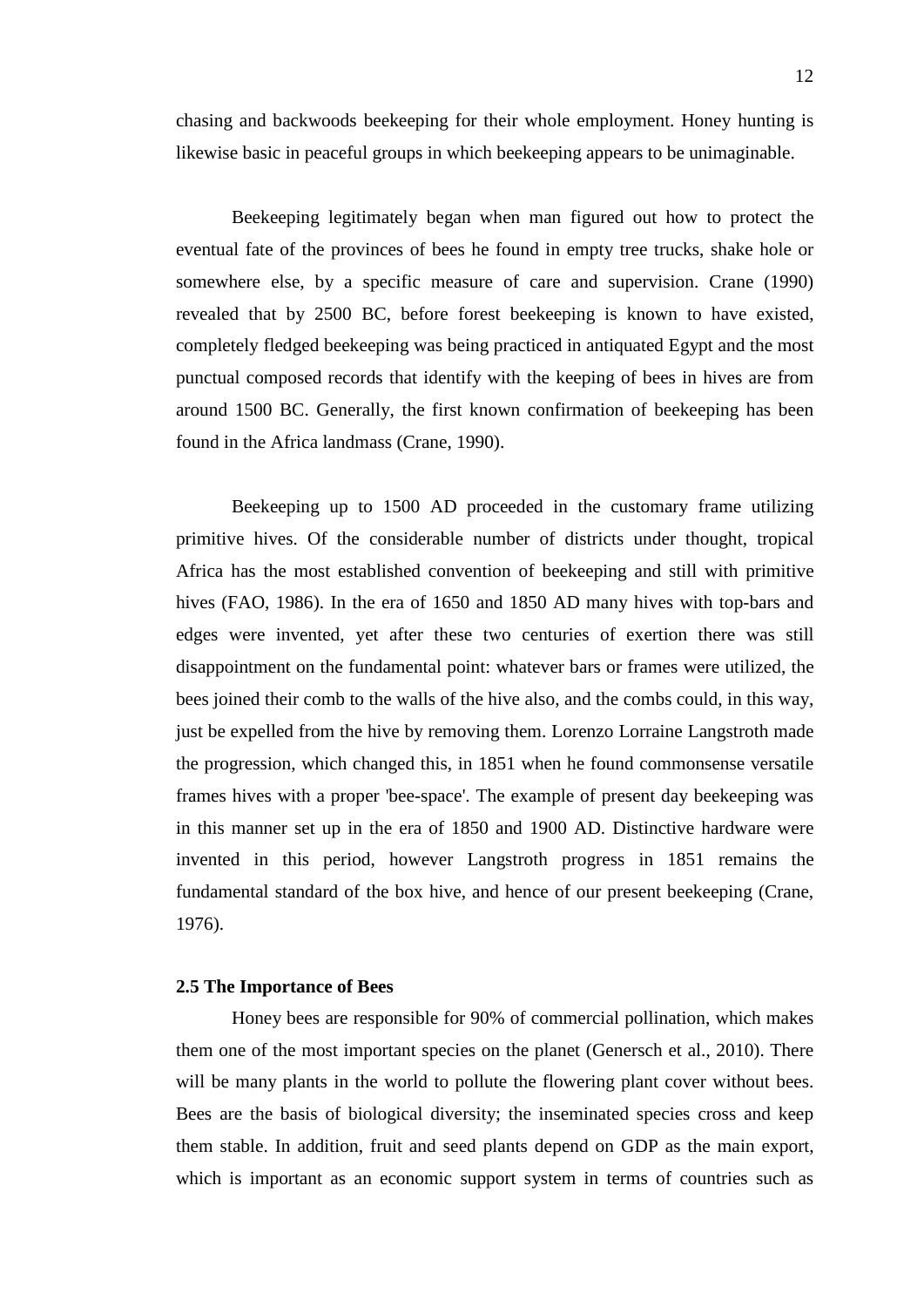Libya. In Africa, honey is the basis of this multi-billion dollar industry (ALLSOP  $\&$ Cherry, 2004). In addition to bees, they produce products such as beeswax and propolis bees used for cosmetics. Bees are also used to produce pollen aggregates and vitamins rich in bee milk, collected and used for health products (Genersch et al., 2010; Casalado & Capasso, 2002; Azeez & Akankuku, 2012).

#### <span id="page-26-0"></span>**2.5.1 Important Races of Honeybee**

*Apidae: Apinae* (honeybees) and *Meliponinae* (stingless bees). *Apinae* has only one species, *Apis,* and about nine species, *Apis mellifera* species. *Apis mellifera* ("honey-bee") is one of the most successful species in the animal kingdom. For the same species, the semi-desert has been adapted to as many different environmental conditions as possible to survive in tropical regions and climate conditions (Ruttner, 1986). Based on beekeeping and world beekeeping industry, *Apis mellifera's* breeds and strains are the most important element in the world. These bees are unique to Africa and Europe. At the same time, they have been introduced to the New World (Americans, Australia, New Zealand and the Pacific Islands) since 1500, when local bees did not exist (Crane, 1976). For the first time, the European *Apis mellifera* is examined and even the closest attention is paid. *Apis dorsata* and *Apis florea* are limited to tropical Asia and form a comb in any open, unprotected or semi-protected area. Old *Apis Cera* and *Apis mellifera*. The tropics of the world have spread only in the northern temperate zone of the Old World in the age of evolution. It builds a nest into a space, each consisting of several parallel vertical ridges and often up to ten; thus, it can be managed for honey production and pollination of crops.

*Apis mellifera* is now the most productive and widely distributed in almost all places of the world. The tropical subspecies of Apis mellifera are smaller and have thinner abdomen than the subspecies of the temperate zone. As a rule, less convenient for handling and management, easy to dig. In addition, the entire colony can be lifted as a result of damage or deterioration of its nests or lack of food. In addition, there is a warning about the stigma of the sickle, which allows many "enemies" to survive in the African tropics, where they can attack them (Crane, 1990, Hackett, 2004).There are a wide variety of beekeepers in the world. Adzhar (1990) noted that the polar regions of the bees were scattered all over the world except for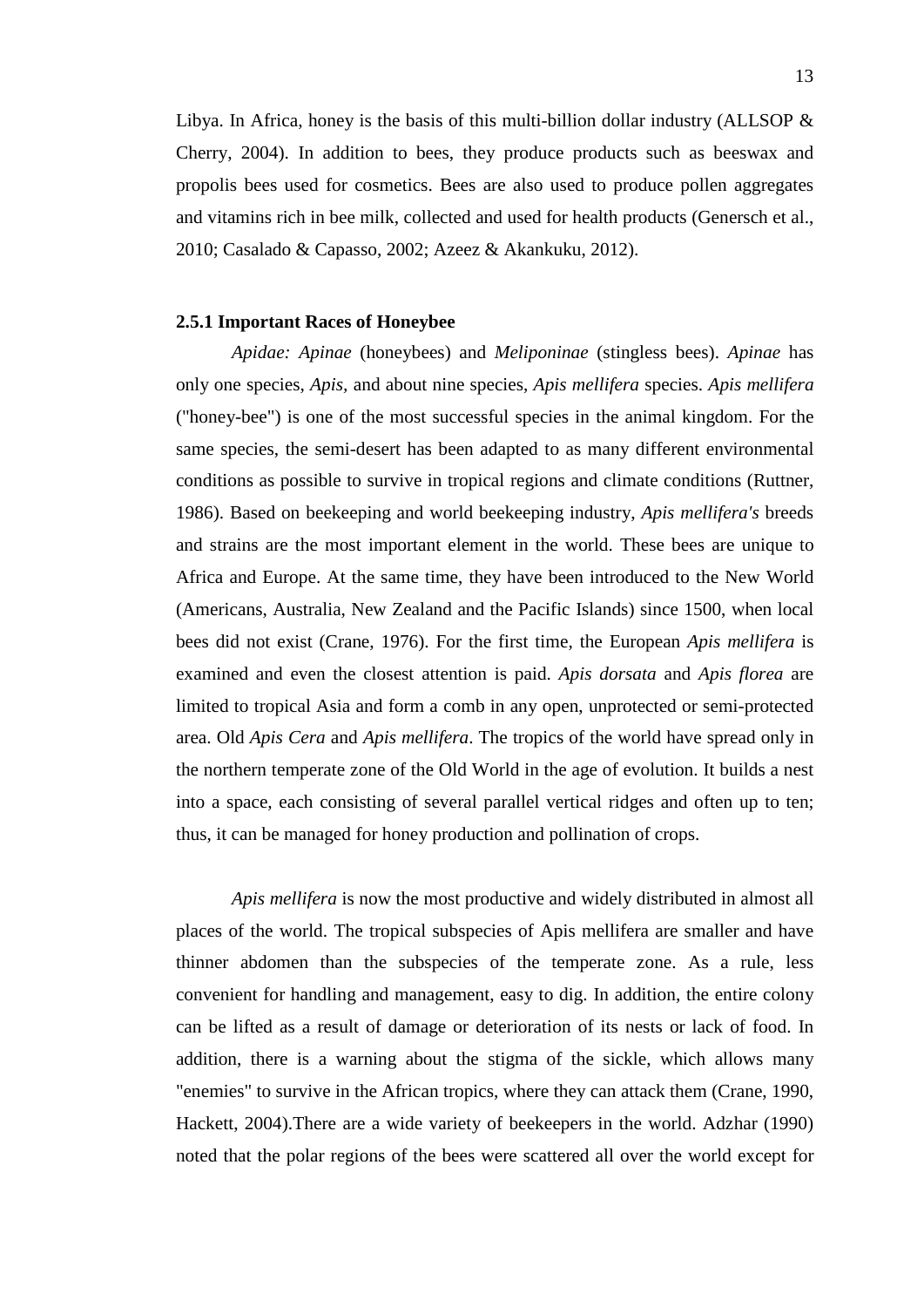the severe colds. It is said to be a very interesting place to live in a garden on the roof of New York (Vivian, 1985). For example, in Addis Ababa, the capital of Ethiopia, there are many beekeepers where green eucalyptus dominates vegetation.

### <span id="page-27-0"></span>**2.5.2 Importance of Beekeeping in Libya**

It is likely that third world countries will improve their living standards by helping peasant farmers and developing beekeeping activities (Robinson, 1980). Beekeeping has many advantages that help farmers improve their beekeeping. The advantages can be listed for socio-economic consequences of beekeeping.

For example, successful beekeepers increase subsistence agriculture and socio-economic status of farmers in developing countries. This means that the family can be provided with food. In addition, the importance of apiculture is important:

- The bees are cosmopolitan: they adapt to a wide variety of conditions. On a much lower ground, at an altitude of less than 400 m. Cattle breeding can be severely limited due to flowering vegetables or other reasons, the product can be obtained from beekeeping.
- Small farmers and landless peasants can keep bees. The hive takes up very little space and the bees can gather nectar and pollen from everywhere they can; for this reason, wild, cultivated and desert areas are valuable for beekeeping. Beekeeping does not compete for resources with other agricultural endeavors and can be run with other agricultural activities: Man cannot utilize nectar and pollen in the absence of beekeeping.
- Beekeeping do not violate the ecological balance, for example cultivating crops and livestock applications.
- Investment and operating costs are relatively low, with minimal risk. Beekeeping is possible even for people with few resources; they can be obtained in the wild, the equipment can be produced locally and in most cases they do not need beekeeping assistance.
- In the world, honeybees provide dusting services. It is an indispensable activity in the production process of these products and fruits. Beekeeping therefore, plays an important role in the agricultural economy as a whole.
- Bee produces honey, wax and propolis. The shelf life of these products is extended and can be sold locally or abroad.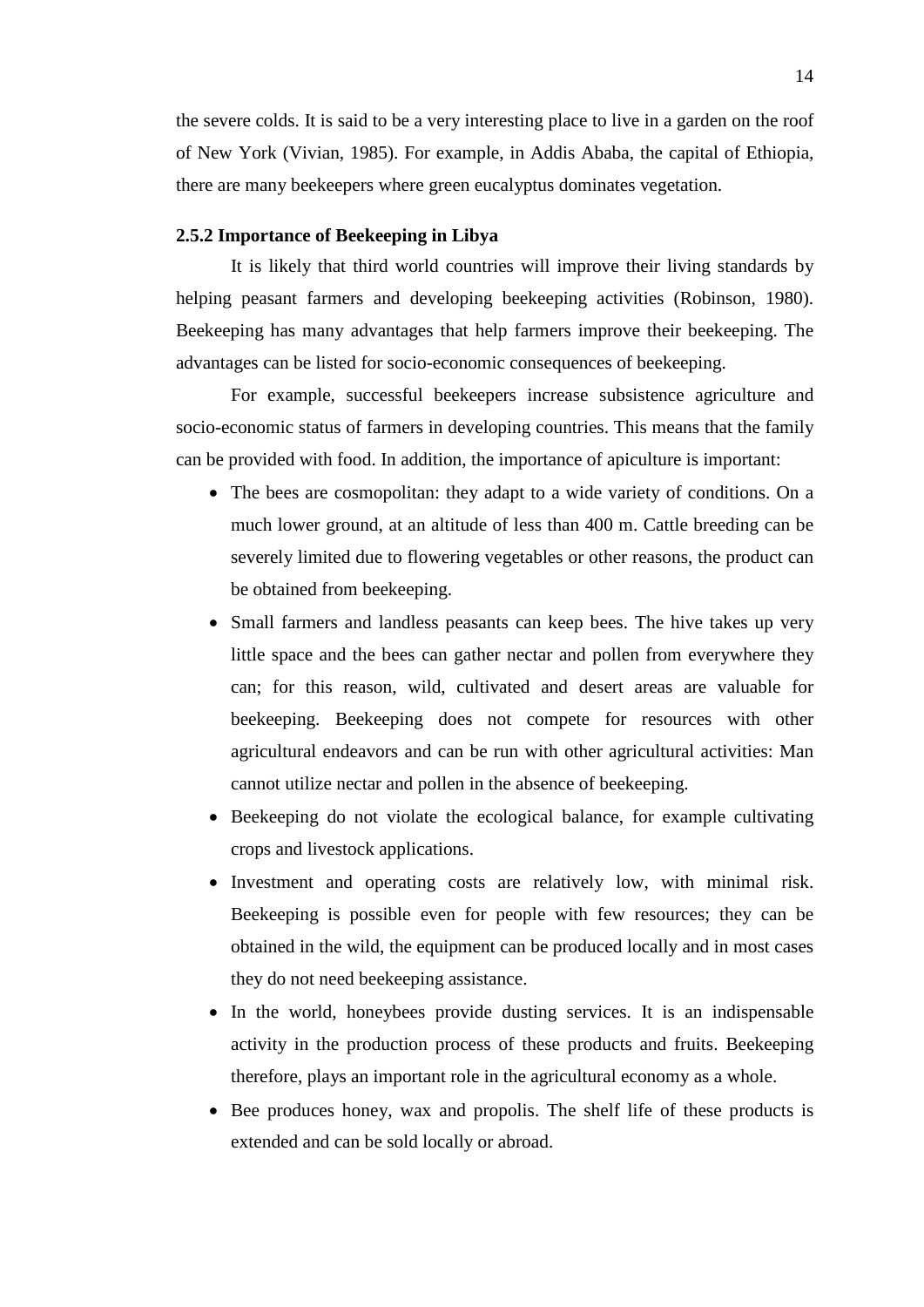- Amount of time that can vary depending on the interest of the beekeepers in free time, side effects or full employment participation. Regardless of the intensity of the bees; honey and wax can be harvested. The whole family can become involved since men, women, or elder children can do the work in most cases at home. That means, it can help efficient utilization of family labor.
- The beekeeper can develop useful knowledge and skills and encourage selfsufficiency.
- Other local traders benefit from the production and sale of products.

#### <span id="page-28-0"></span>**2.6 Beekeeping and the Environment**

Beekeeping is an indispensable part of the agricultural economy in developing countries. Current interest concerns the nature of the environment affected by the environment (Martin, 1976).

In addition, people with high-sighted vision are warned about saving resources. In these conditions, bees are a perfect resource for such great value in the well-being of the people. In short, there is a high level of adaptation to a wide range of agricultural systems, land degradation and environmental disproportion.

#### <span id="page-28-1"></span>**2.6.1 Benefits of Development Beekeeping**

There are also a number of advantages that come as a result of development projects. Some, such as income, certified vocational training and natural products, can be quantified (Randall et al., 2004). Some, such as empowerment, trust and environmental appraisal, draw less attention (Buch & Dixon, 2009). Less concrete factors play a decisive role in the solution of social problems that have previously damaged disadvantaged communities. Beekeeping is a powerful tool for physical and mental rehabilitation. There is no other activity that brings together many skills and opportunities such as creating, maintaining, cleaning and managing your own beehive (Allsop et al., 2000). Beekeeping is the preferred method of rehabilitation for those with basic financial support, craftsmanship and experience working on the street.

"Deeper learning" is a process by which one can perceive what is learned in a situation and apply it to new situations (ie, Transmission) "(Pellegrino &Hilton, 2012). This is a deeper study of the development of conservation projects for bees.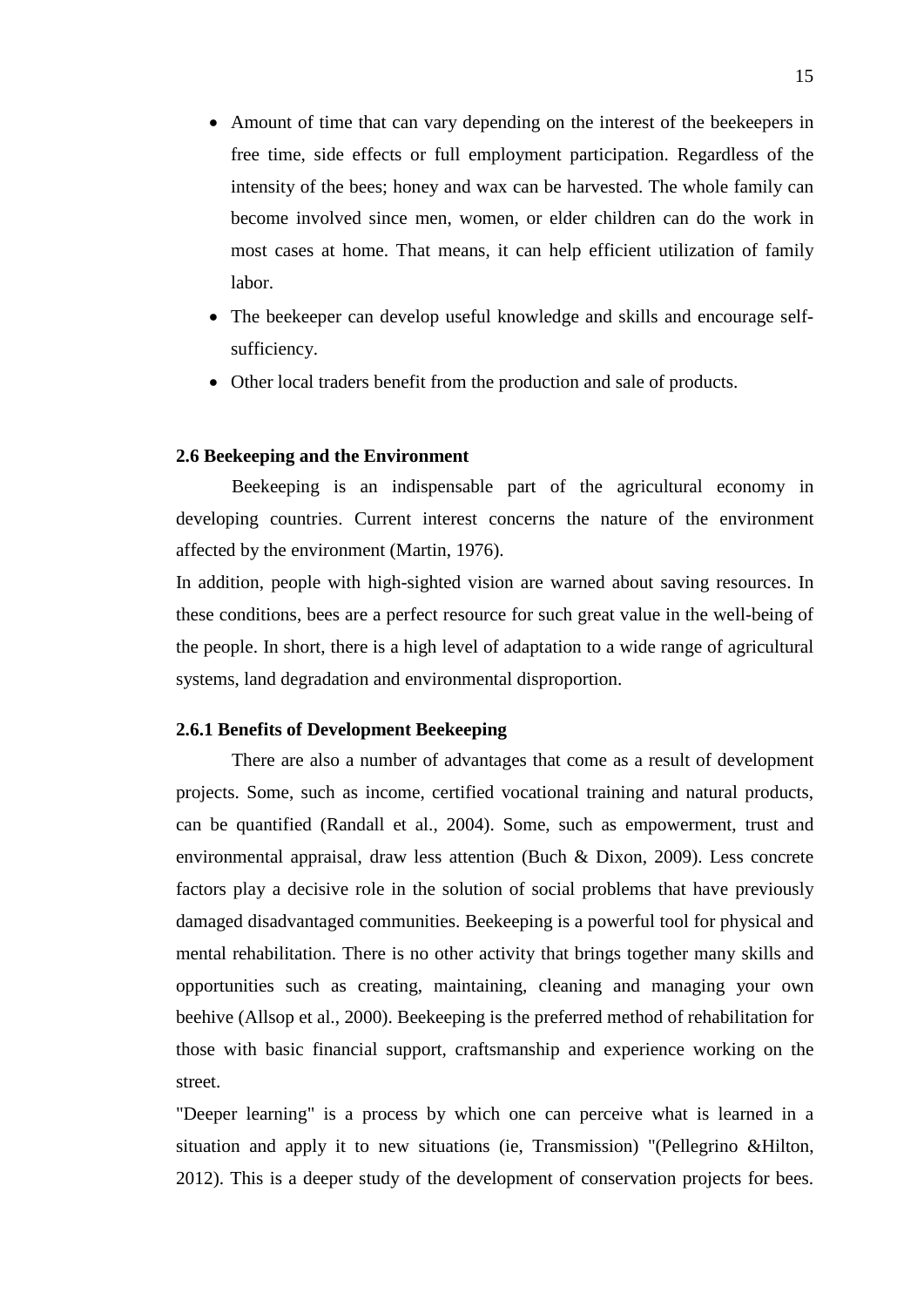There are also direct and indirect indicators of the competency (Alsop et al., 2006). These dimensions of empowerment have been implemented throughout the process and strengthened throughout the project. The link to the project was measured by participation, decision-making and reporting for participation (Alsop et al., 2006). Many people define this measure as a direction of empowerment. In this study, these dimensions of the authority were applied by asking for information from all participants (Allsop et al., 2000).

There are many examples of beekeeping projects in Asia, Europe and neighboring African countries (Illgner et al., 1998, Fombad, 2005). These projects are a perfect benchmark for success factors and the major constraints they face. Comparing the constraints and success of the beekeeping project in Libya will be useful for supporting future research and future projects. Together with the decisive qualities of success, it was important to work on the development of beekeeping projects in Tripoli's research and development work in Libya. These limitations identified in beekeeping include: lack of feed for bees, lack of qualified personnel, and problems with training and marketing.

#### <span id="page-29-0"></span>**2.6.2 Improved beekeeping technology development**

As stated in Holeta Bee Research Center (2004) the foundation of the whole of our modern beekeeping technology development can be traced back to the Langstroth`s practical application of the concept of the bee space in 1851. The rapid development of modern beekeeping can be attributed to four very important discoveries;

1. The construction of movable frame hives in 1806.

2. The application of `bee space` by Langstroth in 1851, and the subsequent development of the modern movable frame hive. Bee space which is 9.5mm air gap between the frames or combs and the hive walls and covers respected by bees. Bee space has high value in the development of improved box hive. If the bee space is wider, unwanted comb is built which makes it difficult to move frames freely.

3. The development of bee wax foundations press in 1857, which make sheets of bee wax with identification of the cell bases.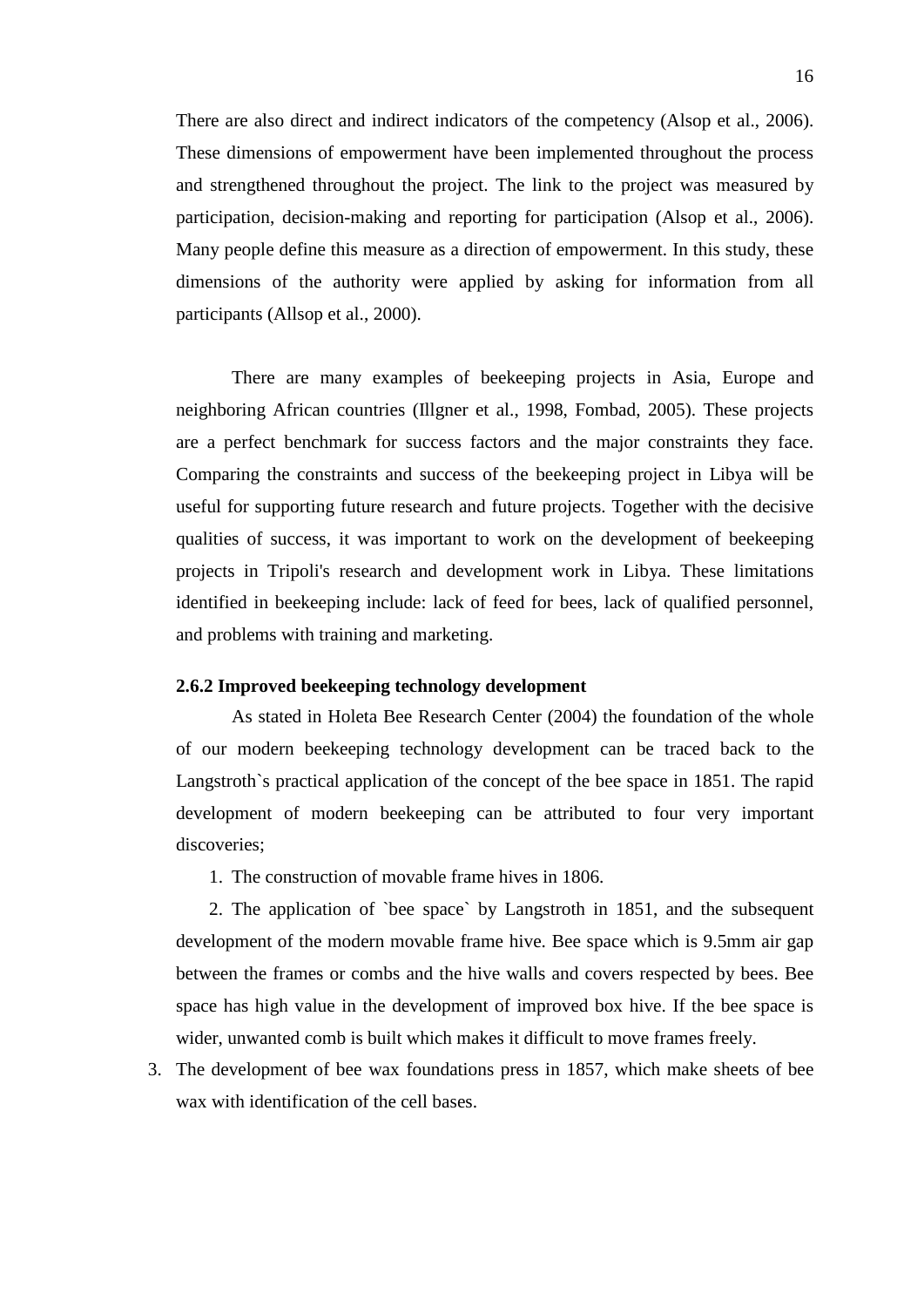4. The discovery of centrifugal honey extractor in 1865. In the same year, queen excluder was invented. It helps to protect queen and drone from passing to the honey chamber i.e. the brood could be kept out of the honey stored frames.

Generally, the pattern of improved beekeeping was established in the half century between 1851 and 1900.

#### <span id="page-30-0"></span>**2.7 Honeybee Production Systems in Libya**

In Libya, there are enough water resources and honey bees to create a fertile ground for beekeeping development. The country is doing honey hunting and beekeeping for honey use. Honey hunting is a common practice in Libya where wild colonies of bees live in hollow trees and caves. At present, beekeeping in the country is carried out in the following systems:

#### <span id="page-30-1"></span>**2.7.1 Migratory Beekeeping**

Hives are also systematically migrating to produce honey, as well as for pollination purposes. Migration of hives is an advantageous way of extending the duration of honey flow and there are tools that make it possible. Migration beekeeping (in general, migratory beekeeping is a word - a distance) can be particularly useful when there are a number of blooming seasons, stretching along the width at latitude and altitude in the country. Nuru (2002) reported that beekeepers were acting to better feed their colonies. According to the same source, in some places beekeepers carry their colonies not only for better food but also for other seasonal diseases. Experienced beekeepers carry their hives once a year to the wonderful honey area and it is possible to harvest 2-3 times of the bee (Keralealem, 2005).

### <span id="page-30-2"></span>**2.7.2 Traditional Beekeeping**

Traditional beekeeping in Libya is the oldest and richest experience that people spend thousands of years on (Fichtl and Admasu, 1994; Mammo, 1973) using the same old traditional methods of beekeeping. Traditional beekeeping. There are two kinds of beekeeping in the back garden. Especially in some places in the western and southern regions of the country, forests are beekeeping hung in the traditional hives of a variety of trees. Relatively better governance in the backyard is common in other parts of the country's traditional beekeeping (Nuru, 2002).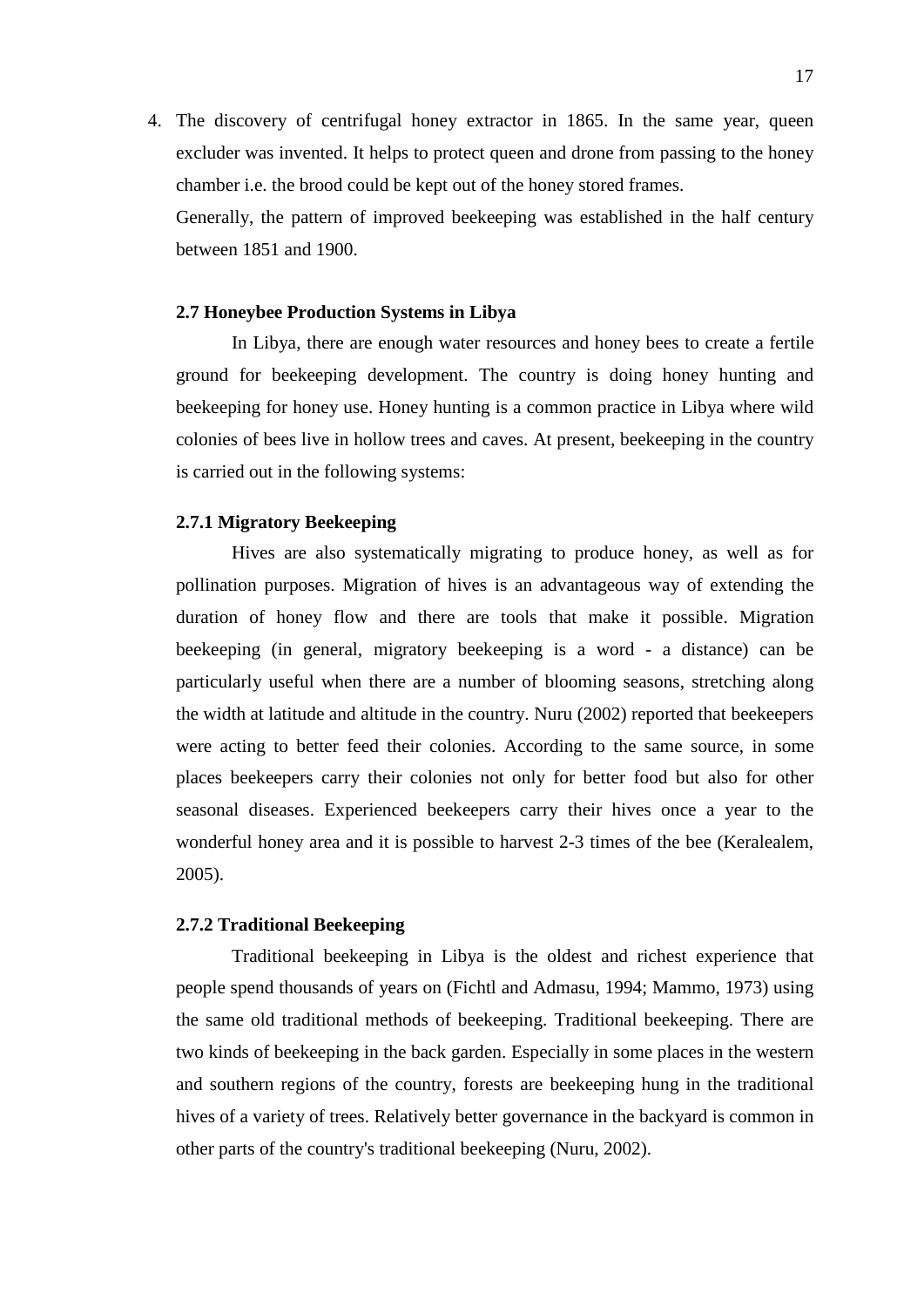Traditional beekeeping is often practiced in different types of traditional hives. The traditional hive is the most versatile type known as the simple cylindrical type. Beekeeping began with the traditional hives, which were attached to the top and sides of the hive and the beekeeper could not easily remove them. In the primitive form only one end of the barrel can be opened, but each of the further forms must be provided with a cover. One way of keeping and bees varies from type to type. The following basic design options based on locally available materials for the construction of hives, environmental conditions and regulations used for storage of bees in this country in general: hollowed logs, bark hive, bamboo or reed grass hive, mud (clay) hive, animal dung (mixed with ash) hive, woven straw hive, gourd hive, earthen pot hive and so on. Beekeepers are experienced and skilled in the use of these facilities. Gezahegne (2001) stated that a control farmer estimated the average number of raw honey obtained from a traditional beehive is 5 kg / cu / year. On the other hand, West Showa Region (Edessa, 2005) has been 6.1 kg / cu / year, based on a survey of the amount of honey, traditional hives collected. Traditional farming is practiced by millions of fixed comb hives, especially in remote regions of the country. Modern frame hives can produce about 8-10% of their weight and small honey amount in the period before the introduction of this fixed comb hives. This harvest is achieved with minimum cost and labor, and it is worth the people who live in this marginal entity.

#### <span id="page-31-0"></span>**2.7.3 Modern System of Beekeeping**

Nowadays beekeeping methods aim to obtain the most harvesting honey in the season after season without damaging the honey (Nicola, 2002). The modern bridge with a still frame consists of a layer of overlapping rectangular cow bins (graduated bodies). The number of boxes varies seasonally depending on the population size of the bees. In 1851 Lorenzo Lorraine Langstroth in the United States (Crane, 1976, Vivian, 1985). It then developed its own mobile frame hibernation in different countries (eg, Zander, Dadant) and Langstroth - a prototype mobile square hinge used today. In many countries, Langstroth hive boxes have proven to be suitable for transport and management. Portable frame barrel columns allow you to direct and use higher technology in higher efficiency and quality.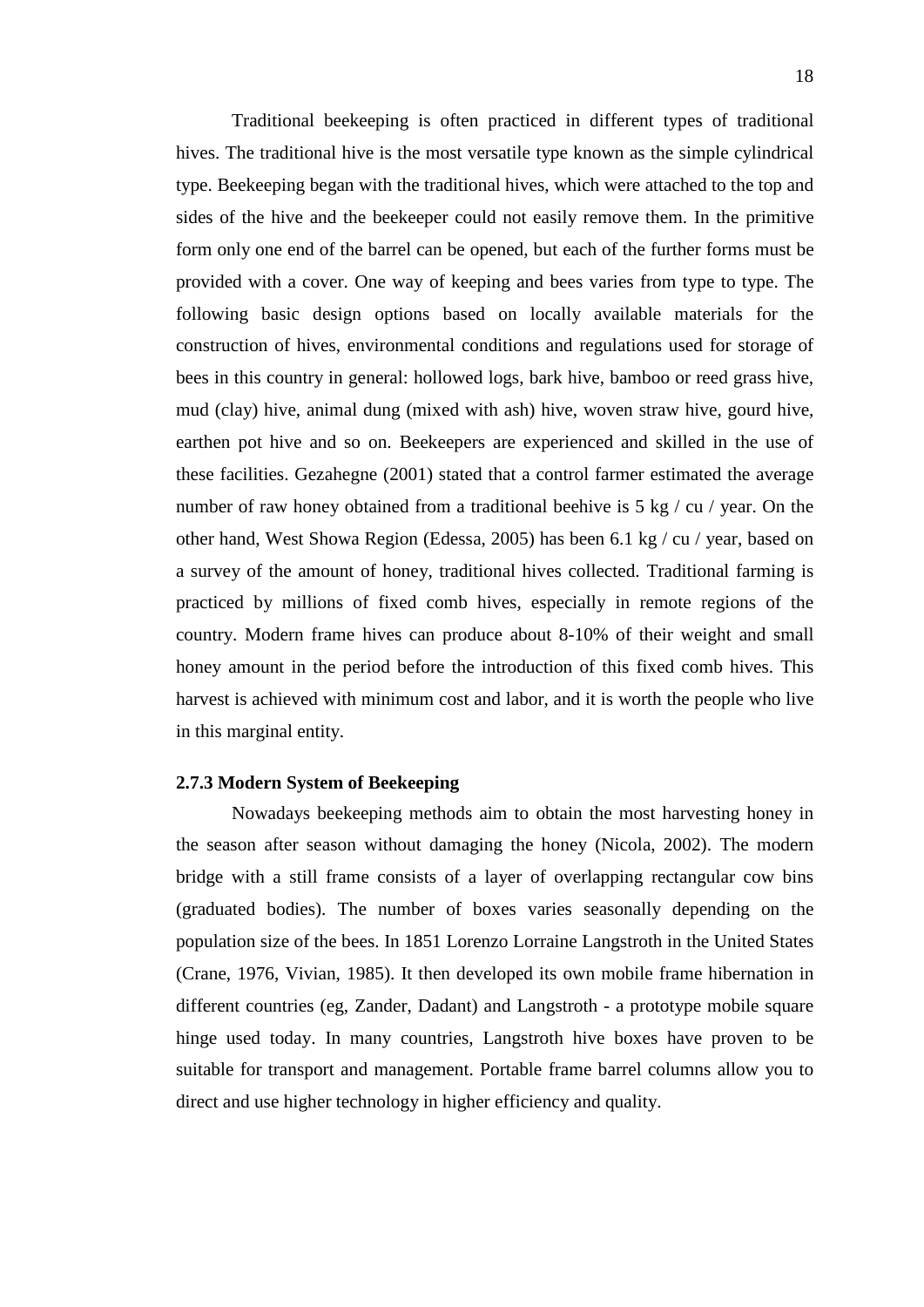#### <span id="page-32-0"></span>**2.7.4 Economic Importance of Beekeeping in Libya**

Beekeeping has been part of the agricultural system in Libya since ancient times. This is long before the other agricultural systems. Beekeeping is a very old and rooted practice in the country, and it is estimated that approximately one million farmers continue to be bred (Mammo, 1973). Beekeeping plays an important role both in the country and in the presence of small farmers. This is a great way to improve the quality of food and drink. Beekeeping has many advantages that help farmers make bees. The socio-economic consequences of beekeeping and the main products of beekeeping are as follows:

#### **2.7.4.1 Honey Production**

Honey, a natural product of bees, is defined as the sweetest bait of man. It is an excellent source of energy because it contains simple sugars ready for assimilation when it is available. Honey contains more than 180 elements and various applications (HBRC, 1997). Due to its use for the production of traditional drink "Tej" (honey bee), there is a strong local demand for honey. Many honeys are traditionally fermented to make "Thai"Edessa (2002). It is estimated that 85% of the total honey amount is on the market for the use of Thai products and 15% of all honey is consumed at home.

#### **2.7.4.2 Bee wax Production**

In various parts of the country the honey wax collection is insignificant and the honey wax produced by the bees harvested by the beekeepers. There are very few practical values for beekeepers (Fichtl and Admasu1994) because the beekeepers do not bother collecting it and they do not know people make local wax for money because wax is usually kept or discarded. Like honey, wax is a multipurpose natural bee product used in more than 300 products. Honey and wax play a major role in the cultural and religious life of people in the country.

#### **2.7.4.3 Crop Pollination**

Bees are an integral part of the agricultural system. Although the value of bees is assumed to be the culmination, it plays an important role in national food production and the renewal of plant species. Honeybees are the most important pollens in the world. (EARO, 2002). Nevertheless, it is important to remember that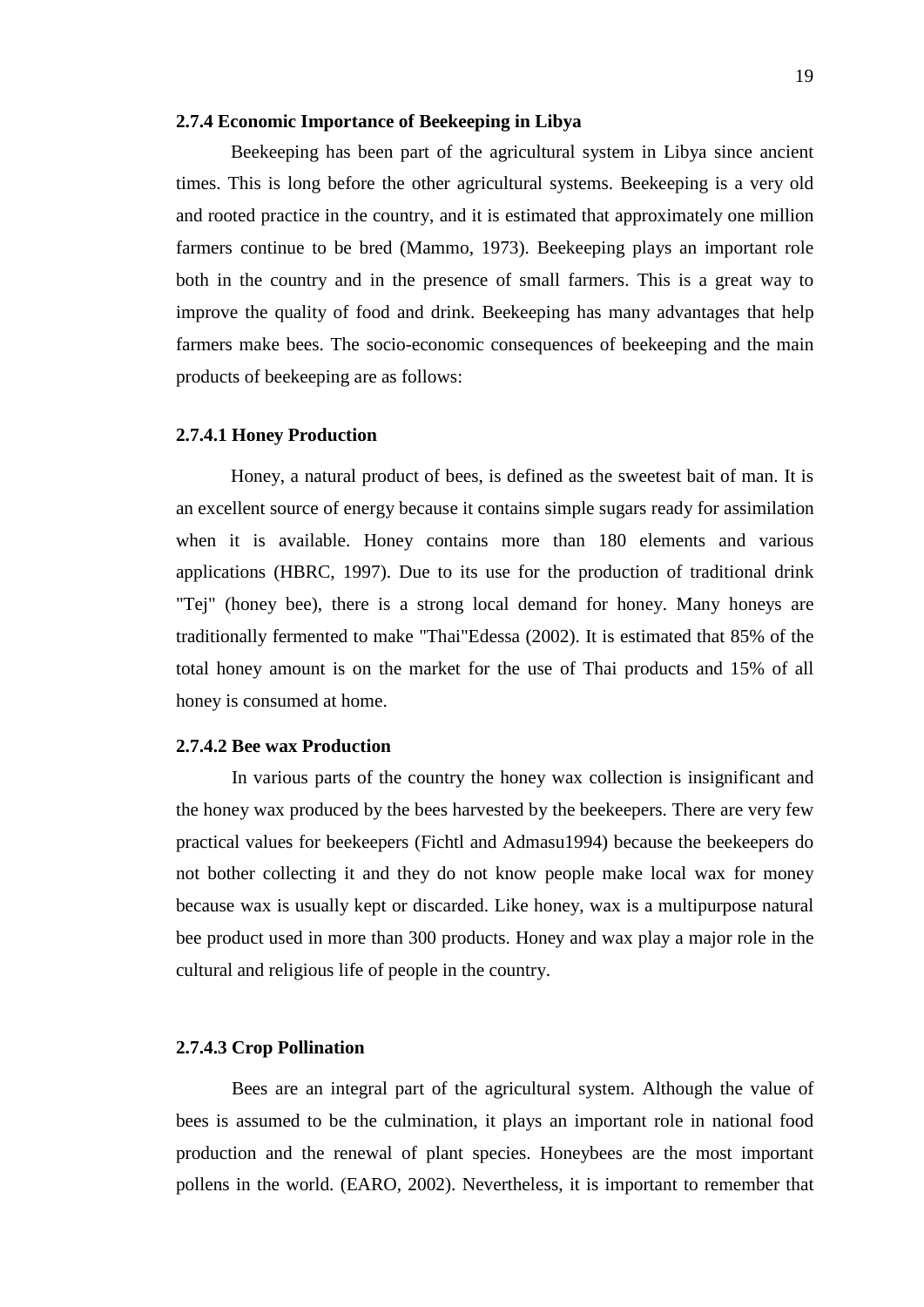there is no doubt about the value of service. Hackett (2004) estimated the pollution value of bees in the United States. Agriculture will cost 14 billion dollars each year. Honeybee is also believed to have played an important role in the Libyan economy through pollen services. It is one of the most important factors affecting crop production and seeds.

#### **2.7.4.4 Source of Immediate Cash Income**

It is believed that beekeeping plays an important role and that small farmers are one of the options for subsistence. It does not only serve as an additional source of income, it is also totally dependent on honey beekeeping and sales to ensure the livelihood of many people. Nuru (2002) stated that bees and their products provide direct cash income for beekeeping. In fields where honey production is not attractive, beekeepers can sell their colonies on the market. In this respect, bees serve as "near cash" that attracts money. Beekeeping is a potential source of income and a tool for rural communities. In some tribes, the entire life of the society depends on the sale of honey only.

#### <span id="page-33-0"></span>**2.7.5 Honey Quality**

In honey bee there is a complex mixture of carbohydrates, especially glucose and fructose; Other sugars are found in traces depending on the origin of the flowers. It also contains organic acids, lactones, amino acids, minerals, vitamins, enzymes, phenolic compounds, volatile compounds, pollen, waxes and pigments (Crane, 1980). The contents of these components are found in the most important deterministic properties of honey (Sahinler and Gül, 2004).

Honey chemical composition is based on plant resources that can be influenced by other factors such as climate, harvesting and storage conditions (Crane, 1980). Neglected use of honey may degrade quality. Moisture and moisture content exceed 21% among the factors affecting high temperature. Fermentation leads to high levels of hydroxymethylfurfural (HMF), loss of enzyme activity, taste changes, darkening and microbial growth (Moguel et al., 2005). Above all, the quality of the honey market and the availability of information about local investors involved in the collection and processing of honey.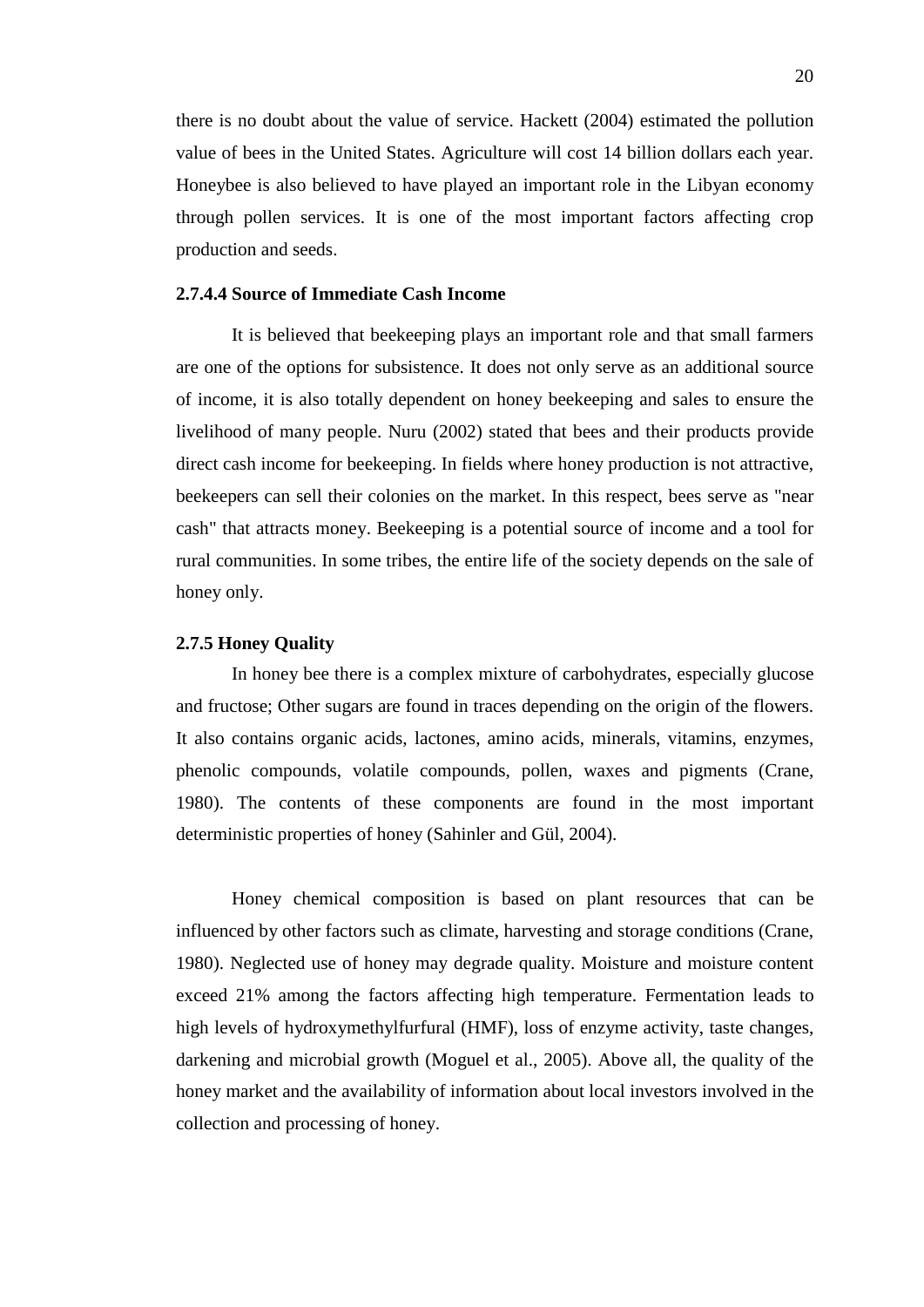#### <span id="page-34-0"></span>**2.7.6 Major Constraints in Beekeeping**

Libya has a vast potential for beekeeping; both for local use and export. However, like other livestock sectors, this sub-sector has also come to an end with complex restrictions. The existing constraints on the production of the country's beekeeping sub-sector will vary depending on the agricultural ecology of the districts where the activities are conducted (Edessa, 2002). Production restrictions also apply to varieties, socio-economic conditions, cultural practices, climate (season of the year) and bee behavior. The lower bounds are the unpleasant behavior of the bears (aggressiveness, entanglement and disguised behavior) according to HBRC (1997), Ayalew (2001) and Edessa (2002); lack of qualified staff and educational institutions; the low-tech level used; high price of advanced beekeeping technologies; destruction of drought and natural vegetation; management and marketing restrictions of postharvest products; the random use of pesticides; honey bee, harmful and predator diseases; poor extension services; lack of coordination between research, extension and farmers; lack of beekeeping policy; lack of records and relevant information; and insufficient research institutions to solve these problems. However, all these problems cannot be an obstacle for the whole country and cannot be important at the same time for every place. For this reason, restrictions should be defined at the relevant places to determine appropriate development measures.

However, the vast majority of beekeeping production relies on traditional production systems that cannot always be applied locally to the results of research conducted in the station.

No doubt that farmers can work for government and various organizations have undertaken many projects due to inadequate management of beekeeping in order to increase bee production due to beekeeping, and above all, awareness and lack of interest of beekeepers. Likewise, it was not applied based on the identification of the potentials, constraints, attitudes and economic levels of the communities. For this reason, it is very important to identify potential development constraints. Beekeeping potential beekeepers should be supported by research and knowledge of indigenous populations, which should be assessed. In this context, it is important to conduct a survey to assess the situation at the root-base level: to identify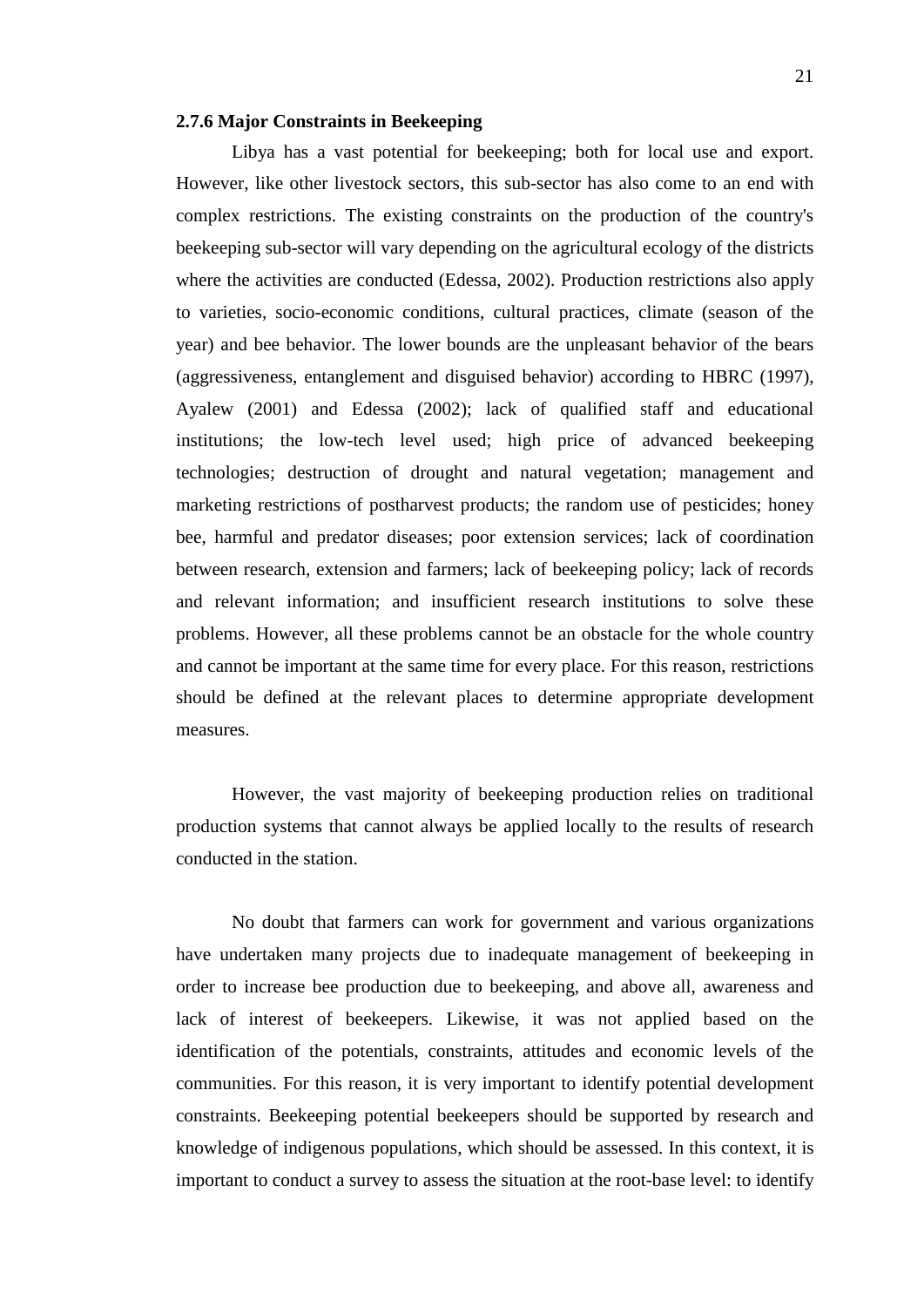beekeeping situations, opportunities, socio-economic importance, relationships and analysis prior to development programs.

A cross sectional study was conducted from November 2008 to March 2009 in Wukro Woreda to determine the prevalence of bee lice and other constraints to honey bee production in the area. The result revealed an overall Braula coeca (bee louse) prevalence of 4% in the brood and 5.5% in the adult honey bees, respectively. The prevalence of louse infestation recorded in brood and adult bee of the three peasant associations of Wukro Woreda were, 3.3%, 5% in Genfel, 4.9%, 6% in Adikisandid and 3%, 5%, Aynalem, respectively. Failure to increase the bee's welfare level may be due to the inadequacy of protective equipment such as beekeeping and suits and gloves (Adeday et al., 2012). These are the most important tools for beekeeping as they provide the necessary confidence in the management of honey. Instead of focusing only on the socio-economic conditions of farmers for beekeeping (Amulen et al., 2017). It has been reported that Beekeeping creates jobs for livelihoods and needs for landless men and women. Despite the increase in honey production, the tendency of traditional beekeeping to beige has decreased. For honey management, bee hive management, colony feeding and honey treatment should be done to develop training and capacity (Abadi et al., 2016). In a cross-sectional study involving 90 households in selected areas, current beekeeping practices, production capacity and production constraints were analyzed. In the research area, the majority of beekeepers (72%) have only traditional hives and honey is produced for domestic consumption. Men are dominant in beekeeping. Despite the large number of large farmers in the region, this area is very interesting high demand at national and international level for agricultural, pazara access and beekeeping products (Teklu & Dinku, 2016).

A specially designed 97 households for the study carried out on a cross section here, for the assessment of current application beekeeping, production capacity and production constraints. Only the traditional hives are found in the majority of the study area (99%) and honey is produced for domestic consumption. Men are dominant in beekeeping. Kate edulis (khat), a mild stimulant, is a major source of income for residents. Sufficient for the bees, the poor market, the main issues faced by the subsector in the field of bee harmfulness to promote the lack of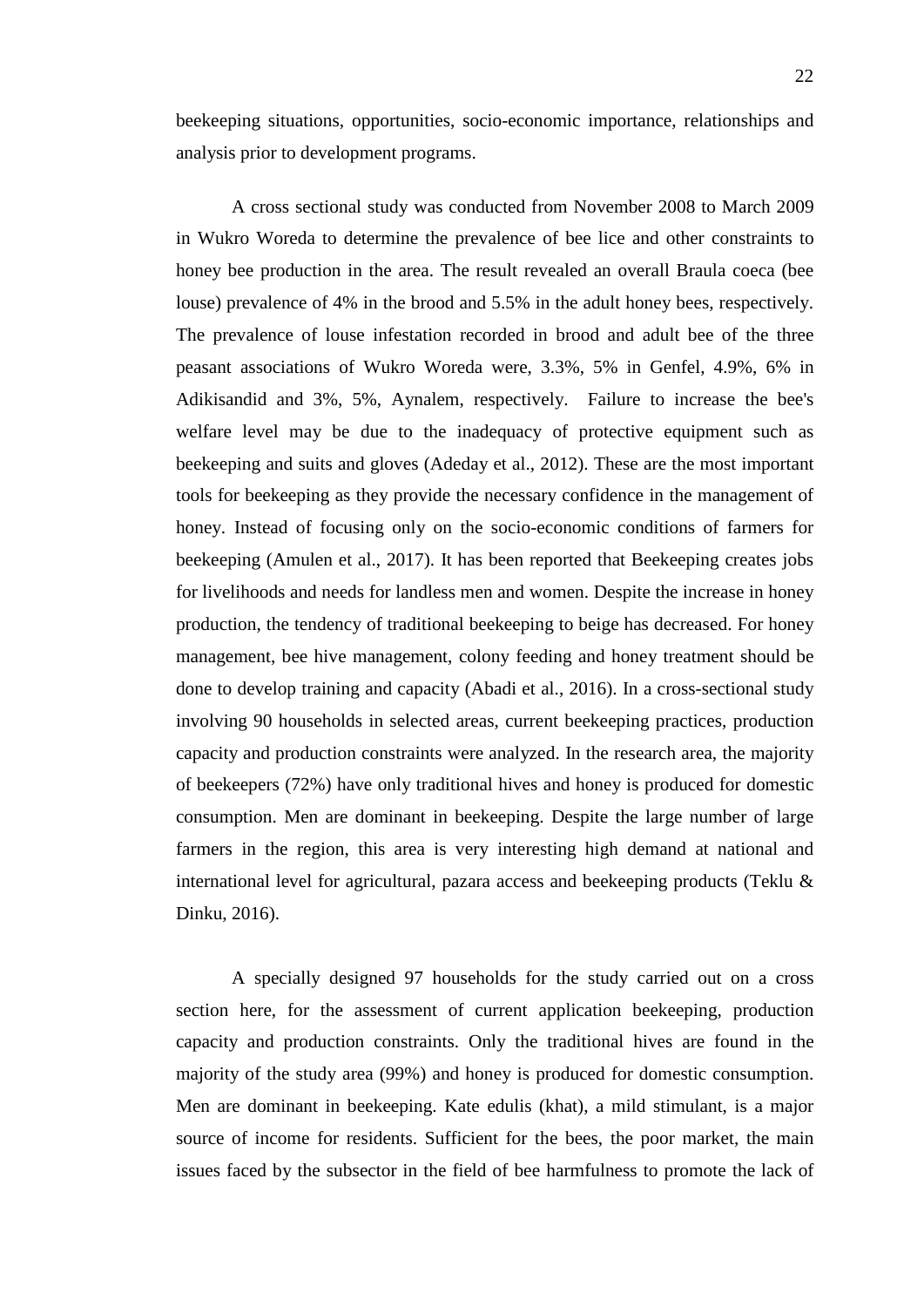trained agents' lack. Insect killers, insecticides, and birds together, pests, insecticides and predators, lack of education, lack of bee water feeding, or post Serda et al., 2015). A total of 75 beekeepers engaged in modern beekeeping were searched and interviewed. A visual assessment of the beekeepers and an internal check of the suspicious columns were conducted to acknowledge the relevant information recorded by respondents. The resulting beekeeping in the study area showed a low yield, with high concealment and abundant potential stern bees along with honeybees centered on colonnades with 62.7% lower control methods (Toler and Dezhen 2014).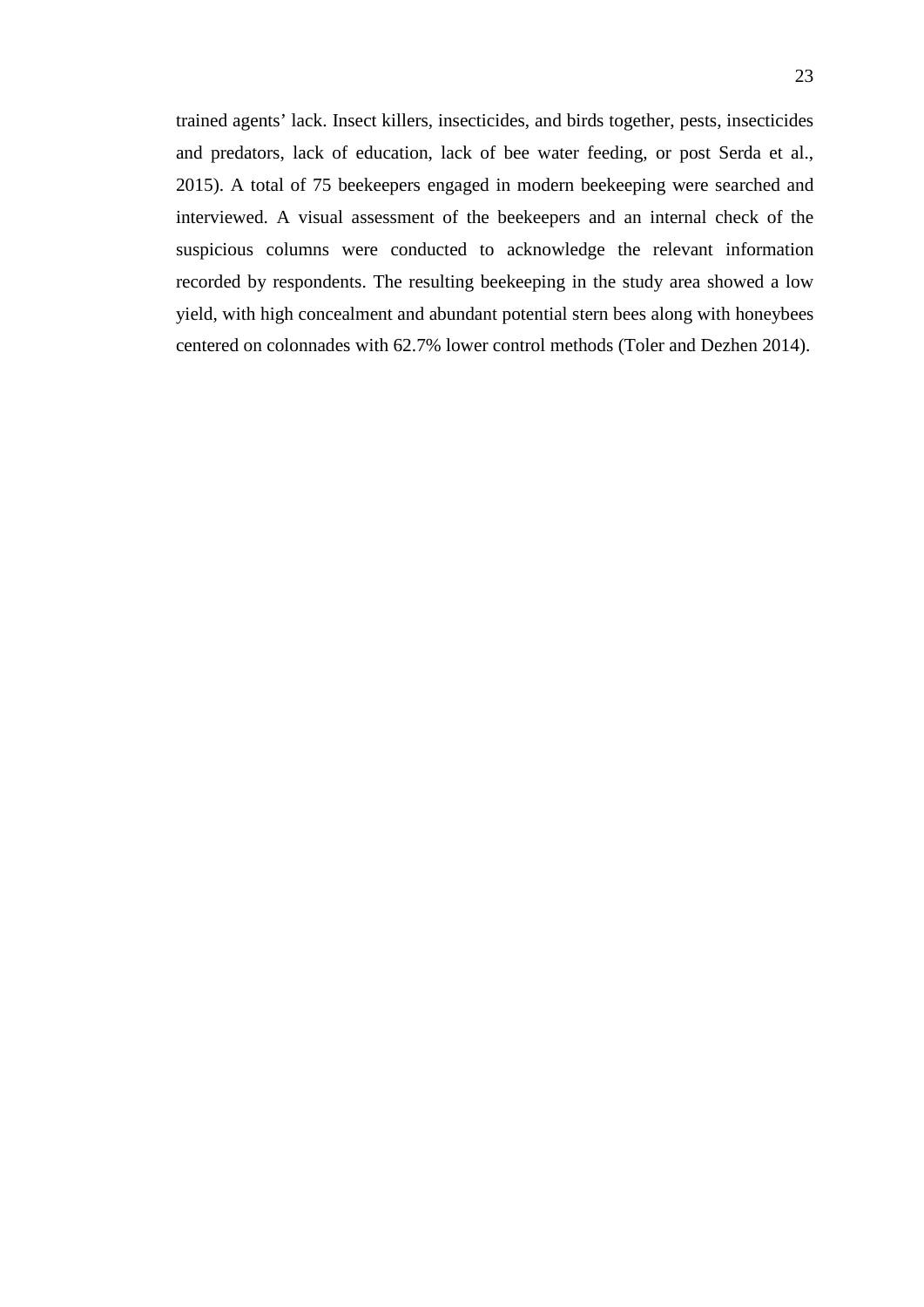## **CHAPTER III**

## **METHODS**

<span id="page-37-1"></span><span id="page-37-0"></span>The methods used in this study is detailed in this chapter which explains some basic models that will be applicable in this research by focusing on the data collection, application of the collected data tools, and data analysis which is carried out to determine community perception of honeybee and beekeeping practices and constraints in Tripoli.

Gichora (2003) noted that for more advanced beekeeping, one should have a good grasp of bee biology and behavior of bees for better colony management. Moreover, for illiterate people there is a need of intensive training and persuading beekeepers before distributing movable frame hives. Therefore, according to the result of this study the high level of illiteracy (15.1%) in the district limits the effectiveness of formal training programs and requires more emphasis to be placed on practical demonstration of essential concepts especially in improved beekeeping.

#### <span id="page-37-2"></span>**3.1 Research Model**

This study mainly aimed at getting the community farmers' perceptions on their constraints and beekeeping practices in Tripoli, Libya. This study is based on field research carried out in Tripoli, Libya in 2017. For the reliability of this study, the research questionnaire was adopted from Abadi et al., (2016) as a quantitative method and by also getting information from focus group discussion, articles, textbooks, and studies on the subject and internet source.

#### <span id="page-37-3"></span>**3.2 Participants and sample**

The study was carried out in Tripoli. It is a cross-sectional studt among 300 farmers in the community of Tripoli, Libya. This study concentrated on the adult population. The criteria for eligibility in this study included (i) the community farmer above 18 years (ii) the respondent's willingness to oblige to the study protocols and complete the study.

The farmers from the community were given an organized questionnaire obtained from Abadi et al., (2016). The questionnaire focused on gender, age, education, local people's awareness of the cause and consequences of forest degradation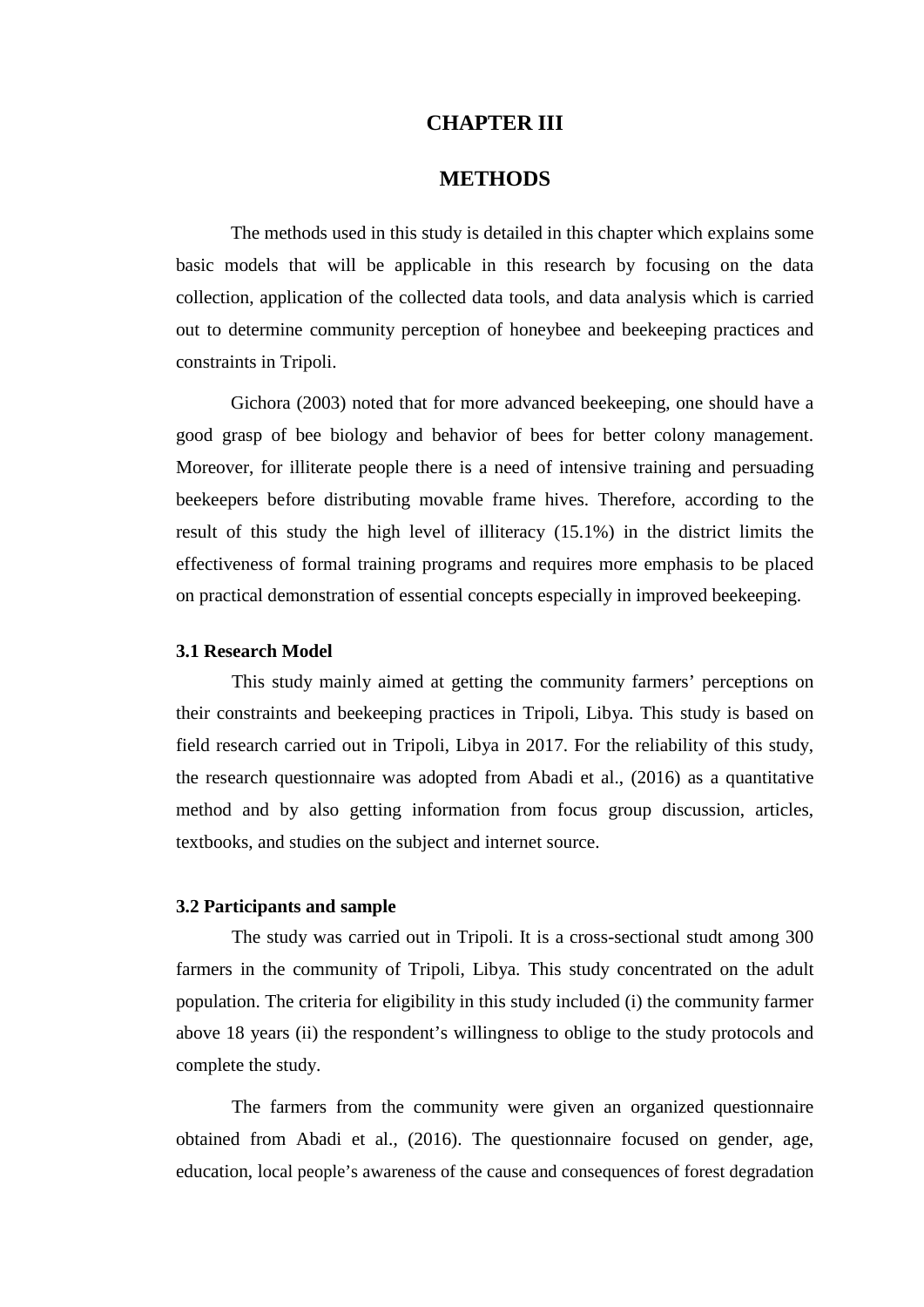and attitude towards forest resource conservation practice, source of information towards forest degradation and conservation, source of information for the local people's attitude towards forest degradation and conservation practices, perception of the actual and potential socio-economic and environmental benefits from the surrounding forest, benefits from forest resource, and factors that determine local people's attitude towards forest degradation and conservation (See detailed questionnaire Appendix I).

Table 1 displays the demographic results of the farmers. 47 (15.7%), 122 (40.7%), 59 (19.7%), 55 (18.3%) and 17 (5.7%) of the farmers were < 20 years, between 21 - 30 years, 31 - 40 years and  $41 - 50$  and  $51 - 60$  years respectively.

<span id="page-38-0"></span>

**Figure 1:** Demographic distribution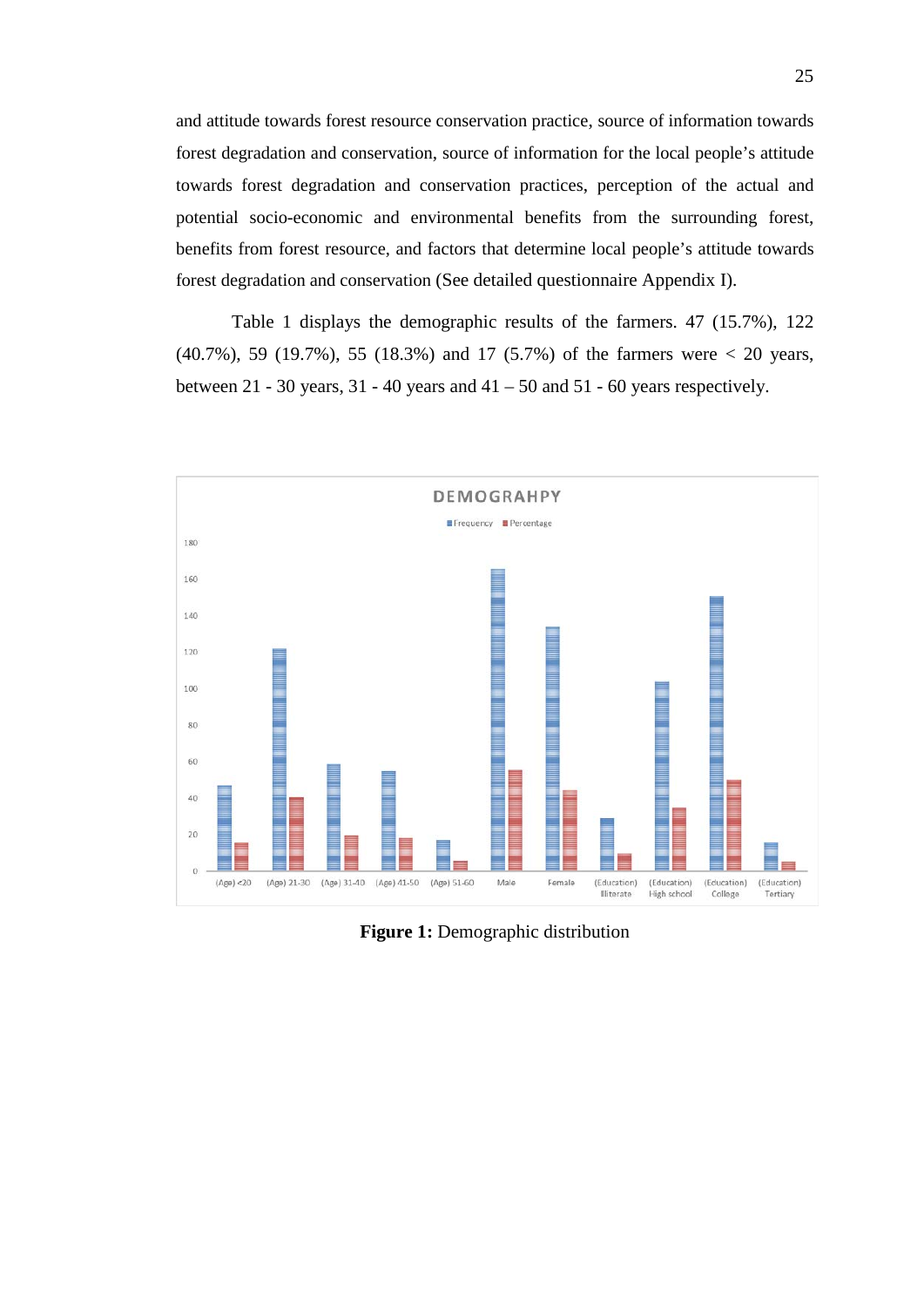### <span id="page-39-1"></span>Table 2:

| Demographic distribution ( $n = 300$ ) |  |  |
|----------------------------------------|--|--|
|----------------------------------------|--|--|

| Demographic category     | Frequency | Percentage |
|--------------------------|-----------|------------|
| Age                      |           |            |
| $<$ 20                   | 47        | 15.7       |
| $21 - 30$                | 122       | 40.7       |
| $31 - 40$                | 59        | 19.7       |
| $41 - 50$                | 55        | 18.3       |
| 51-60                    | 17        | 5.7        |
| <b>Total</b>             | 300       | 100        |
| <b>Gender</b>            |           |            |
| <b>Male</b>              | 166       | 55.3       |
| Female                   | 134       | 44.7       |
| <b>Total</b>             | 300       | 100        |
| <b>Educational level</b> |           |            |
| <b>Illiterate</b>        | 29        | 9.7        |
| <b>High school</b>       | 104       | 34.7       |
| <b>College</b>           | 151       | 50.3       |
| <b>Tertiary</b>          | 16        | 5.3        |
| <b>Total</b>             | 300       | 100        |

In addition, 166 (55.3%) of the famers were male while 134 (44.7%) were female. This shows that gender was distributed appropriately. Also, 104 (34.7 %), 151 (50.3%), and 16 (5.3 %) of farmers attended high school, college and tertiary respectively. Only 17 (5.7%) of them were illiterate.

### <span id="page-39-0"></span>**3.3 Data Gathering Tools**

In this study the data collection tools were Personal Information, Environmental Perceptions, Knowledge and Behavior Scale Test and Information test.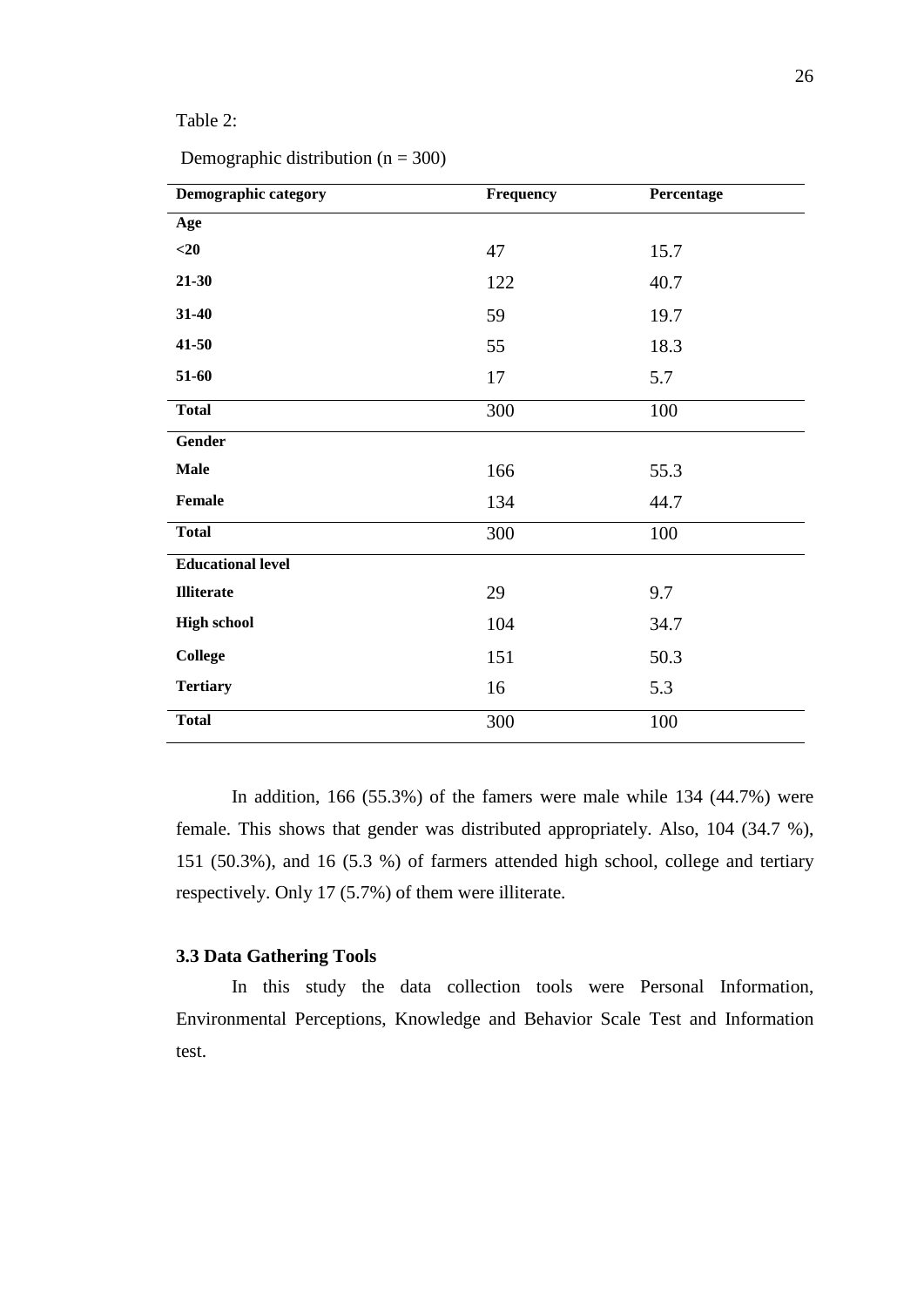#### <span id="page-40-0"></span>**3.4 Scoring Scale Classification of the Substance**

The community perception of honeybee and beekeeping practices and constraints in Tripoli were revealed and interpreted based on the administered survey questions.

#### <span id="page-40-1"></span>**3.5 Data Analysis**

The associations between perception, beekeeping practices and constraints associated with beekeeping were explored by means of t-test, ANOVA and descriptive statistics. Data were analyzed using the statistical software SPSS 20.0. No laboratory or medical tests were conducted.

#### <span id="page-40-2"></span>**3.6 Research Ethics**

For the research to be reliable, valid and scientific process research ethics were considered, the people that participated in the studies were given direct questions. Throughout the study, the researcher exhibited an objective attitude that displayed a good work behavior that did not affect the study.

#### <span id="page-40-3"></span>**3.7 Reliability of the study**

Table 3 shows the summary of the test of the four constructs using Cronbach's Alpha reliability. The construct reliability should exceed 0.7 to fall within acceptable level. (Fraenkel, Wallen 2000). The reliability of the construct of this study ranges from .951 to 0.963 which indicates a good internal consistency.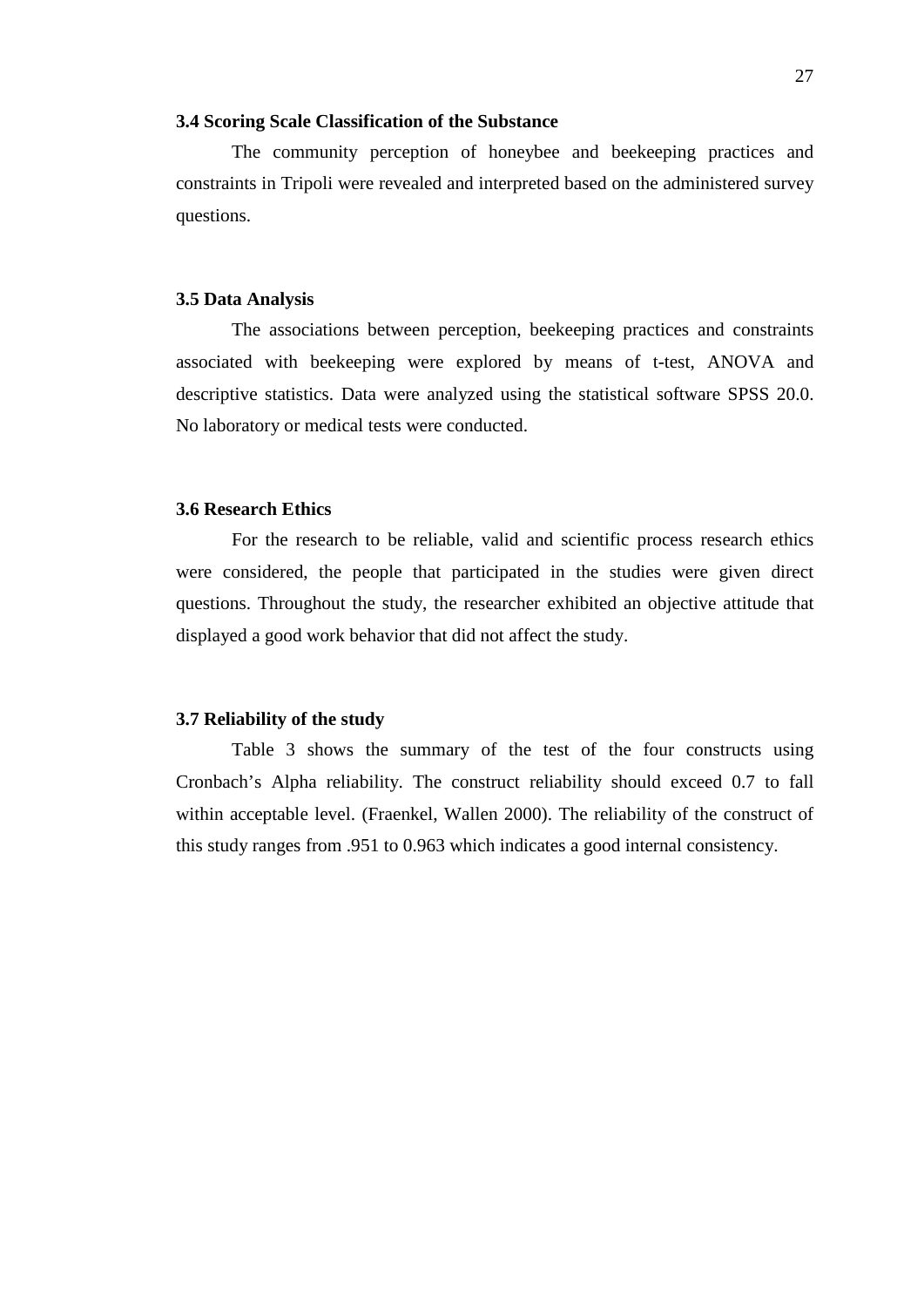## <span id="page-41-0"></span>Table 3.

| <b>Reliability - Item-Total Statistics</b> |  |
|--------------------------------------------|--|
|--------------------------------------------|--|

|                  |        | Scale Mean if Scale Variance Corrected<br>Item Deleted if Item Deleted Item-Total |             | Cronbach's Alpha<br>if Item Deleted |
|------------------|--------|-----------------------------------------------------------------------------------|-------------|-------------------------------------|
|                  |        |                                                                                   | Correlation |                                     |
| MI22             | 2.8596 | .210                                                                              | .951        | .951                                |
| CB22             | 2.8241 | .262                                                                              | .958        | .954                                |
| KB <sub>22</sub> | 3.0345 | .227                                                                              | .928        | .963                                |
|                  |        |                                                                                   |             |                                     |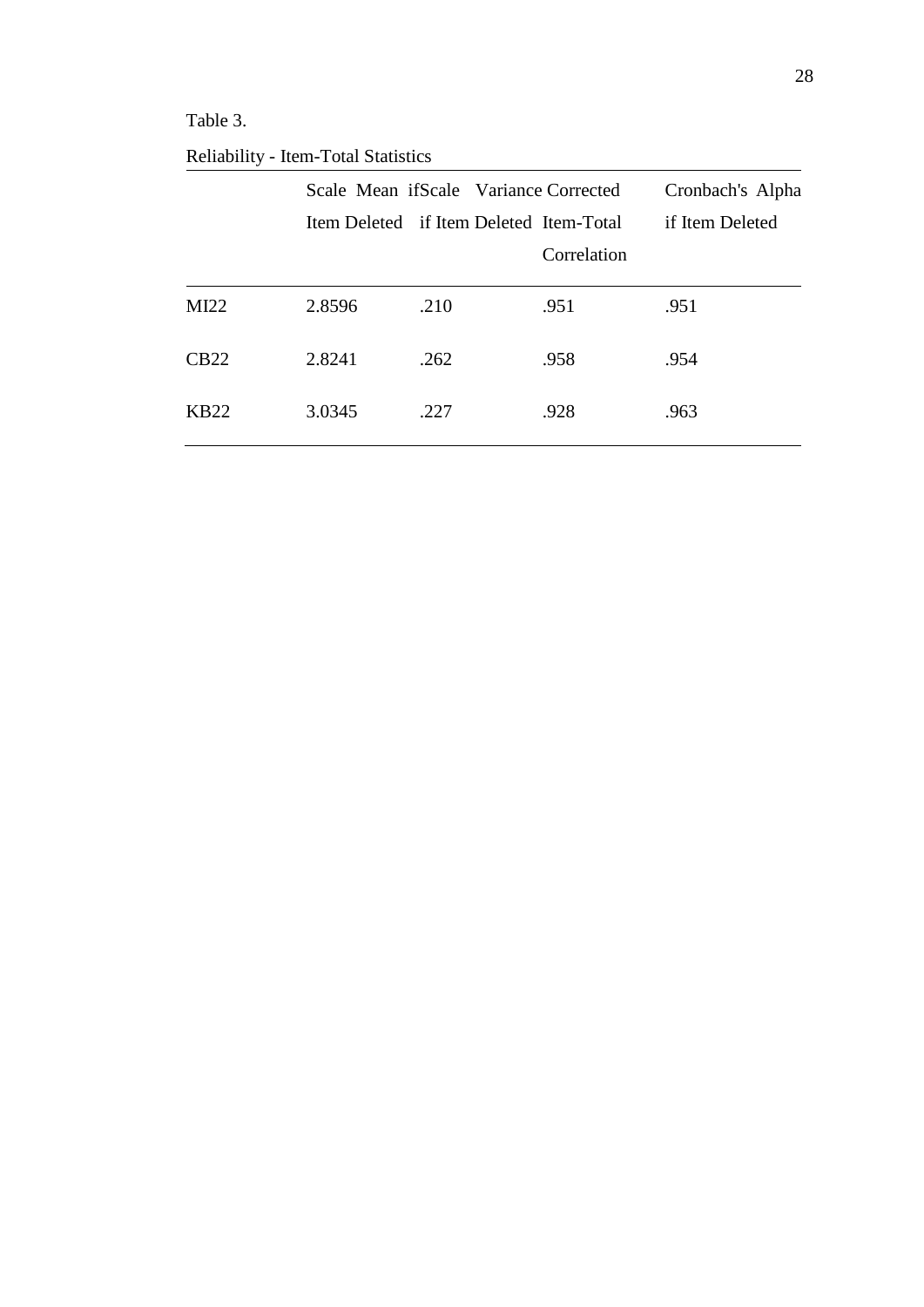### **CHAPTER IV**

## **RESULTS AND DISCUSSION**

<span id="page-42-1"></span><span id="page-42-0"></span>This chapter gives detailed statistical analysis of the study on Community perception of honeybee and beekeeping practices and constraints in Tripoli with its interpretation according to the respondents results from the questionnaire administered to answer all the research questions regarding this study.

Table 4 indicates that to the materials for traditional beehive construction which in item 19: 241 (80.3) respondents said "YES" to the use of bamboo while 59 (19.7%) said "NO". Item 20 shows that 22 (7.3%) respondents said "YES" to using tree branch and tendril as material for construction of traditional hives while 278 (92.7%) said "NO", item 21: 58 (19.3%) said "YES" that they used clay as material for traditional hives while 242 (80.7%) said "NO" and item 22: 92 (30.7%) said "YES" to using animal dung as material for traditional hive while 208 (69.3%) said "NO". Therefore, they make use of bamboo as material for traditional hive construction.

<span id="page-42-2"></span>Table 4.

| No. | <b>Items</b>            | Yes                     | No                        |
|-----|-------------------------|-------------------------|---------------------------|
| 19  | <b>Bamboo</b>           | $241(80.3)$ 59 (19.7%)  |                           |
| 20  | Tree branch and tendril |                         | $22(7.3\%)$ $278(92.7\%)$ |
|     | 21 Clay                 |                         | 58 (19.3%) 242 (80.7%)    |
|     | 22 Animal dung          | $92(30.7\%)$ 208 (69.3) |                           |

Materials for traditional hive construction.

On the methods of beekeeping (Table 5) in the community for item 23 282 (94.0%) of the respondents said "YES" that they to the use of traditional method as beekeeping method while 18 (6.0%) said "NO". In item 24, 104 (35.7%) said "YES" to the use of modern method, while 196 (65.3%) said "NO". This indicates that the community of Tripoli use traditional methods in beekeeping.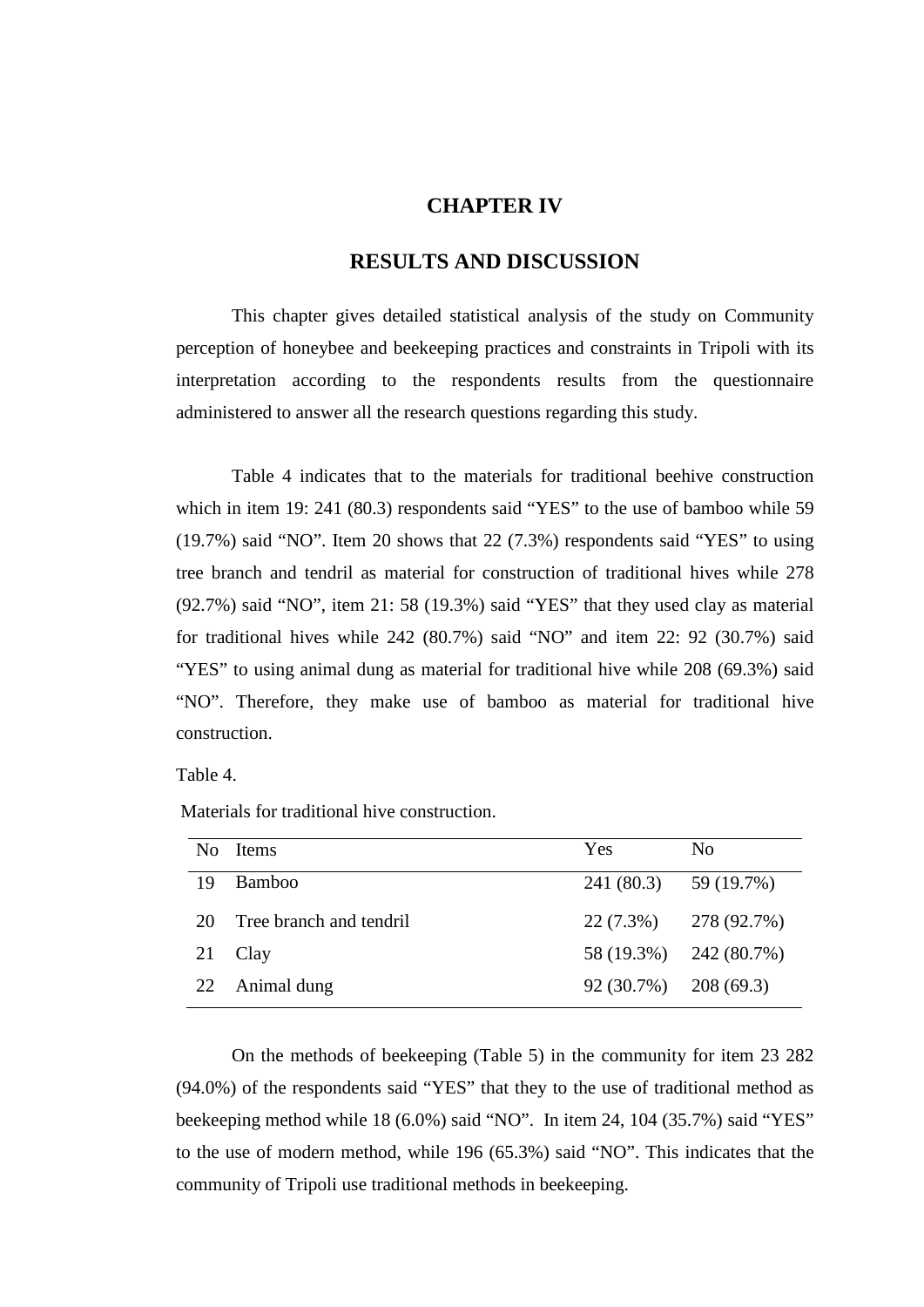<span id="page-43-1"></span>Table 5.

Are you aware of the types of beekeeping methods?

| No. | Items       | <b>Yes</b>    | N <sub>0</sub> |
|-----|-------------|---------------|----------------|
| 23  | Traditional | 282 (94.0%)   | $18(6.0\%)$    |
| 24  | Modern      | $104(35.7\%)$ | 196 (65.3%)    |

In Tripoli the honey production period was assessed as seen in Table 6. Item 19 shows that 12 (4.0%) of the respondents said that January-February was the period for honey production, 10 (3.3%) said May-June while 278 (92.7) said October-November. Therefore, the period of honey production in Tripoli is October-November.

<span id="page-43-2"></span>Table 6.

Honey production period

| No | Items            | <b>Tick</b> |
|----|------------------|-------------|
| 19 | January-February | $12(4.0\%)$ |
|    | May-June         | $10(3.3\%)$ |
|    | October-November | 278 (92.7%) |

## <span id="page-43-0"></span>**4.1 R1: Does educational background affect knowledge and necessary skills training in beekeeping?**

T-test was employed to examine the effect of educational background affect knowledge and necessary skills training in beekeeping at  $p = 0.05$ . The results are displayed in Table 4. The t-test results, however, showed that there was a statistically significant difference (t (299) = .58.61,  $p = .000 > 0.05$ ) between the effect of educational background affect knowledge and necessary skills training in beekeeping. The indication here is that educational background affect knowledge and necessary skills training in beekeeping training.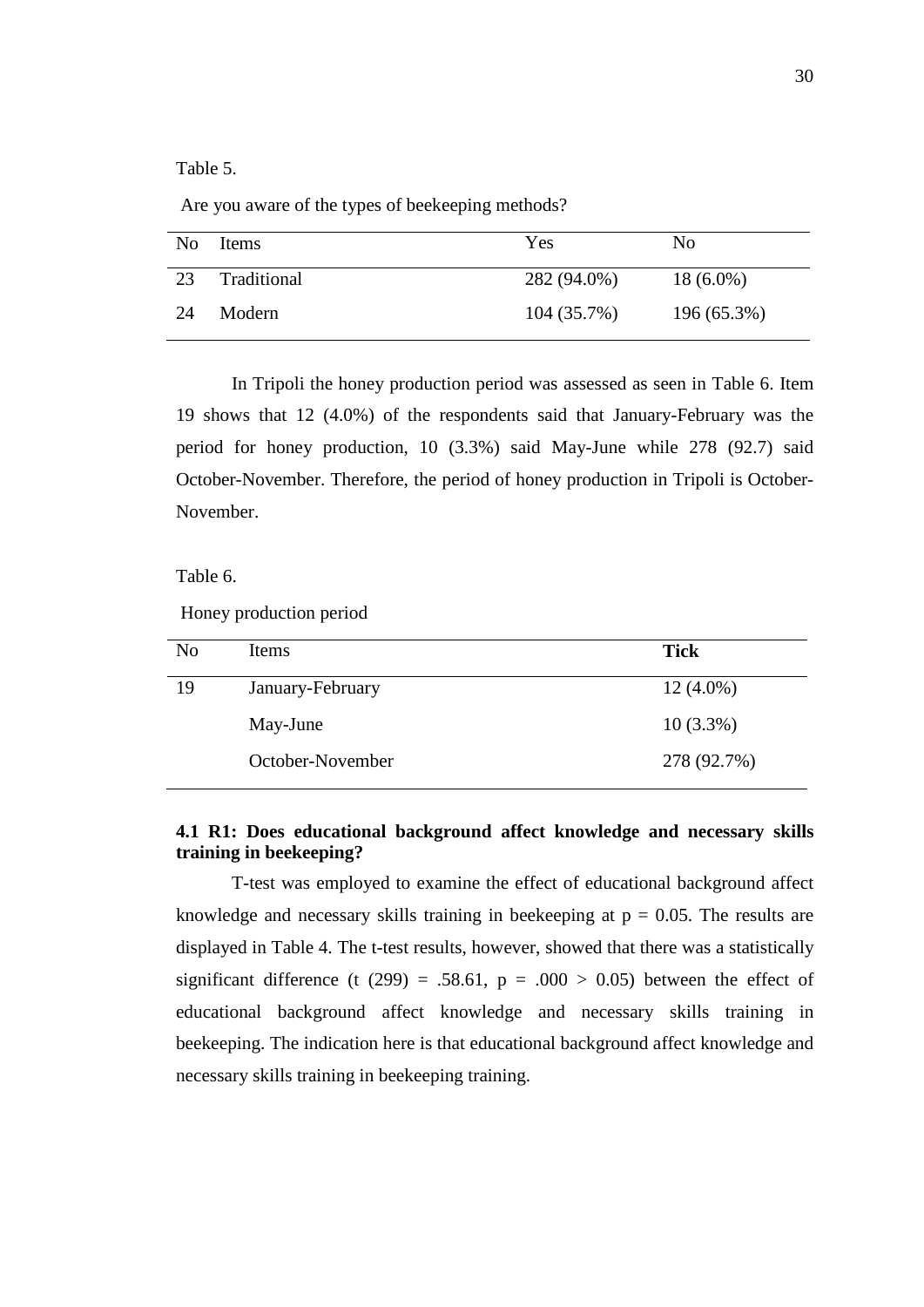<span id="page-44-1"></span>Table 7.

|  | ٧<br>۰,<br>۰, |
|--|---------------|
|  |               |

|            |                                 |                |            |                       | t-test value= $0$  |                                                 |                  |
|------------|---------------------------------|----------------|------------|-----------------------|--------------------|-------------------------------------------------|------------------|
|            |                                 | t              | df         | $Sig. (2-$<br>tailed) | Mean<br>Difference | 95% Confidence<br>Interval of the<br>Difference |                  |
|            |                                 |                |            |                       |                    | Lower                                           | Upper            |
| perception | <b>Education Level</b><br>3822) | 58.61<br>90.26 | 299<br>299 | .000<br>.000          | 2.51333<br>1.32458 | 2.4289<br>1.2957                                | 2.5977<br>1.3535 |

## <span id="page-44-0"></span>**4.2 RQ2: Does the community have knowledge and the necessary skills in beekeeping?**

As indicated in Table 5 the majority of the people agreed with items 1 to item 8: That is, item 1: Colony split with 192 (65.7%) "YES" and 103 (34.3%) "NO", item 2: 199 (66.3%) respondents said "YES" on honeybee colony management while 101 (33.7%) said "NO", item 3: 286 (95.3%) said "YES" that they have skill in processing, handling  $&$  storage while 14 (4.7%) said "NO" and item 4: 198 (66.0%) have knowledge and the necessary skill in market information & networking, but 102 (34.0%) do not. Item 5: 282 (94.0%) said "YES" about their skill in input utilization, while 18 (6.0%) said "NO", item 6: 197 (65.7%) said "YES" that they have Bee forage management knowledge and skills in beekeeping while 103 (34.3%) said "NO" that they do not have that knowledge and skill asked. In item 7: 198 (66.0%) said "YES" that they have all types of training in knowledge and skills required for beekeeping while 102 (34.0%) said "NO" that they do not have that training skills in beekeeping and to item 8, 64 (21.3%) of respondents said "YES" while 236 (78.7%) said "NO" contradicting their previous answer which stated that they have all types of training which in this case maybe because most of the training they had is individual based training and development on beekeeping, but not an organized training from the government of community leaders or farmers association in the community. Table 8 shows the assessment of the questions.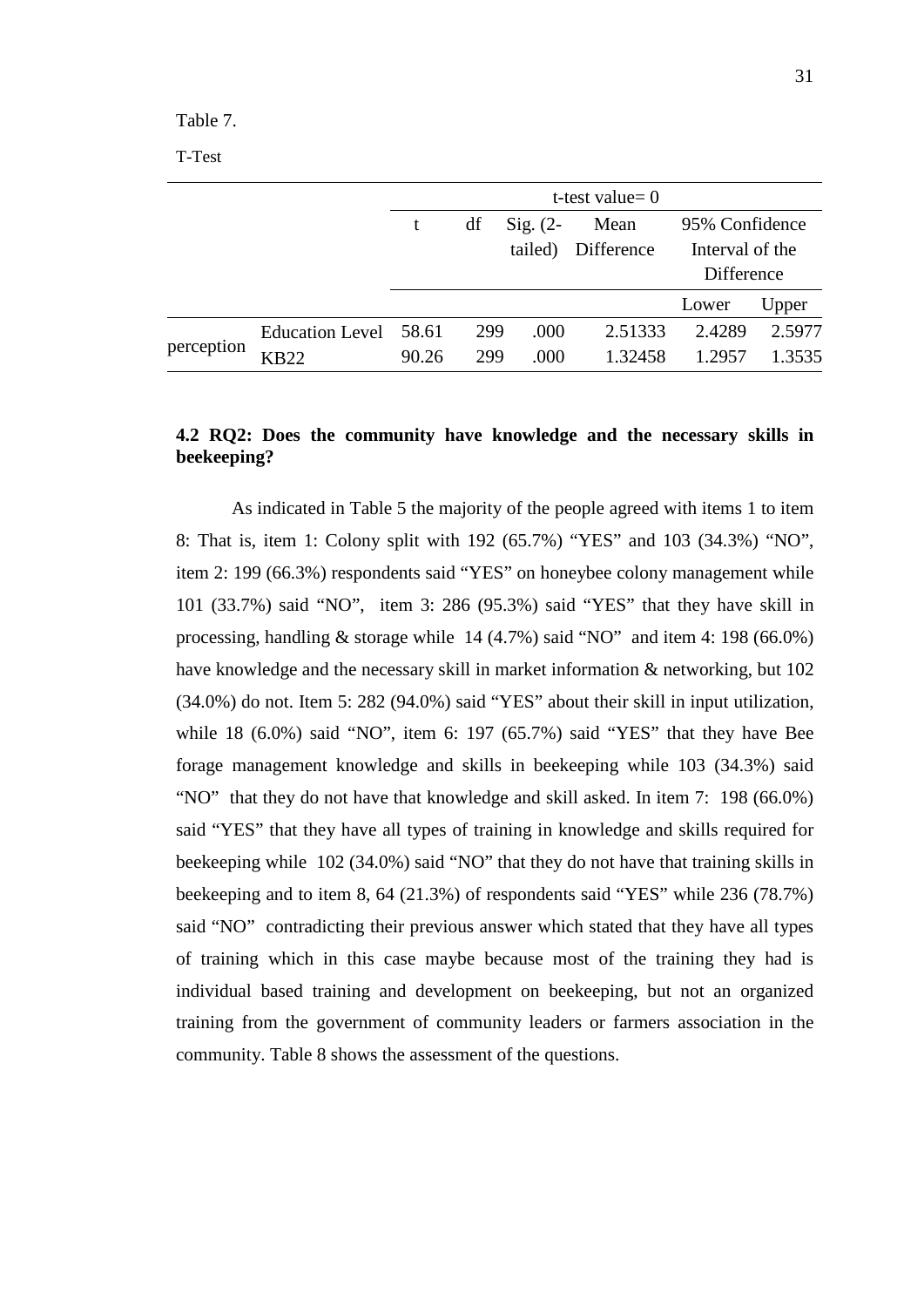### <span id="page-45-1"></span>Table 8.

Community knowledge and necessary skills in beekeeping

| No | Items                           | Yes         | N <sub>0</sub> |
|----|---------------------------------|-------------|----------------|
|    | Colony split                    | 192 (65.7%) | 103 (34.3%)    |
| 2  | Honeybee colony management      | 199 (66.3%) | 101 (33.7%)    |
| 3  | Processing, handling & storage  | 286 (95.3%) | 14 (4.7%)      |
| 4  | Market information & networking | 198 (66.0%) | 102 (34.0%)    |
| 5  | Input utilization               | 282 (94.0%) | $18(6.0\%)$    |
| 6  | Bee forage management           | 197 (65.7%) | 103 (34.3%)    |
| 7  | All types of training           | 198 (66.0%) | 102 (34.0%)    |
| 8  | No training                     | 64 (21.3%)  | 236 (78.7%)    |

## <span id="page-45-0"></span>**4.3 RQ3: Does age have any relationship with knowledge and the necessary skill training in beekeeping?**

Pearson Correlation was employed to assess whether there was a relationship between age and knowledge and the necessary skill training in beekeeping. In Table 9, there is no correlation between the two variables. Therefore, there is no significant (p  $= .171 > 0.005$ ) relationship between factors that determine knowledge and the necessary skill training in beekeeping.

#### <span id="page-45-2"></span>Table 9. Correlations

|  | Correlations |
|--|--------------|
|--|--------------|

|             |                 | Age Group | <b>KB22</b> |
|-------------|-----------------|-----------|-------------|
|             | Pearson         |           | $-.079$     |
|             | Correlation     |           |             |
| Age Group   | Sig. (2-tailed) |           | .171        |
|             | N               | 300       | 300         |
|             | Pearson         | $-.079$   | 1           |
|             | Correlation     |           |             |
| <b>KB22</b> | Sig. (2-tailed) | .171      |             |
|             | N               | 300       | 300         |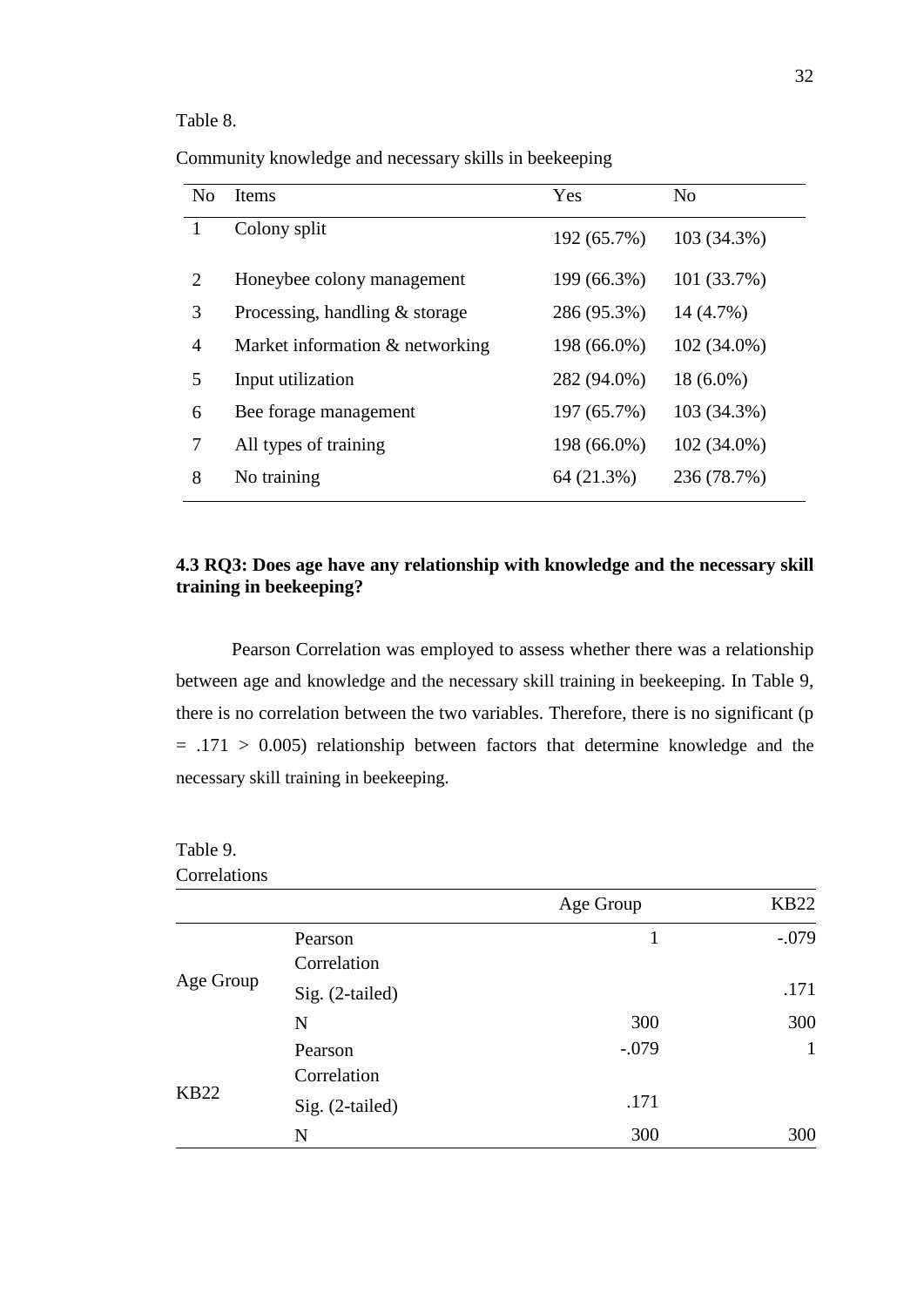### <span id="page-46-0"></span>**4.4 RQ4: Is there a relationship between gender and constraint associated with beekeeping?**

The Levene's independent sample t-test was employed to examine the effect of gender on constraint associated with beekeeping at  $p = 0.05$ . The results are displayed in Table 7. The t-test results, however, showed that there was no statistically significant difference (t (298) = .103,  $p = .918 > 0.05$ ) between a male and female and constraints associated with beekeeping. Therefore, gender do not have any relationship with constraints associated with beekeeping from the community.

|      |                 |      | Levene's Test   |      |             |          | t-test for Equality of Means |                  |                   |                |
|------|-----------------|------|-----------------|------|-------------|----------|------------------------------|------------------|-------------------|----------------|
|      |                 |      | for Equality of |      |             |          |                              |                  |                   |                |
|      |                 |      | Variances       |      |             |          |                              |                  |                   |                |
|      |                 | F    | Sig.            | t    | df          | Sig. (2- | Mean                         | Std.             | 95% Confidence    |                |
|      |                 |      |                 |      |             | tailed)  | <b>Difference</b>            | Error            | Interval of the   |                |
|      |                 |      |                 |      |             |          |                              | <b>Differenc</b> | <b>Difference</b> |                |
|      |                 |      |                 |      |             |          |                              | e                | Lower             | Upper          |
|      | Equal variances | .070 | .791            | .103 | 298         | .918     | .00256                       | .02489           | $-0.04642$ .0515  |                |
|      | assumed         |      |                 |      |             |          |                              |                  |                   | $\overline{4}$ |
| CB22 |                 |      |                 |      |             |          |                              |                  |                   |                |
|      | Equal variances |      |                 |      | .103 285.91 | .918     | .00256                       | .02486           | $-0.04638$ . 0515 |                |
|      | not assumed     |      |                 |      | 0           |          |                              |                  |                   | 0              |

<span id="page-46-2"></span>Table 10. Independent Samples Test

## <span id="page-46-1"></span>**4.5 RQ5: Do the methods used in the community associate with the constraints of beekeeping?**

Pearson Correlation was used to investigate the relationship between methods used in the community and the constraints of beekeeping. As seen in Table 8, there is a correlation between the two variables. Therefore, there is a significant ( $p = .000$ ) 0.05) relationship between the methods used in the community and the constraints of beekeeping.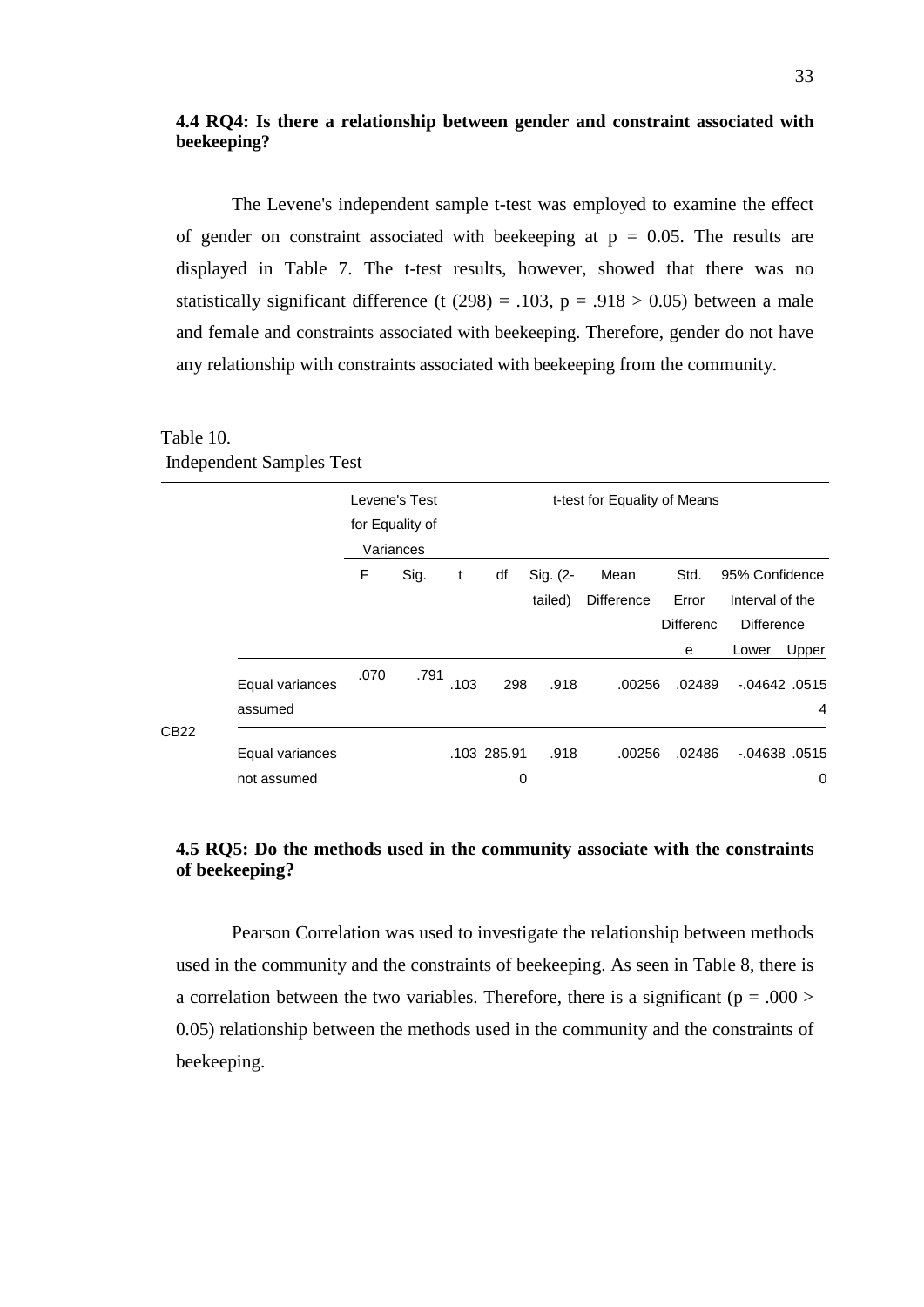<span id="page-47-2"></span>Table 11. **Correlations** 

|         |                            | CB22     | methods   |
|---------|----------------------------|----------|-----------|
|         | <b>Pearson Correlation</b> |          | $.947***$ |
| CB22    | $Sig. (2-tailed)$          |          | .000      |
|         | N                          | 300      | 300       |
|         | <b>Pearson Correlation</b> | $.947**$ |           |
| methods | $Sig. (2-tailed)$          | .000     |           |
|         | N                          | 300      | 300       |

## <span id="page-47-0"></span>**4.6 RQ6: What is the general perception, constraints and season of production in beekeeping of the community?**

Pearson Correlation was used to investigate the relationship between *the general perception, constraints and season of production in beekeeping of the community*. From Table 9, shows a correlation between the two variables. Therefore, there is a significant (p = .000 > 0.05) relationship between *the general perception, constraints and season of production in beekeeping of the community*.

<span id="page-47-3"></span>

| Table 12.                               |                            |             |                  |
|-----------------------------------------|----------------------------|-------------|------------------|
| Correlations                            |                            |             |                  |
|                                         |                            | <b>CB22</b> | Honey production |
|                                         |                            |             | period           |
|                                         | <b>Pearson Correlation</b> |             | $.345***$        |
| CB22                                    | $Sig. (2-tailed)$          |             | .000             |
|                                         | N                          | 300         | 300              |
|                                         | <b>Pearson Correlation</b> | $.345***$   |                  |
| Honey production period Sig. (2-tailed) |                            | .000        |                  |
|                                         | N                          | 300         | 300              |

### <span id="page-47-1"></span>**4.7 Beekeeping Constraints in Tripoli**

The constraints of beekeeping are shown in Table 13. In item 9, 167 (56.7%) faces a constraint of colony absconding while 133 (43.3%) said "NO". In item 10, 45 (15.0%) said "YES" that they lack enough space while 245 (85.0%) says NO, item 11: 283 (94.3%) said "YES" that drought is one of the constraint faced in beekeeping, 17 (5.7%) said "NO". In item 12: 211 (69.6%) of the respondents says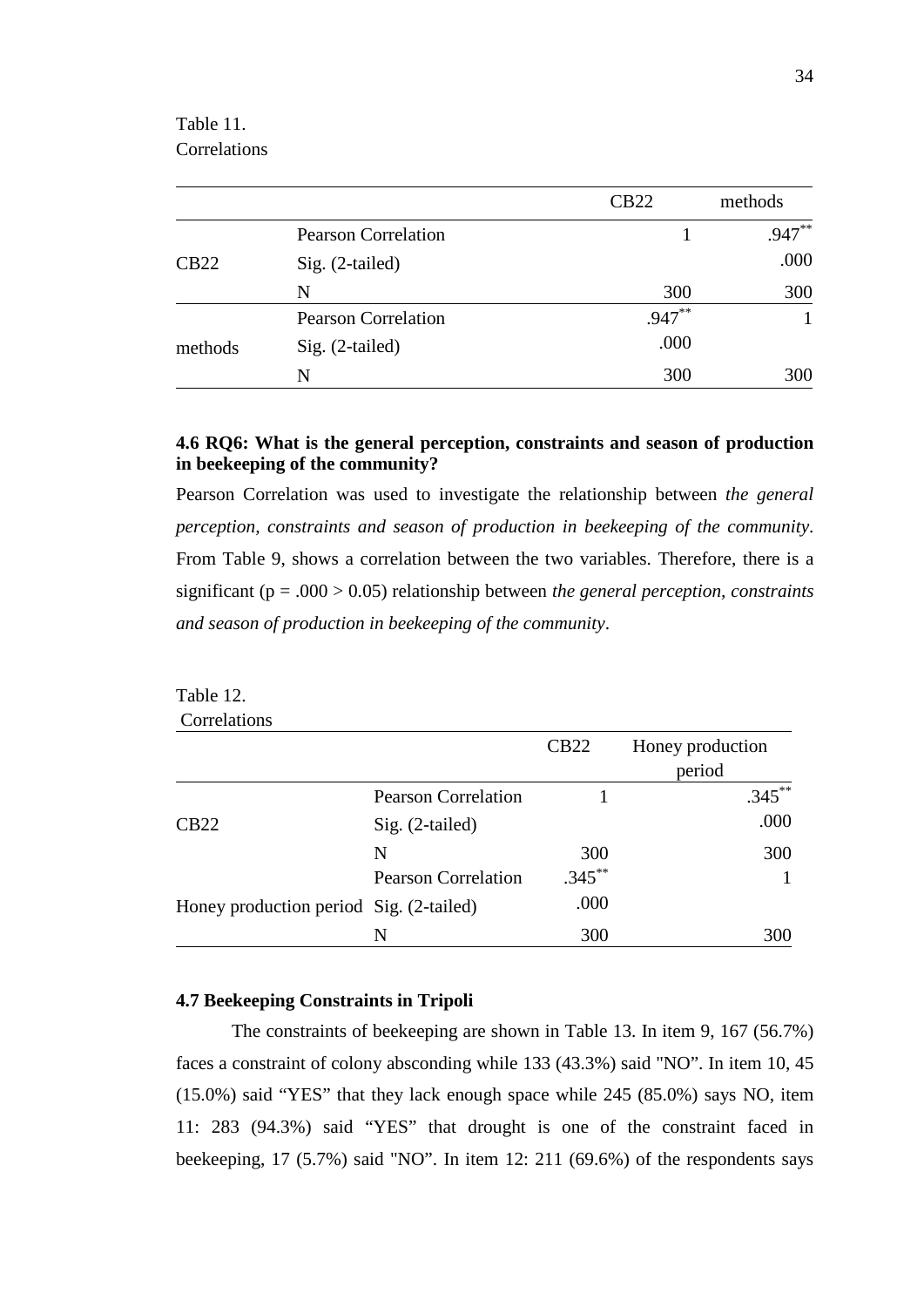that poor society awareness is part of beekeeping constraints while 89 (30.4%) said "NO". In item 13, 280 (93.3%) said "YES" to pesticides poisoning, 20 (6.7%) said "NO". In item 14, 198 (66.0%) said "YES" to lack of training while 20 (6.7%) said "NO". In item 15, 172 (57.3) said "YES" to honeybee diseases while 128 (43.7%) said "NO". In item 16, 200 (66.7%) said "YES" to the shortage of bee colonies while 100 (32.3%) said "NO". In item 17, 252 (84.0%) said "YES" for lack of initial capital while 48 (16.0%) said "NO". In item 18: 92 (30.7) said "YES" that shortage of modern colonies is part of the constraints they face as beekeepers while 208 (69.3%) said "NO" and item 19 shows that 47 (15.7%) said "YES" that lack of experience sharing visit is a constraint to them in beekeeping while 245 (84.3%) said "NO". Therefore, the constraints faced by the Tripoli community are absconding of colonies, lack of bee colonies, droughts, poor societal awareness, pesticide poisoning, lack of training, honeybee diseases and lack of initial capital to start up beekeeping.

<span id="page-48-0"></span>Table 13.

| Constraints associated with beekeeping |  |  |
|----------------------------------------|--|--|
|----------------------------------------|--|--|

| N <sub>0</sub> | <b>Items</b>                     | <b>Yes</b>  | N <sub>0</sub> |
|----------------|----------------------------------|-------------|----------------|
| 9              | Colony absconding                | 167 (56.7%) | 133 (43.3%)    |
| 10             | Lack of enough space             | 45 (15.0%)  | 245 (85.0%)    |
| 11             | Droughts                         | 283 (94.3%) | $17(5.7\%)$    |
| 12             | Poor society awareness           | 211 (69.6%) | 89 (30.4%)     |
| 13             | Pesticides poisoning             | 280 (93.3%) | 20(6.7%)       |
| 14             | Lack of training                 | 198 (66.0%) | 102 (34.0%)    |
| 15             | Honeybee diseases                | 172(57.3)   | 128 (43.7%)    |
| 16             | Shortage of bee colonies         | 200 (66.7%) | $100(32.3\%)$  |
| 17             | Lack of initial capital          | 252 (84.0%) | 48 (16.0%)     |
| 18             | Shortage of modern bee hives     | 92(30.7)    | 208 (69.3%)    |
| 19             | Lack of experience sharing visit | 47 (15.7%)  | 245 (84.3%)    |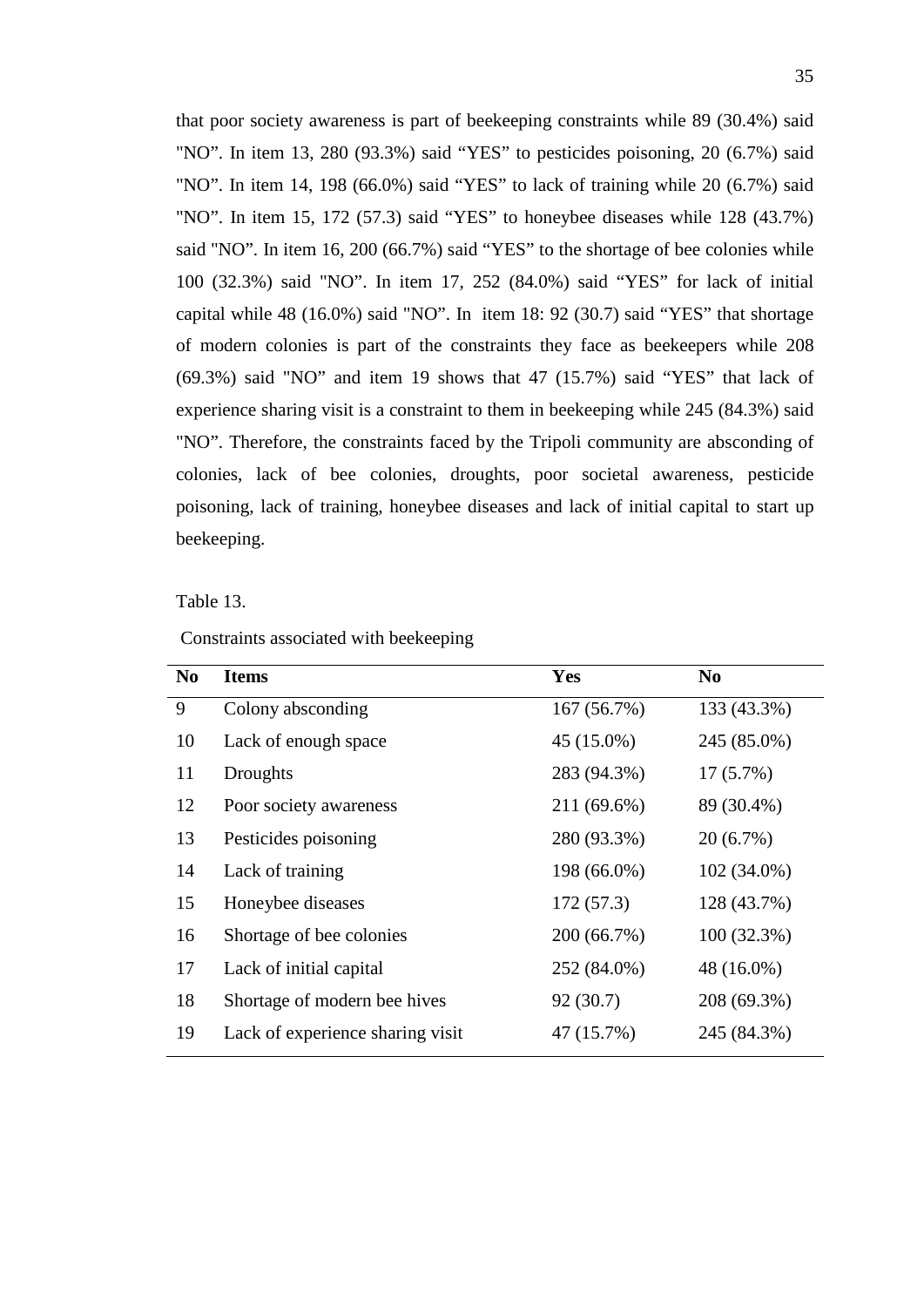## **CHAPTER V**

### **CONCLUSION AND RECOMMENDATION**

<span id="page-49-1"></span><span id="page-49-0"></span>In this research the dominant participants were male between the ages of 21 to 30 years with college degree. According to Gichora (2003) there should be advanced beekeeping knowledge about bee biology and behavior of bees for better colony management. Moreover, for illiterate people there is a need for intensive training. According to the result of this study the level of illiteracy is (9.7%) but high college educational level, though the illiteracy in the community, can limit the effectiveness of formal training programs and requires more emphasis to be placed on practical demonstration of essential concepts especially in improved beekeeping methods.

The communities in Tripoli of Libya majorly make use of bamboo as material for traditional hive construction by traditional method for beekeeping and the period of honey production in Tripoli is October-November, which also corresponds to the period of honey production in Asgede Tsimbla District, Kenya as reported by Gidey et al., 2012.

### <span id="page-49-2"></span>**5.1 Does educational background affect knowledge and necessary skills training in beekeeping?**

<span id="page-49-3"></span>There is a statistically significant difference between how educational background affect knowledge and necessary skills training in beekeeping. Therefore, educational background affects knowledge and necessary skills training in beekeeping. This study agrees with those of Chuma et al., (2012) and Matanmi et al., (2008) who found that 80% of the beekeepers in Nigeria had received post-secondary education. On the other hand, they were in disagreement with Ndyomugyenyi et al., (2008) who also found beekeepers to have low education levels.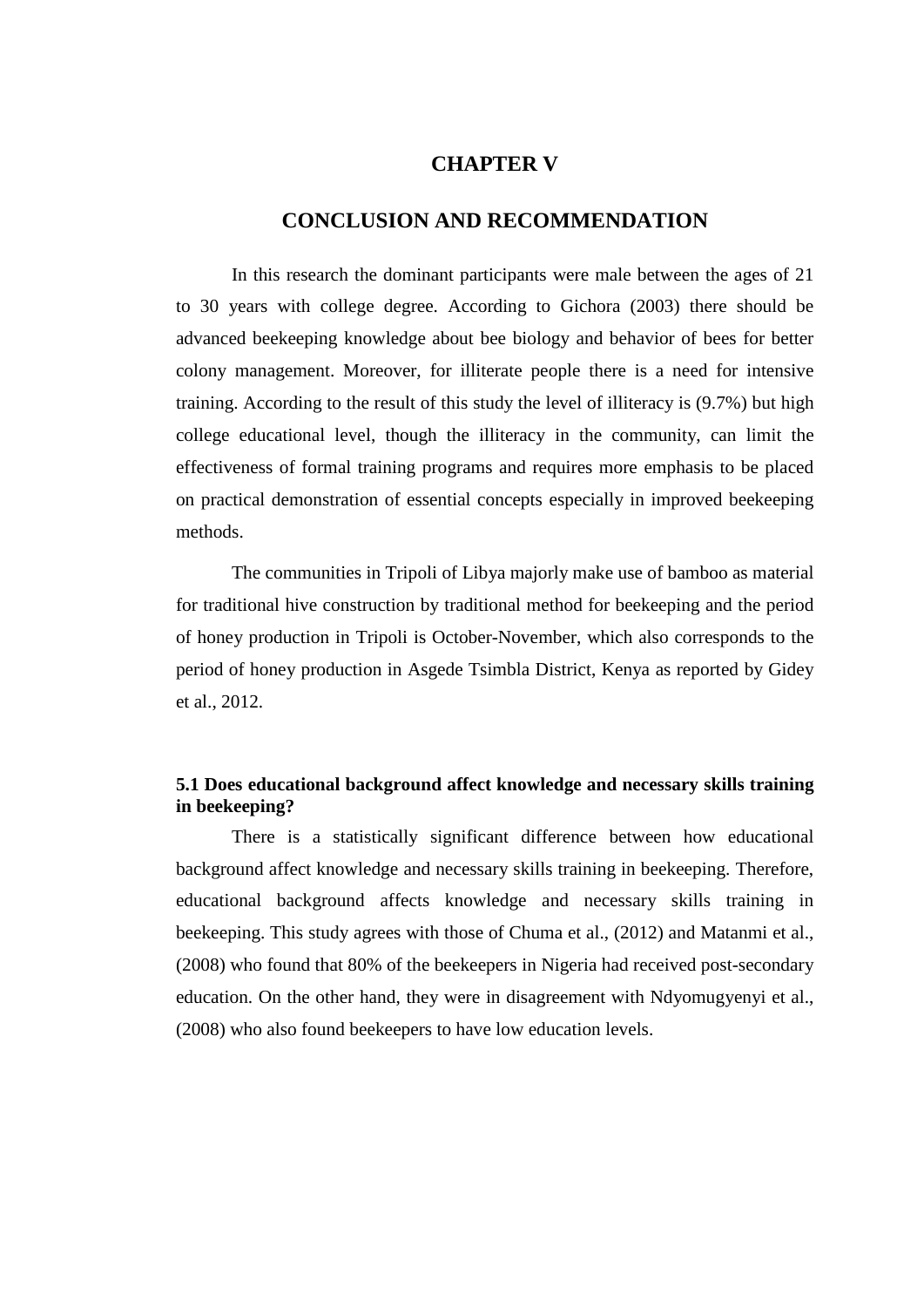#### **5.2 Does the community have knowledge and necessary skills in beekeeping?**

As indicated in the results the majority of the people have basic skills and knowledge in beekeeping in the area of Colony split, honeybee colony management, processing, handling & storage and they have knowledge and the necessary skill in market information and networking. In a similar study Bekele (2015) reported that access to extension services such as market information and beekeeping training as the most crucial factor influencing production of honey and other bee products.

The farmers are also skilled in input utilization, they have bee forage management knowledge and skills in beekeeping, they have all types of training about knowledge and skills required for beekeeping, the community have knowledge and necessary skills in beekeeping.

## <span id="page-50-0"></span>**5.3 Does age have any relationship with knowledge and necessary skill training in beekeeping?**

There is no significant ( $p = .171 > 0.005$ ) relationship between factors that determine knowledge and necessary skill training in beekeeping.

## <span id="page-50-1"></span>**5.4 Is there a relationship between gender and constraint associated with beekeeping?**

The results showed that there was no statistically significant difference (t  $(298) = .103$ ,  $p = .918 > 0.05$ ) between a male and female and constraints associated with beekeeping. Therefore, gender does not have any relationship with constraints associated with beekeeping from the community.

## <span id="page-50-2"></span>**5.5 Does the methods used in the community associate with the constraints of beekeeping?**

Pearson Correlation was used to investigate the relationship between methods used in the community and the constraints of beekeeping. As seen in Table 8, there is a correlation between the two variables. Therefore, there is a significant ( $p = .000$ ) 0.05) relationship between methods used in the community and the constraints of beekeeping.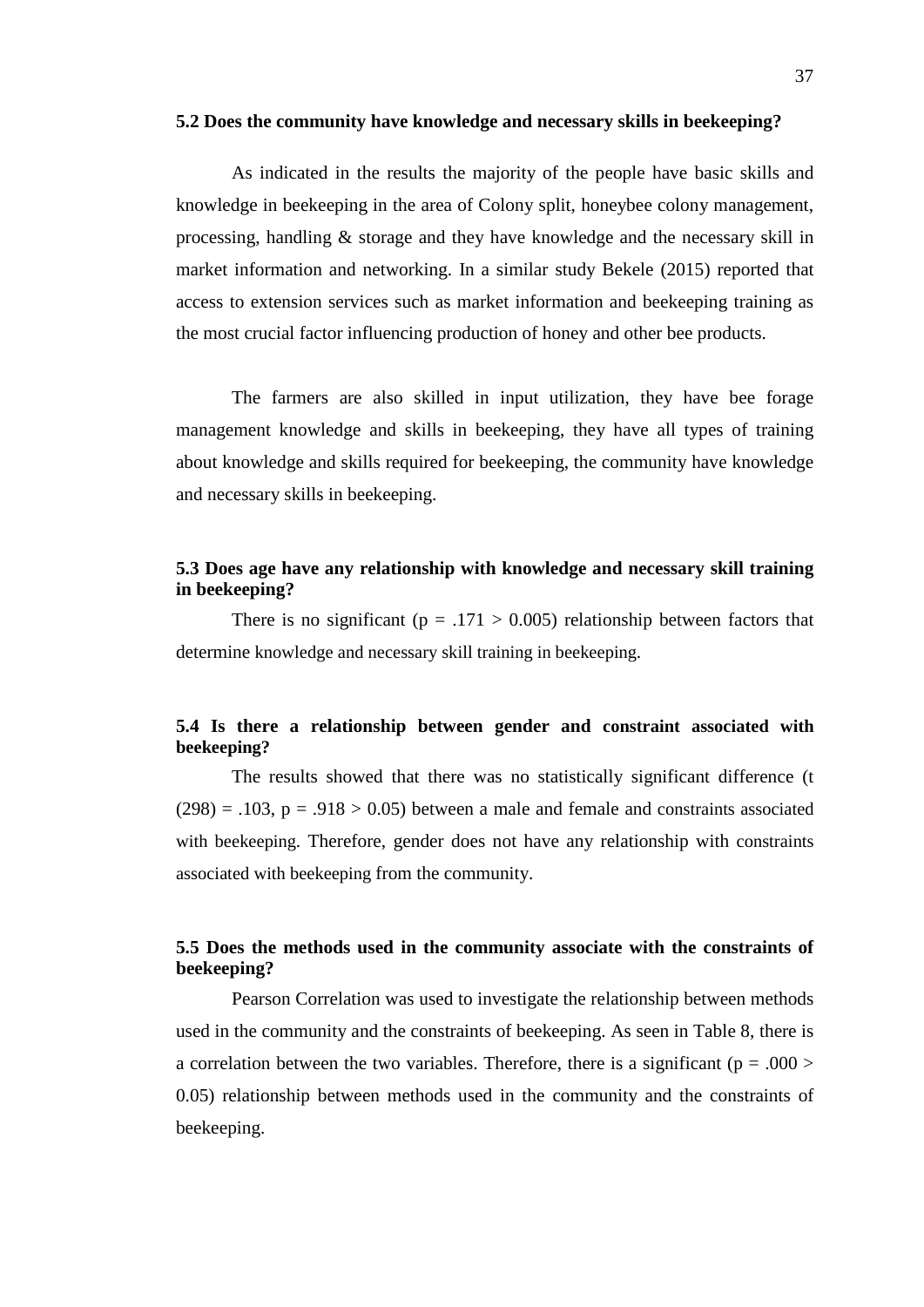## <span id="page-51-0"></span>**5.6 What is the general perception, constraints and season of production in beekeeping of the community?**

There is a significant ( $p = .000 > 0.05$ ) relationship between *the general perception, constraints and season of production in beekeeping of the community*.

#### <span id="page-51-1"></span>**5.7 Beekeeping constraints in Tripoli of Libya**

The constraints faced by the Tripoli community are absconding of colonies, lack of bee colonies, droughts, poor societal awareness, pesticide poisoning, lack of training, honeybee diseases and lack of initial capital to start up beekeeping. This study corresponds with the study of Xie et al., (2008) which states that increased use of pesticides, reduced extensive grazing and harvesting of alfalfa before blooming to maximize protein content significantly reduce bee forage available for pollen and nectar collection by bees. Other studies affirm that major ecological and biological constraints previously focused on were inadequate bee forage, limited land for expansion, pesticide poisoning, predators, pests, diseases and death of the colony (Crane, 1990; Yirga and Teferi, 2010; Pokhrel, 2009; Qaiser et al., 2013).

In terms of lack of training as a constraint other studies shows that technical constraints were lack of knowledge on suitable management methods of tropical bee races and species, lack of skilled trainers and training opportunities, lack of dissemination of new research information especially that related to disease control and inadequate beekeeping equipment (Bradbear ).

Apart from the explained above diseases are also seen in this study to be a constraints and as previously stated in other studies of (Meixner, 2010; Shimanuki et al., 1980) they were also a major concern in beekeeping and more so those affecting the brood because they quickly weaken the colony. Other environmental constraints are bee forage availability and weather conditions which affect the quantity of honey yield (Babatunde et al., 2007; Le Conte and Navajas; Meixner, 2010).

#### <span id="page-51-2"></span>**5.8 Recommendation**

•To build future beekeeping acceptance rates, this study suggests that programs that promotes beekeeping as a source of supplementary wage to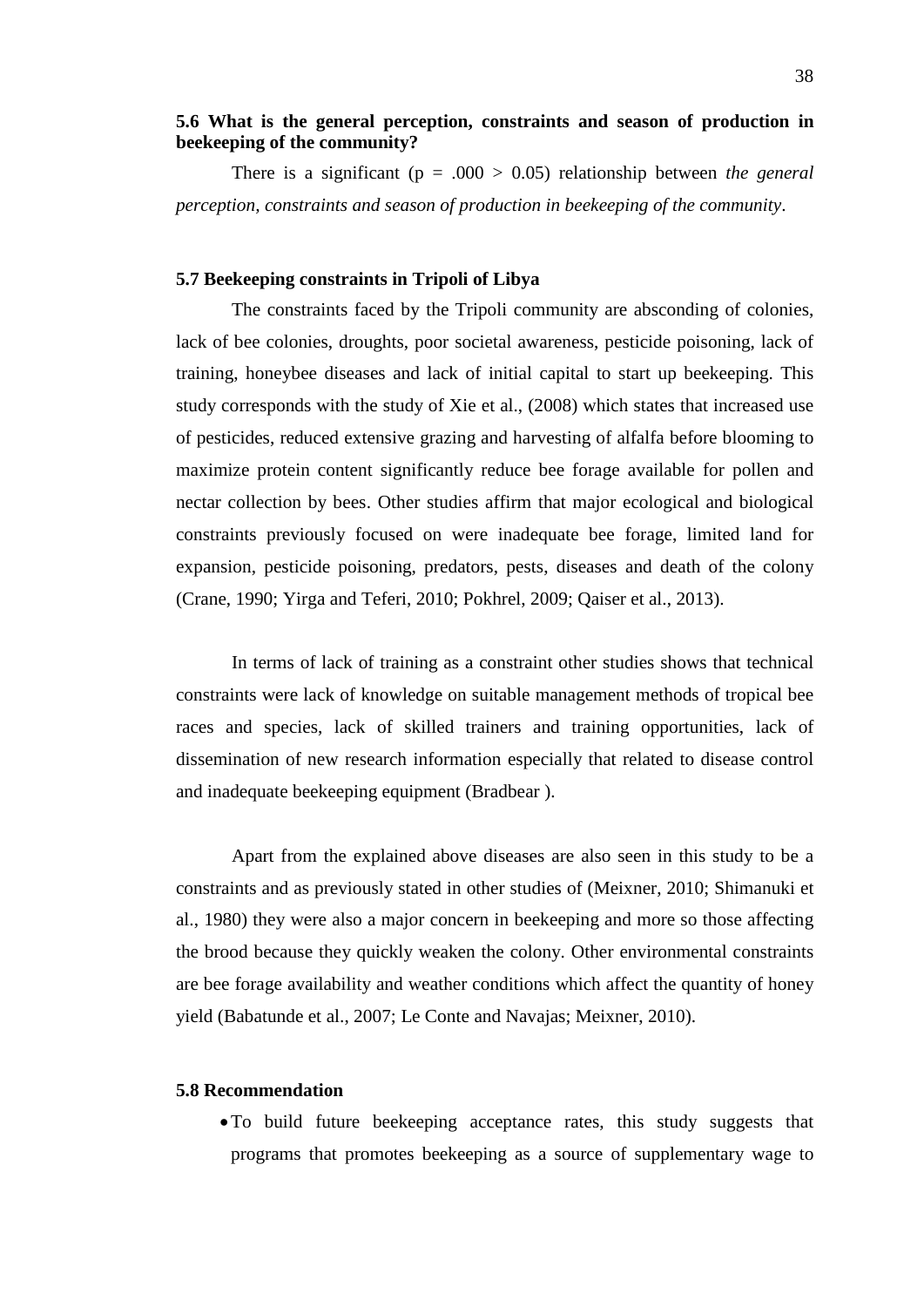connect the current production and showcasing information loopholes and furthermore guarantee that agriculturists are sorted out in groups should be designed

- •A partnership between the private and public sectors is needed to help fill the gaps in public services. These partnerships will be useful as most NGO programs are short-lived. NGOs have long since deserted the desire to increase sustainability in spreading information on beekeeping.
- •The government should also adopt policies to reduce the renewal of the behavior of distribution of workers. This will increase the number of farmers engaged in beekeeping within the framework of state-financed programs.
- •The study also suggests that farmers invest in propolis and wax production, taking into account high prices as a source of income.
- •Subsidies for beekeeping for production should also be provided to beekeeper. These interventions will lead to the passage of formal products from already known informal channels for the marketing of bee products. A well-organized honey market is recommended to increase the current flow of honey.
- •Finally, there is a need for long-term studies to explain why most beekeepers do not go into wax and propolis production.
- In addition, future researchers can focus on how to promote beekeeping among educated farmers. The reason for this is that the current education is mostly carried out by uneducated farmers.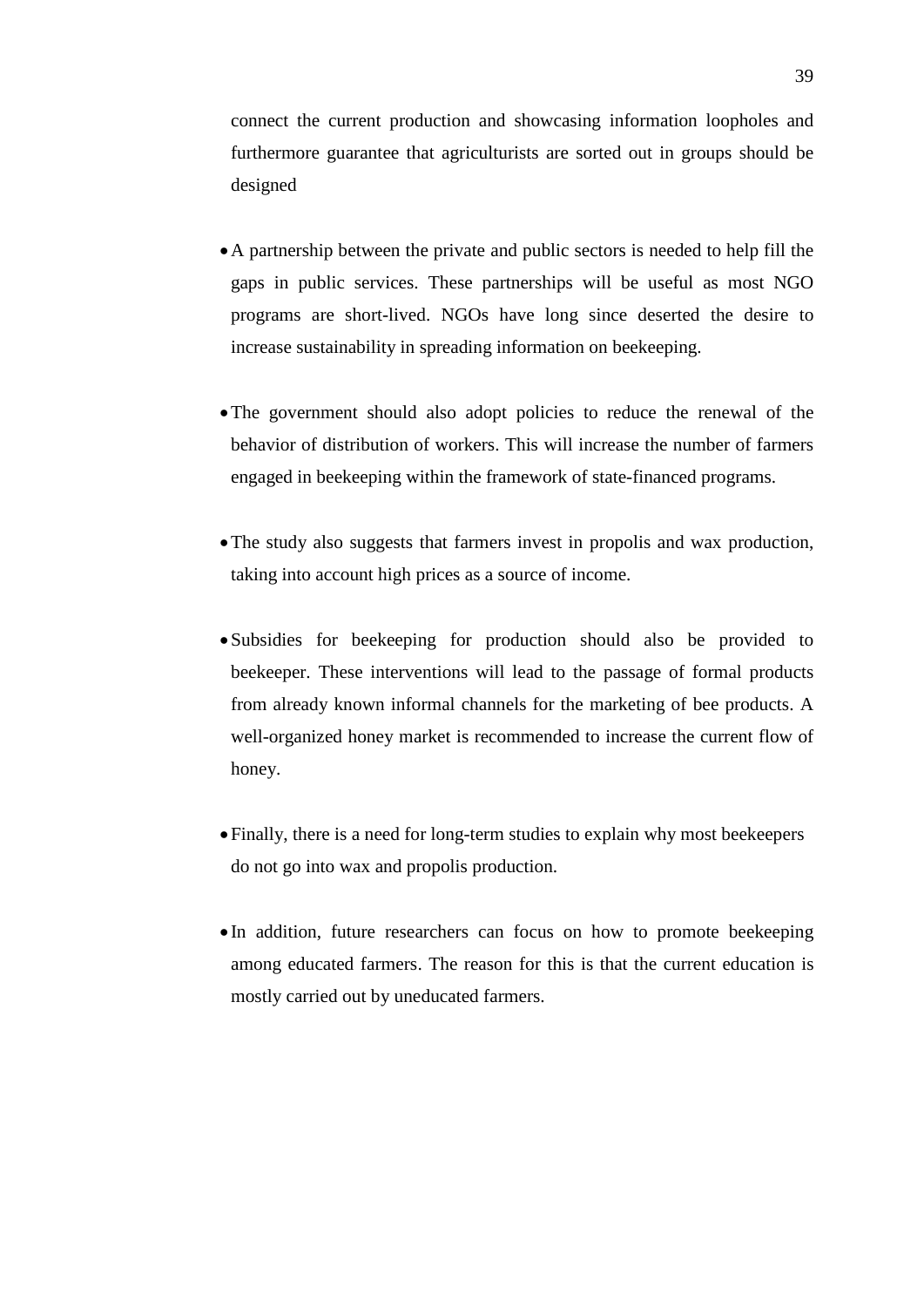#### **REFERENCES**

- <span id="page-53-0"></span>Keshlaf, M. (2014). Beekeeping in Libya. World Academy of Science, Engineering and Technology International Journal of Biological, Biomolecular, Agricultural, *Food and Biotechnological Engineering. 8*(1):32-35. scholar.waset.org/1999.1/9997266
- Hackett, K.J. (2004). Bee benefits to agriculture: *Agricultural Research Magazine, U.S. Department of Agriculture, 52*(3): 2.
- Desalegn B. (2001). "Some major pests and predators of honeybees in Ethiopia," in Proceedings of the 3rd National Annual Conference of Ethiopian Beekeepers Association. 59–67, Addis Ababa, Ethiopia, September 2001.
- Robinson, G. (1980). The potential for apiculture development in the third world. *American Bee Journal 120*(5): 398-400.
- Segeren, P. 1995. Beekeeping in the Tropics, 5th ed. Agrodok-series 32, CTA/AGROMISA,Wageningen, The Netherlands.
- Gezahegne Tadesse. (2001). Marketing of honey and beeswax in Ethiopia: past, present and perspective features: Proceedings of the third National Annual Conference of the Ethiopian Beekeepers Association (EBA), September 3-4, 2001, Addis Ababa, Ethiopia, pp. 78-88.
- Adjare, S.O. (1990). Beekeeping in Africa. Food and Agriculture Organization of the United Nations (FAO) Agricultural Service Bulletin 68/6. FAO, Rome, Italy.
- IBRA. (1997). (International Bee Research Association). The management of African honeybees including the design of low cost hives, IBRA, UK. pp.4 -14.
- Nicola, B. (2002). Taking the sting out of beekeeping. Arid Lands Information Network-East Africa (CD-Rom). Nairobi, Kenya.
- Fichtl, R. and Admasu Addi. (1994). Honeybee Flora of Ethiopia. Margraf Verlag, Germany.
- Crane E, 1980. A book of honey. International Bee Research Association, Oxford University Press, Great Britain.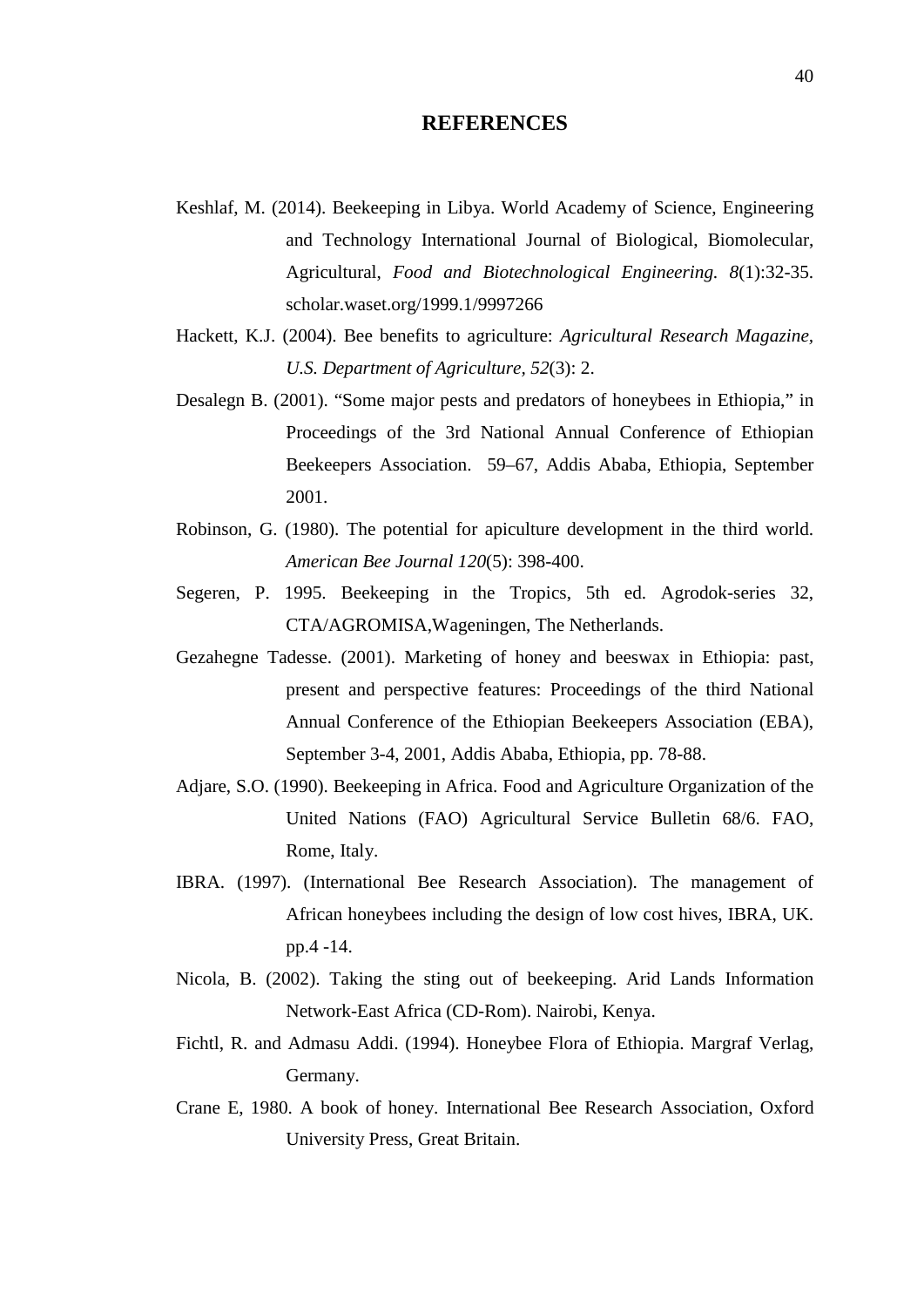- Mammo Gebreyesus (1973). Ethiopia: a potential beekeeping giant. *American Bee Journal. 113*(1):89.
- Allsop, M., & Cherry, M. (2004). An Assessment of the impact on the bee and agricultural industries in the western cape of the clearing of certain Eucalyptus species using questionnaire survey data.
- Casalado, S., & Capasso, F. (2002). Propolos, an old remedy used in modern medicine. *Fitorerapia* , 1-6.
- Genersch, E., Ohe, W., Kaatz, H., & Schroeder, A. (2010). The German bee monitoring project; a long term study to understand periodically high winter losses of honey bee colonies. *EDP Sciences*, 1-13.
- Ruttner, F. (1986). Geographical variability and classification: Rinderer, T.E. (ed.), Bee Genetics and Breeding. Academic Press Inc., Orlando, U.S.A., pp. 23-34.
- Vivian, J. (1985). Keeping Bees. Williamson Publishing Co., Charlotte, U.S.A.
- Crane, E. (1976). The world's beekeeping past and present: Dadant and Sons (ed.), The Hive and the Honey Bee. Dadant and Sons, Inc, Hamilton, Illinois, U.S.A.1-38.
- Azeez, F., & Akankuku, A. (2012). Assesment of honey production as a means of sustainable livelihood in Ibadan Metropolis. *Continental journal of agricultural economics*, 46-51.
- Ayalew Kassaye. (2001). Promotion of beekeeping in rural sector of Ethiopia: Proceedings of the third National Annual Conference of Ethiopian Beekeepers Association (EBA), September 3-4, 2001, Addis Ababa, Ethiopia, pp.52-58.
- EARO, (2000). (Ethiopian Agricultural Research Organization). Apiculture research strategy, Ethiopian *Agricultural Research Organization, Animal Science Research Directorate, 45.*
- Edessa Negera. (2005). Survey of honey production system in West Shewa Zone: Proceedings of the 4th Ethiopian Beekeepers Association (EBA).
- HBRC. (1997). (Holeta Bee Research Center). Beekeeping Training Manual (unpublished), HBRC, Holeta, Ethiopia.
- Moguel O., Carlos Echazarreta Gonzalez and Rosalva Mora Escobedo (2005). Physicochemical quality of honey from honeybees *Apis mellifera*  produced in the State of Yucatan during stages of the production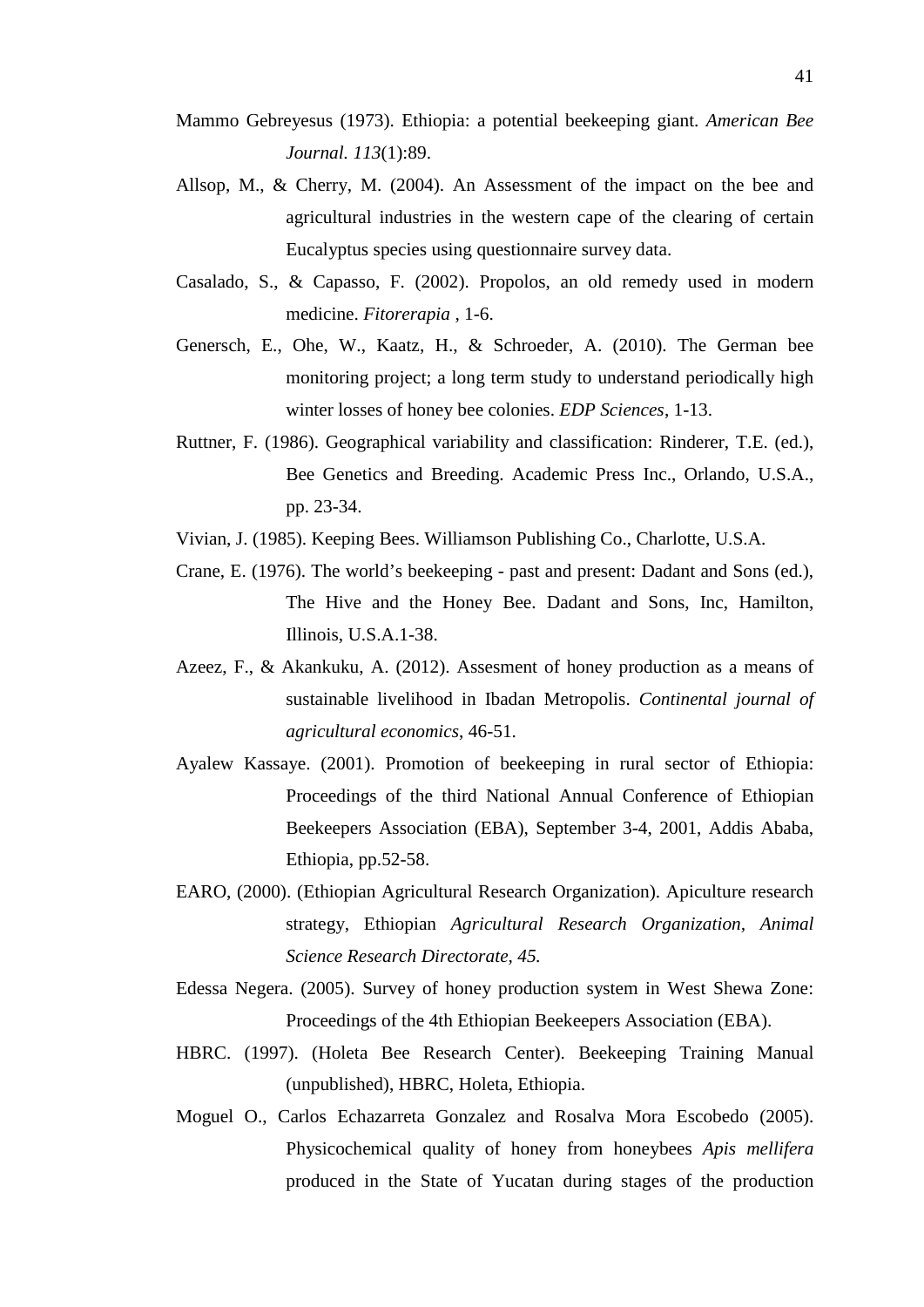process and blossoms. Téc Pecu Méx 2005; 43(3):323-334. Available at: http://www.tecnicapecuaria.org.mx/trabajos/200510202266.pdf (Accessed on September 16, 2017).

- Sahinler, N and Aziz Gul, (2004). Biochemical composition honey from sunflower, cotton orange and pine produced in Turkey. Mustafa Kemal University, Faculity of Agriculture, Hatay/Turkey. [http://web.uniud.it/eurbee/Proceedings/FullPapers/Sunflowerhoney.pd](http://web.uniud.it/eurbee/Proceedings/FullPapers/Sunflowerhoney.pdf)  $f$  (Accessed on September 16, 2017).
- Crane E, (1980). A book of honey. International Bee Research Association, Oxford University Press, Great Britain.
- Gezahegn Tadesse and Amssalu Bezabeh, (1991). Identifying and Diagnosing Honeybee Diseases at Holeta Bee Research and Training Center. Proceedings of the fourth National Livestock Improvement Conference. 263 – 265.
- Desalegn Begna (2006). The occurrence of Chalk brood (*Ascosphaera apis)*: A new 86 honeybee (*A. mellifera L.*) disease in West Shoa, Ethiopia. *Ethiopian journal of animal production. 6(1):1-8, Addis Ababa, Ethiopia.*
- Desalegn Begna (2001). Honeybee pest and predators of Ethiopia Proceedings of the third National Annual Conference of Ethiopian Beekeepers Association (EBA). September 3-4, Addis Ababa, Ethiopia. 59-67, Addis Ababa, Ethiopia.
- BOA. (2003). (Bureau of Agriculture). Amhara National Regional State (ANRS) Bureau of Agriculture, Special report on technology packages. BOA, Bahir Dar, Ethiopia. 4-6.
- Nuru Adgaba. (2002). Geographical races of the Honeybees (*Apis mellifera* L.) of the Northern Regions of Ethiopia. Ph.D dissertation. Rhodes University, South Africa.
- Fombad. (2005). Apiculture and poverty alleviation in Cameroon. *Bees for Development* , *10*.
- Illgner, P., Nel, E., & M, R. (1998). Bee Keeping and local self-reliance in rural southern africa. *geological review* , 349-362.
- Allsop, M., Mahomed, A., & McAdam, J. (2000). Beekeeping with Adult persons with disabilities in developing community. Cape Town, South Africa.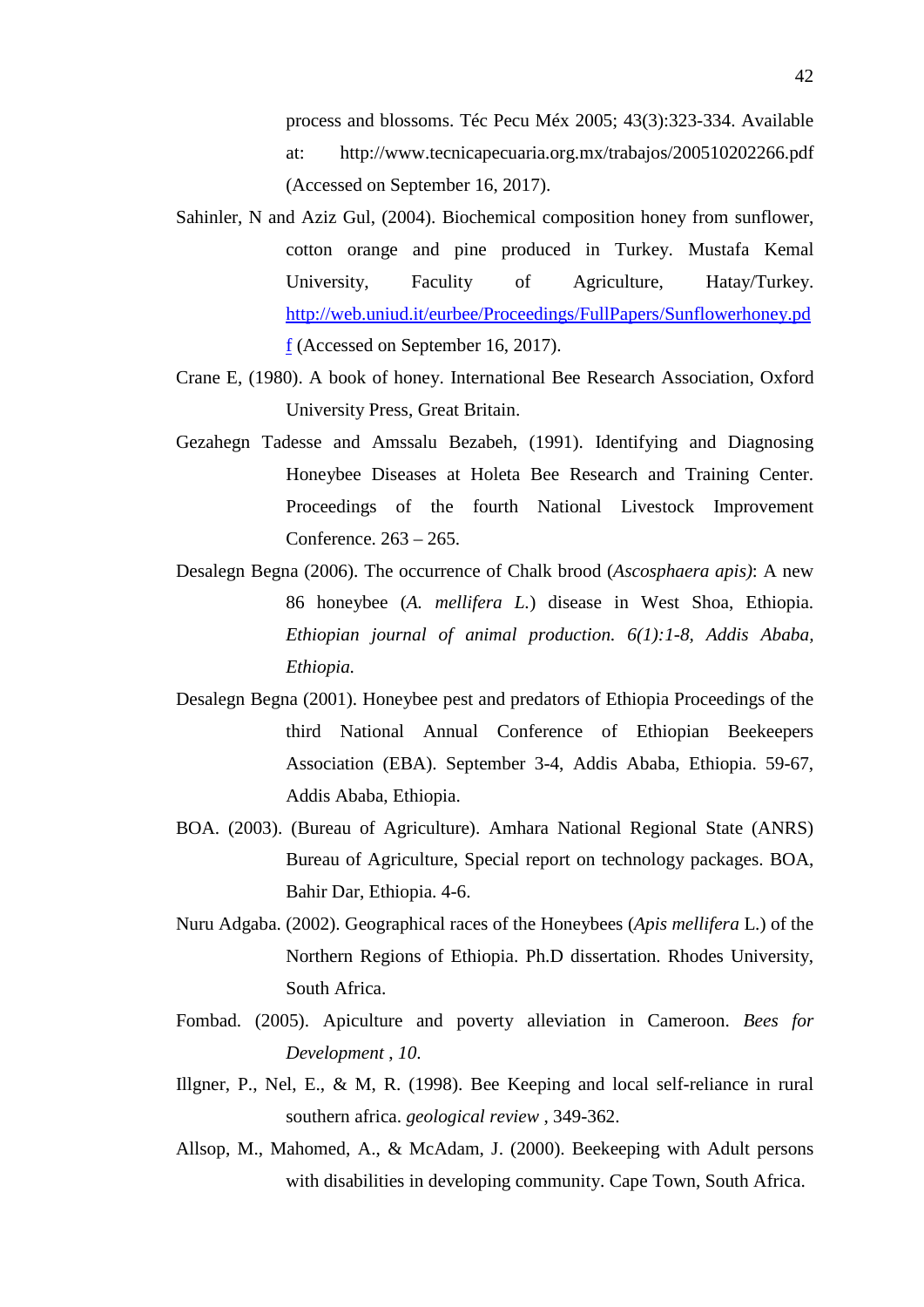- Pellegrino, J., & Hilton, M. (2012). *Education for Life and Work: Developing Transferable Knowledge and Skills in the 21st Century.* Washington DC: National Academies Press.
- Randall, J., Bruins, F., & Mathew, T. (2004). *Economics and ecological risk: applications to watershed managment.* Boca Raton, Florida: CRC press.
- Buch, A., & Dixon, A. (2009). South Africa's Working for Water Programe Searching for Win-Win Outcomes for the Environment . *Sustainable Development* , 129-141.
- Martin, E.C. (1976). The use of bees for crop pollination: Dadant and Sons (ed.), The Hive and the Honey Bee. Dadant and Sons, Inc., Hamilton, Illinois, U.S.A. 579-614.
- Alsop, R., Bertelsen, M., & Holland, J. (2006). *Empowerment in Practice: From analysis to implementation.* Washington DC: The World Bank.
- Boorstin, L. (2013). *The Quest for Scale.* Retrieved August 27, 2017, from Stanford Social Innovation Review: [http://www.ssireview.org/articles/entry/the\\_quest\\_for\\_scale#bio](http://www.ssireview.org/articles/entry/the_quest_for_scale#bio-footer)[footer](http://www.ssireview.org/articles/entry/the_quest_for_scale#bio-footer)
- Hackett, K.J. (2004). Bee benefits to agriculture: *Agricultural Research Magazine, U.S. Department of Agriculture, 52*(3): 2.
- Keralem, Ejjgu (2005). Honey bee production system, opportunities and challenges in *Enebse Sar Midir Woreda* (*Amhara* Region) and *Amaro* Special *Wereda* (Southern Nations, Nationalities and peoples Region), Ethiopia. M.Sc. thesis presented to Alemaya University 133.
- FAO. (1986). (Food and Agriculture Organization of the United Nations). Tropical and subtropical apiculture. *FAO Agricultural Services Bulletin 68,* FAO, Rome, Italy.
- Dietz, A. 1986. Evolution. In: Rinderer, T.E. (ed.), Bee Genetics and Breeding. Academic Press Inc., Orlando, U.S.A. 15-19.
- Smith, F.G. (1960). Beekeeping in the Tropics.John Wiley and Sons Inc.New York, U.S.A. 8-16
- Roubik, D.W. (1989). Ecology and Natural History of Tropical Bees. Cambrige University Press, New York.195-210.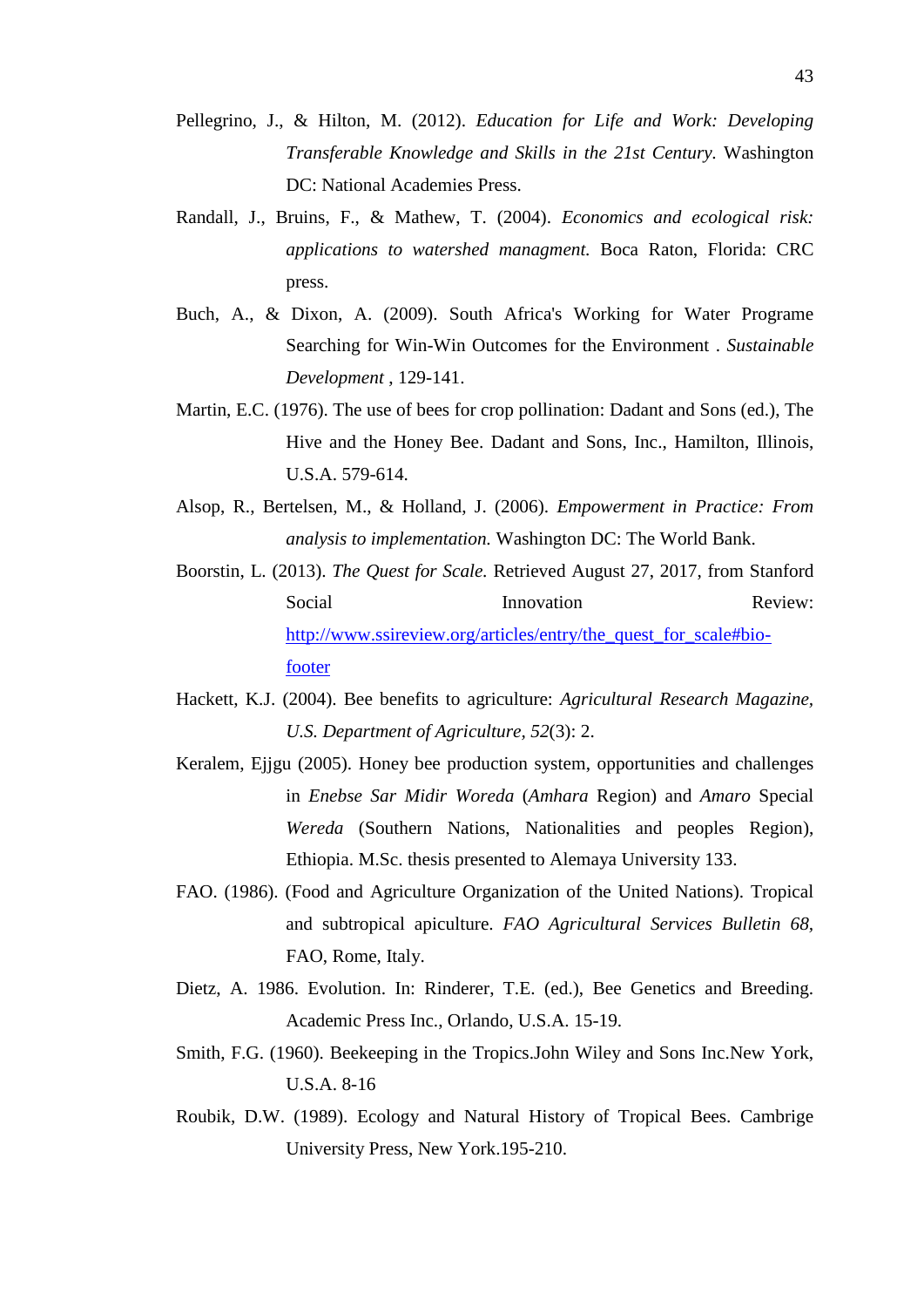- Crane, E. (1999). The World History of Beekeeping and Honey Hunting. Taylor & Francis.
- Hussein M. H. (2001). A review of beekeeping in Africa: i- North-east and West African countries. Apiacta. 36: 32-48.
- Brittan O. (1956). Introduction of modern beekeeping to Cyrenacia (Libya). Bee Craft. 37:145-146.
- Showler, K. (2011). Beekeeper to the king of Libya. Bee World, 88: 37.
- El-Mabrook, A. S. (1996). Beekeeping in Libya. 1st International Arab Apicultural Congress, Beirut, August; 29-31.
- Hepburn, H. R & Radloff, S. E. (1998). Africa races of honeybees. Proc. XXV international Apiculture. Congress, Grenoble, 172.
- Brother, A. (1954). In Search of the Best Strains of Bees. Second Journey. Bee World, 35: 133-245. 1954.
- El Banby, M. A. (1977). Biometrical studies on the local honeybee of the Libyan Arab People's Socialist Jamahiriya. *Proceedings of International Beekeeping Congress*, *26*: 269.
- Ruttner, F., (1988). Biogeography and Taxonomy of Bees*.* Springer-Verlag, Berlin.
- Shaibi, T., Fuchs, S., Moritz, R. (2009a). Morphological study of honeybees (*Apis mellifera*) from Libya". Apidologie, 40: 97–105.
- Shaibi T., Muñoz Dall'Olio, R., Lodesani, De La Rúa, M., Moritz, P. R. (2009b). *Apis mellifera* evolutionary lineages in northern Africa: Libya, where orient meets occident. Insectes Soc, 56, 293–300.
- Shaibi, T., Moritz, R. (2010) 10,000 years in isolation? Honeybees (*Apis mellifera*) in Saharan oases. Conservation Genetics, 11: 2085- 2089.
- Shaibi, T. (2013). The honeybees (*Apis mellifera* L) of Libya. Egypt. Acad. J. Biolog. Sci., 6: 39 – 47.
- Corner, J. (1984). Bees as a development resource in sub-Saharan Africa. In D.L. Hawksworth Advancing agricultural production in Africa: proceedings of CAB's First Scientific Conference, Arusha, Tanzania, 12-18 February1984.
- Keshlaf, M. (2002). Thyme *Thymus capitatus* L. as a melliferous plant". Dissertation, University of Tripoli.
- Keith, H. G. (1970). A preliminary check list of Libyan flora. *Ministry of Agriculture and Agrarian Reform, 528.*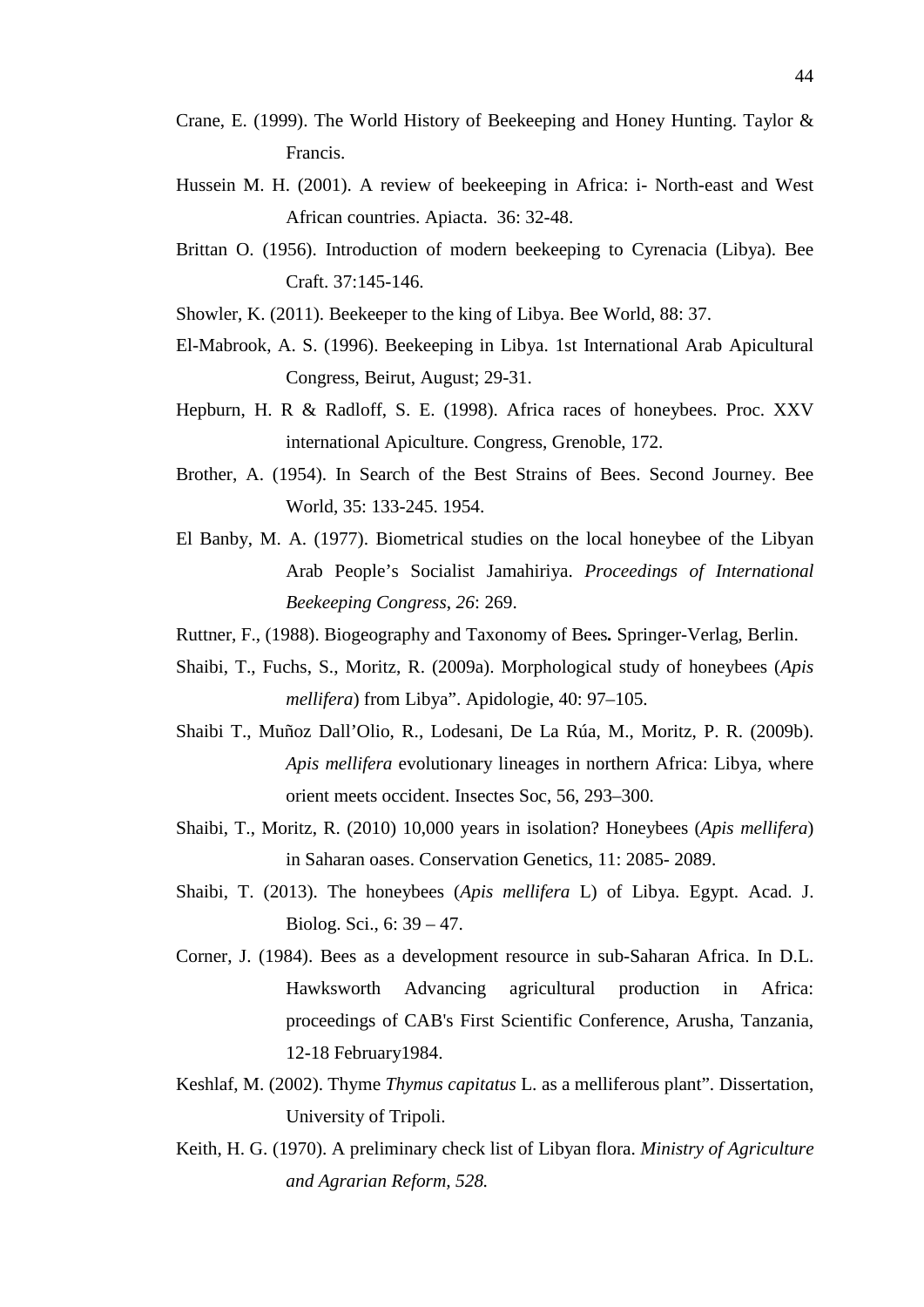- Hussein, M. H. (2000). A review of beekeeping in Arab countries", *Bee World*, 81:56- 71.
- Rateb, S. H., Hussein, M. H. (2012). Pollen spectrum of some Libyan honeys" *Journal of Applied Sciences Research, 8*: 2659-2663.
- Owayss, A. (2005). Physicochemical Analysis for Standardizing Quality Criteria of Libyan Eucalyptus (Eucalyptus sp.) Honey. Egypt J. of Appl. Sci., 20: 247-255.
- Mohaned, M. A., Ahmed, A. A., Mazid, M. M. (1981). Studies on Libyan honeys. *Journal of Food Quality*, *4*: 185-201,
- Zboray A. (2013). Flora and Fauna of the Libyan Desert. Fliegel Jezerniczky Expeditions. Retrieved 5<sup>th</sup> September 2017.
- Ghalio A. (1997). Pests and disease of Honeybees in Libya. Dissertation, University of Tripoli.

Crane, E. (1979). Fresh news on the varroa mite. Bee World. 60: 8.

Fallah H. (2000) Control of Varroa Mite. Dissertation, University of Tripoli.

- Holland, M**.** (2012) Varroa mites could devastate our honeybee industry. The Sydney Morning Herald. June 26.
- Gregorc, A., Planinc, I. (2002). The control of *Varroa destructor* using oxalic acid. Vet. J., 163: 306-310.
- Kefuss, J. A. (1995). Honey bee hygienic behavior: France, Tunisia and Chile. *Apidologie*, 26: 325–327.
- Smith, I. B; Caron D. M. (1985). Distribution of the bee louse *Braula coeca*, in Maryland and worldwide, *Am. Bee J.,* 125: 294-96.
- El-Niweiri T., El-Sarrag M.S., Neumann P. (2008). Filling the Sudan gap: the Northernmost natural distribution limit of small hive beetles, J. Apic. Res. 47: 183–184.
- Neumann P., Elzen P.J. (2004). The biology of the small hive beetle (*Aethina tumida*, Coleoptera: Nitidulidae): *Gaps in our knowledge of an invasive species, Apidologie 35*, 229–247.
- Mostafa A.M., Williams R.N. (2000). New record of the small hive beetle in Egypt and notes on its distribution and control, *Bee World* 83, 99–108.
- Hassan A.R., Neumann P. (2008). A survey for the small hive beetle in Egypt, *Journal of Apicultural Research 47*, 185–186.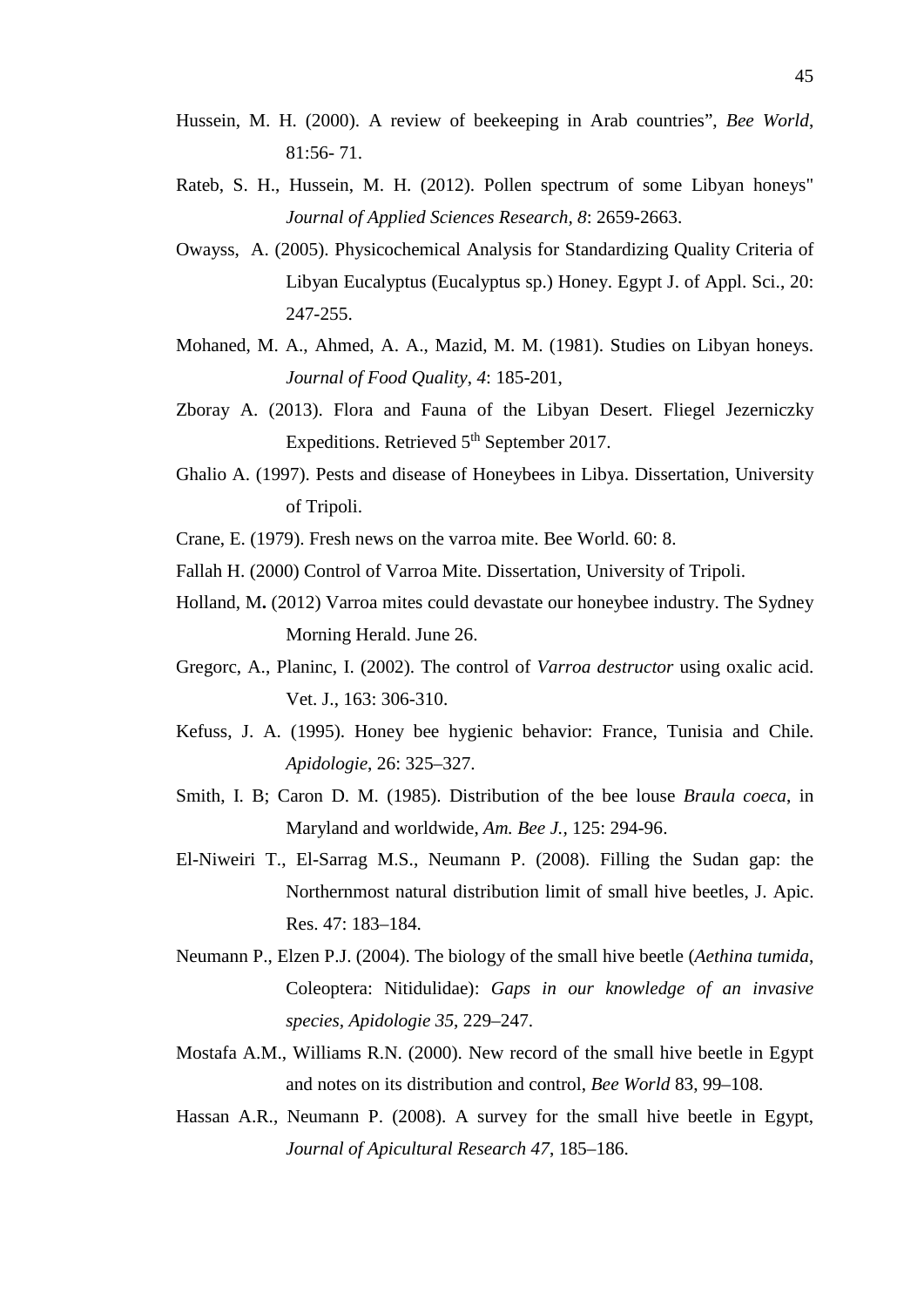- Govan, D. Leat, V. Allsopp, M. H. (1999). Bee diseases in South Africa I: EFB, AFB, chalkbrood and bee viruses. *South African Bee Journal 71*: 84- 87.
- Fries, I, Wei, S., Coleman, C. J., Raina, S (2001). Is American foulbrood (*Paenibacillus larvae larvae*) absent in honey bee colonies in sub-Saharan Africa?, Proceedings of the 37th International Apicultural Congress, Durban, South Africa, 28 October – 1 November 2001.
- Spivak M., Gilliam M. (1998). Hygienic behaviour of honey bees and its application for control of brood diseases and varroa. Part I. Hygienic behaviour and resistance to American foulbrood. *Bee World* 79, 124-134
- Alfallah, H., Alfituri, M., Hmuda, M. (2010). The impact of bee eater *Merops apiaster* on the behavior of honey bee *Apis mellifera L*. during foraging. *J. Plant Prot. and Path., Mansoura Univ., 1: 1023 - 1034.*
- Abadi Berhe, Abebe Asale, and Delenasaw Yewhalaw (2016). Community Perception on Beekeeping Practices, Management, and Constraints in Termaber and Basona Werena Districts, Central Ethiopia. Hindawi Publishing Corporation, *Advances in Agriculture*. 2016, Article ID 4106043, 1-9 <http://dx.doi.org/10.1155/2016/4106043>
- Teklu Gebretsadik, Dinku Negash (2016). Honeybee Production System, Challenges and Opportunities in Selected Districts of Gedeo Zone, Southern Nation, Nationalities and Peoples Regional State, Ethiopia. *International Journal of Research 4*(I4): 49-63
- Tolera Kumsa and Dejene Takele (2014). Assessment of the effect of seasonal honeybee management on honey production of Ethiopian honeybee (Apis mellifera) in modern beekeeping in Jimma Zone. *Research Journal of Agriculture and Environmental Management*. *3*(5), pp. 246-254, May, 2014 Available online at [http://www.apexjournal.org](http://www.apexjournal.org/)
- Bluthgen N, Klein AM (2011). Functional complementarity and specialization: the role of biodiversity in plant–pollinator interactions. *Basic Appl Ecol 12*:282–291.
- Goldratt, Eliyahu M. (1990). The Haystack Syndrome: Sifting Information Out of the Data Ocean. Croton-on-Hudson, New York: The North River Press, p. 53.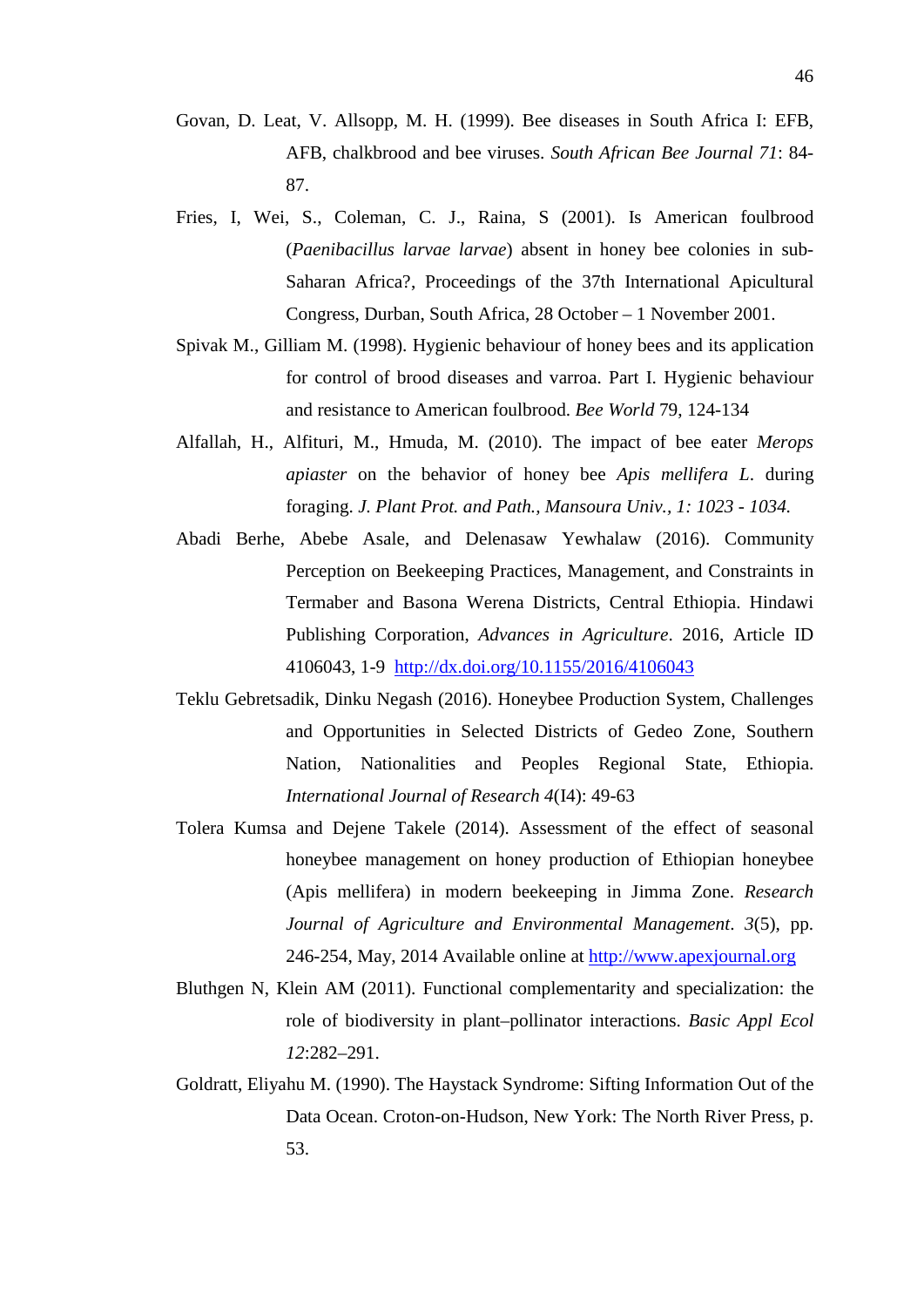- Abadi Berhe, Abebe Asale, and Delenasaw Yewhalaw (2016) Community Perception on Beekeeping Practices, Management, and Constraints in Termaber and Basona Werena Districts, Central Ethiopia Hindawi Publishing Corporation Advances in Agriculture. 4106043, 1-9. <http://dx.doi.org/10.1155/2016/4106043>
- Gidey Yirga, Bethelhem Koru, Dawit Kidane and Alem Mebrahatu (2012). Assessment of beekeeping practices in Asgede Tsimbla district, Northern Ethiopia: Absconding, bee forage and bee pests. *African Journal of Agricultural Research. 7*(1), 1-5, Available online at [http://www.academicjournals.org/AJAR.](http://www.academicjournals.org/AJAR) DOI: 10.5897/AJAR10.1071
- Xie Z, Williams P. H, Tang Y. (2008). The effect of grazing on bumblebees in the high rangelands of the eastern Tibetan plateau of Sichuan. *Journal of Insect Conservation.12*(6):695-703
- Babatunde R, Olorunsanya E, Omotesho O, Alabi B. (2007). Economics of honey production in Nigeria: Implications for poverty reduction and rural development. *Global Approaches To Extension Practice (GAEP). 3*(2):23-8.
- Le Conte Y, Navajas M. (2008). Climate change: impact on honey bee populations and diseases. *Revue Scientifique et Technique-Office International des Epizooties. 27*(2):499- 510
- Meixner M. D. (2010). A historical review of managed honey bee populations in Europe and the United States and the factors that may affect them. *Journal of Invertebrate Pathology.103:*S80-S95.
- Crane E. (1990). Bees and beekeeping: science, practice and world resources. UK: Heinemann Newnes.
- Yirga G, Teferi M (2010). Participatory technology and constraints assessment to improve the livelihood of beekeepers in Tigray region, Northern Ethiopia. Momona. *Ethiopian Journal of Science. 2*(1):76-92.
- Pokhrel S. (2009). The ecological problems and possible solutions of beekeeping in hills and terai of Chitwan, Nepal. *Journal of Agriculture and Environment. 9*:23-33.
- Qaiser T, Ali M, Taj S, Akmal N. (2013). Impact assessment of beekeeping in sustainable rural livelihood. *Journal of Social Sciences. 2*(2):82-90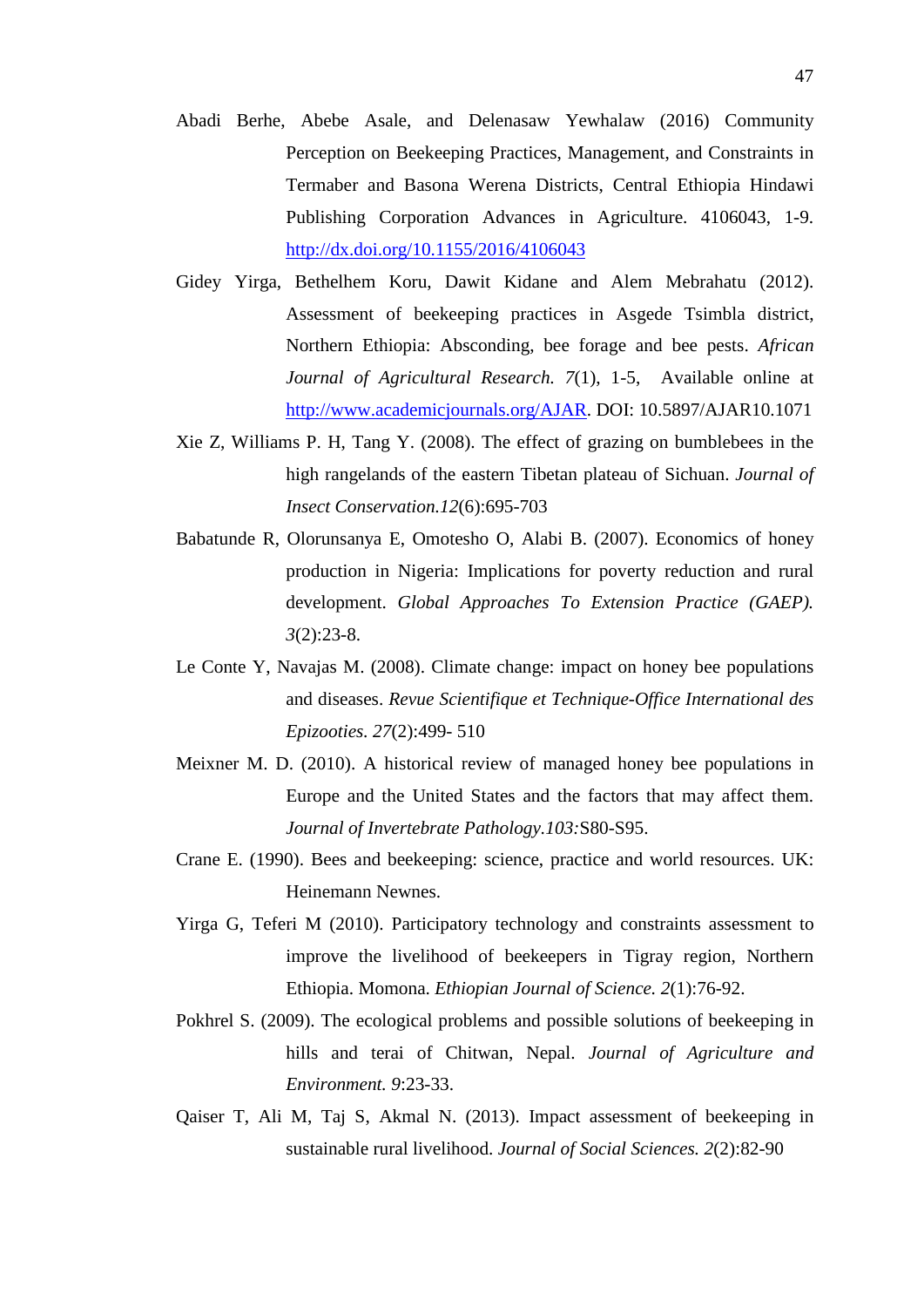- Bradbear N. (2009). Bees and their role in forest livelihoods: a guide to the services provided by bees and the sustainable harvesting, processing and marketing of their products. Nonwood Forest Products. (19).
- Shimanuki H, Knox D, Furgala B, Caron D, Williams J. (1980). Diseases and pests of honey bees. *Beekeeping in the United States Agriculture handbook. 9*(335):118-28.
- Chuma M, Mushuku A, Chirenje L, Chitongo L, Mudyariwa R. (2012) Livelihood resilient strategies through beekeeping in Chitanga village, Mwenezi district, Zimbabwe. *Sustainable Agriculture Research. 2*(1):124.
- Ndyomugyenyi E, Odel I, Okeng B. (2008). Assessing honey production value chain in Lira subcounty, Lira district, Northern Uganda. *Livestock Research for Rural Development. 20*(5):7.90.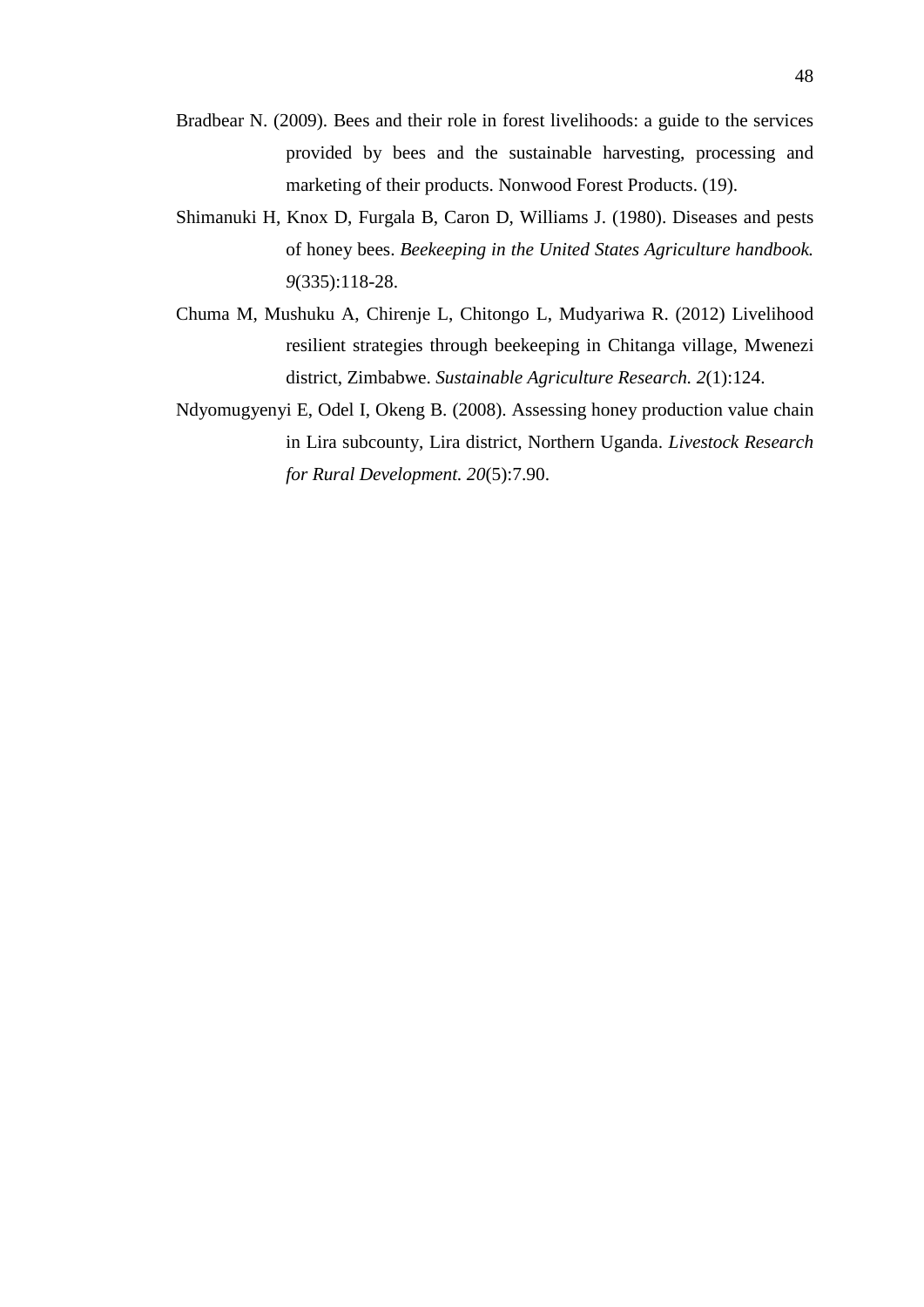## **Appendix 1**

#### **Questionnaire**

#### <span id="page-62-0"></span>**Dear respondents**

The objective of the questionnaire is to collect information about *Community perception on honeybee and beekeeping practices and constraints in Tripoli.* The information you provide will be valuable for academic purposes of Near East University, Turkish Republic of north Cyprus TRNC. Therefore, your genuine, honest, and prompt response is a valuable input for the quality and successful completion of the research. The information you give will be used only for academic purposes and will be kept confidential.

### **I. Demographic Data**

i. Sex: Male ( ) Female ( ) ii. Age: < 20 ( ) 21-30 ( ) 31-40 ( ) 41- 50 ( ) 51 -60 ( ) >60 ( ) iii. Educational background: Illiterate ( ) High School ( ) College ( ) Tertiary ( )

#### **I. Demographic Data**

i. Sex: Male ( ) Female ( ) ii. Age:  $< 20$  ( ) 21-30 ( ) 31-40 ( ) 41-50 ( ) 51-60 ( ) >60 ( ) iii. Educational background: Illiterate ( ) High School ( ) College ( ) Tertiary ( )

|  | II. Knowledge and necessary skills training about beekeeping. |  |  |
|--|---------------------------------------------------------------|--|--|
|  |                                                               |  |  |

| No             | <b>Items</b>                     | Yes | No |
|----------------|----------------------------------|-----|----|
|                | Colony split                     |     |    |
| $\overline{2}$ | Honeybee colony management       |     |    |
| 3              | Processing, handling $&$ storage |     |    |
| 4              | Market information & networking  |     |    |
|                | Input utilization                |     |    |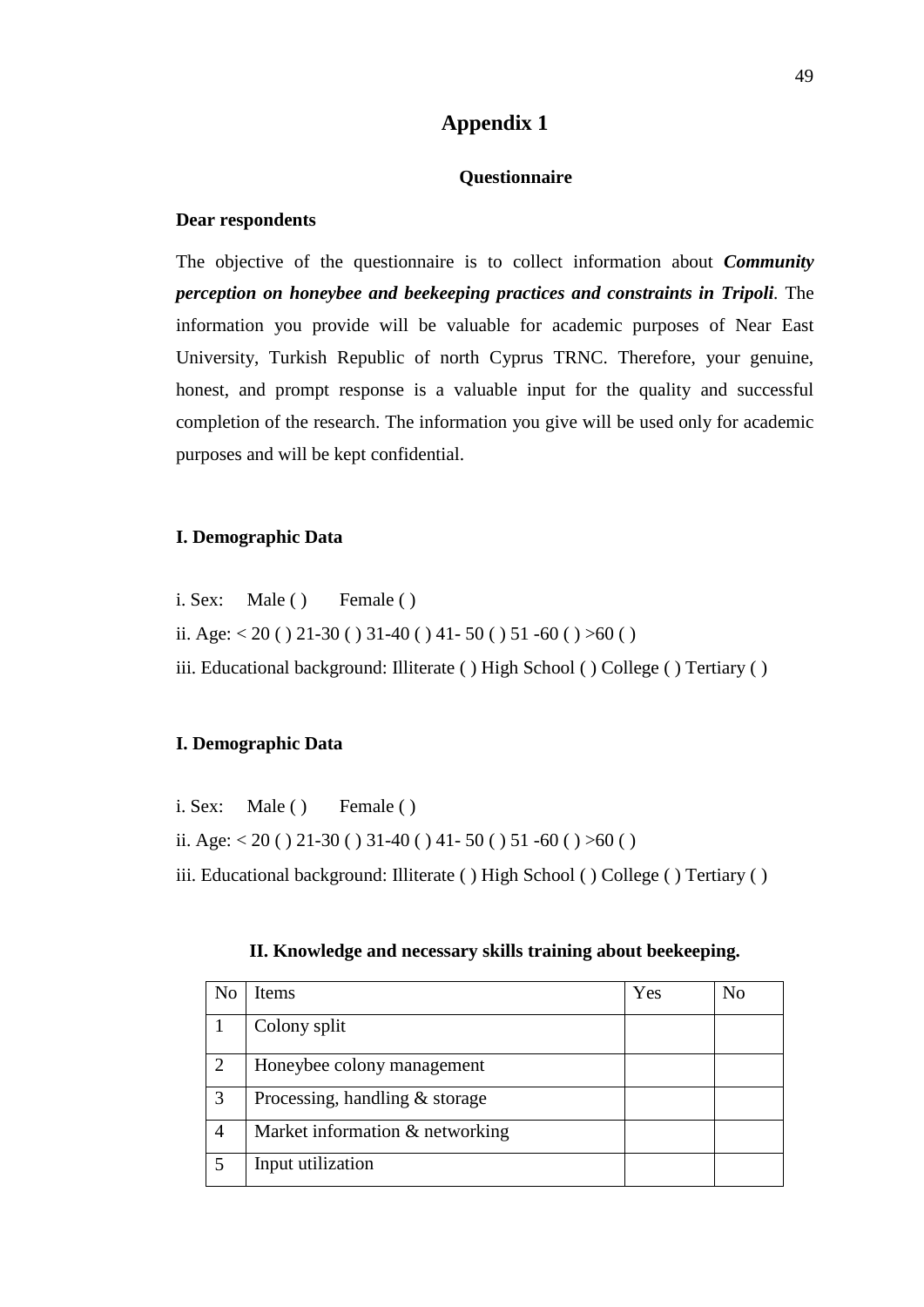| Bee forage management |  |
|-----------------------|--|
| All types of training |  |
| No training           |  |

## **III. Constraints associated with beekeeping**

| 9  | Colony absconding                | Yes | N <sub>o</sub> |
|----|----------------------------------|-----|----------------|
| 10 | Lack of enough space             |     |                |
| 11 | Droughts                         |     |                |
| 12 | Poor society awareness           |     |                |
| 13 | Pesticides poisoning             |     |                |
| 14 | Lack of training                 |     |                |
| 15 | Honeybee diseases                |     |                |
| 16 | Shortage of bee colonies         |     |                |
| 17 | Lack of initial capital          |     |                |
| 18 | Shortage of modern bee hives     |     |                |
| 19 | Lack of experience sharing visit |     |                |

**IV.** Materials for traditional hive construction.

Are you aware of the materials for traditional hive production?.

| N <sub>o</sub> | Items                                    | Yes | N <sub>o</sub> |
|----------------|------------------------------------------|-----|----------------|
| 20             | Bamboo                                   |     |                |
| 21             | Tree branch & tendril                    |     |                |
| 22             | Clay                                     |     |                |
| 23             | Animal dung                              |     |                |
|                | Are you aware of the types of beekeeping |     |                |
|                | methods?.                                |     |                |
| 24             | Traditional                              |     |                |
| 25             | Modern                                   |     |                |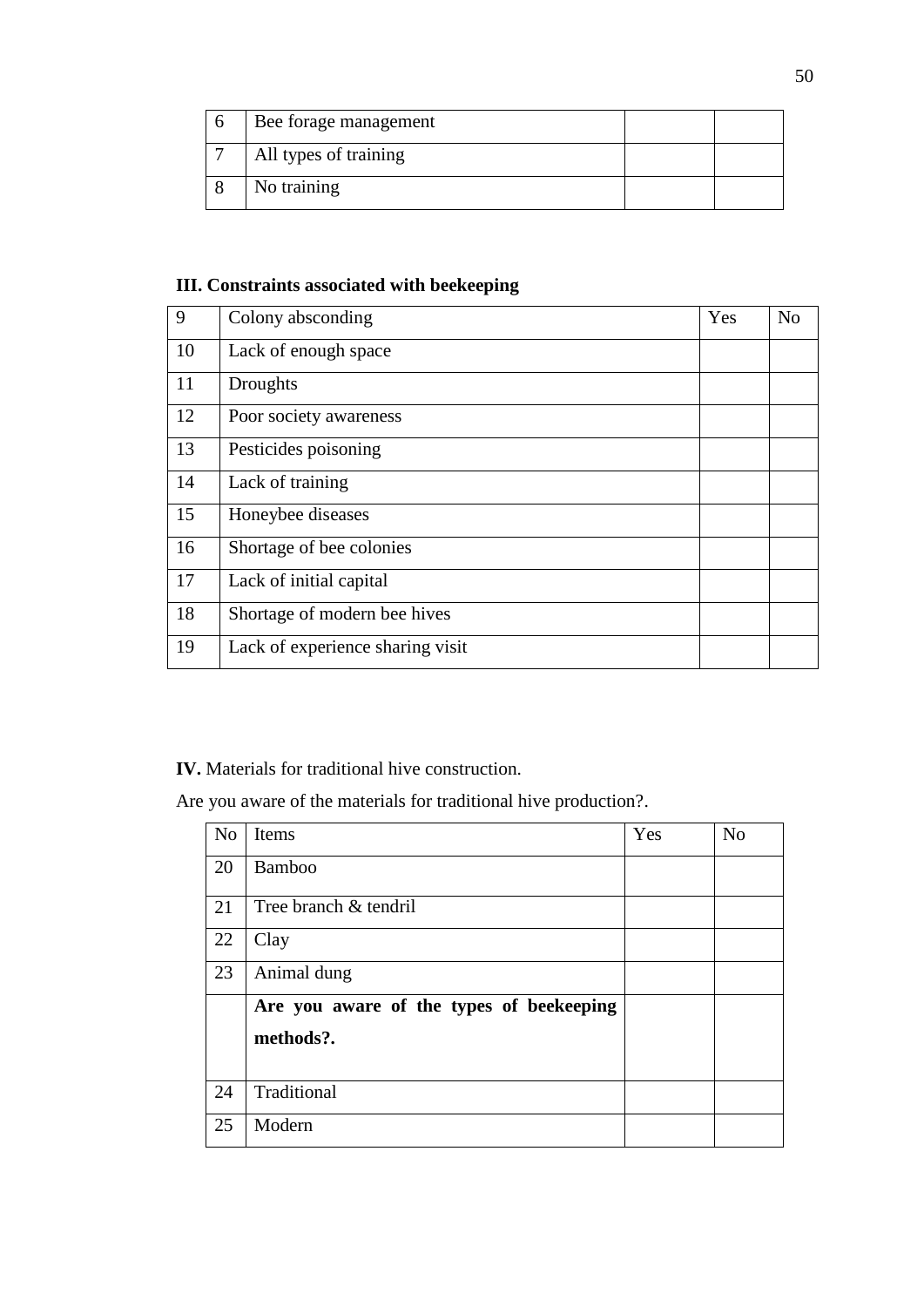| 26 | <b>Honey production period</b> | <b>Tick</b> |
|----|--------------------------------|-------------|
|    | January-February               |             |
|    | May-June                       |             |
|    | October-November               |             |